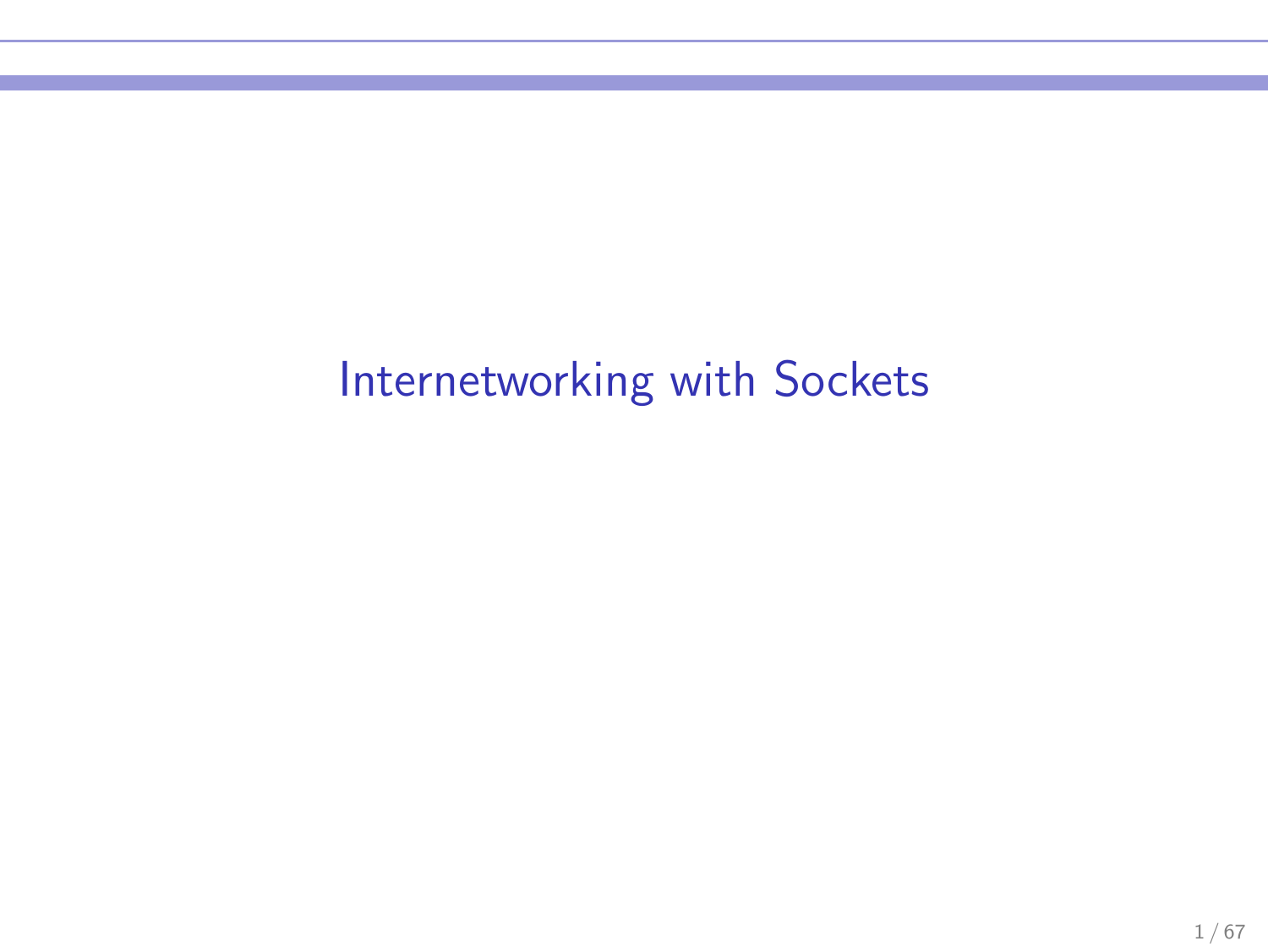# Cross-host Interprocess Communication (IPC)

- ▶ Typically client-server model over network
- $\triangleright$  Server Provides a service
- $\triangleright$  Server Waits for clients to connect
- $\triangleright$  Clients Connect to utilize the service
- $\triangleright$  Clients Possibly more than one at a time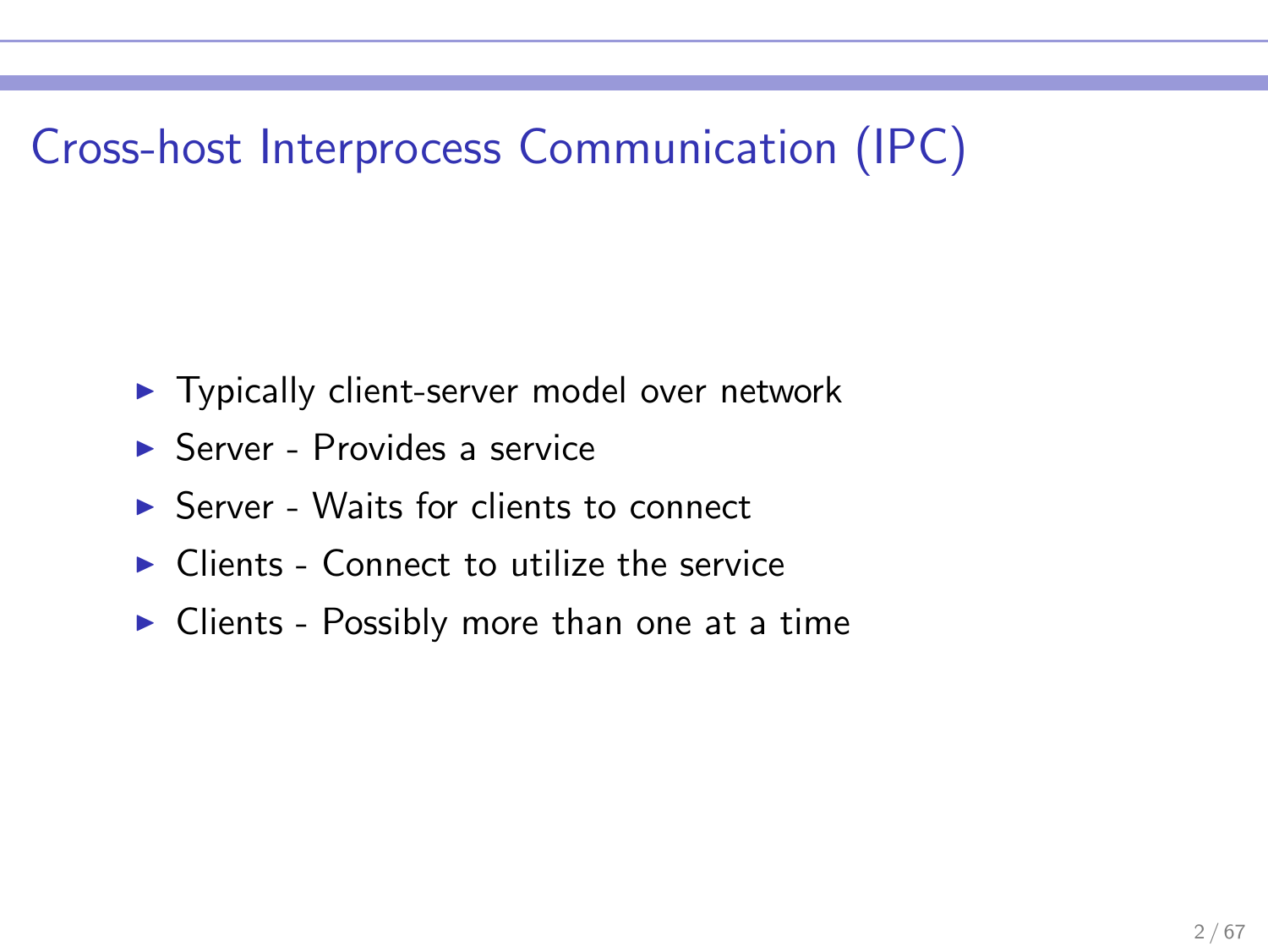#### The Internet Protocol

- $\triangleright$  Each device in a network is assigned an IP address
- $\blacktriangleright$  IPv4 32 bit, IPv6 128 bit
- $\blacktriangleright$  Each device may host many services
- $\triangleright$  Accessing a service requires an IP, port pair
- ▶ Services you know of: ssh (port 22), http (port 80), DNS (port 53), DHCP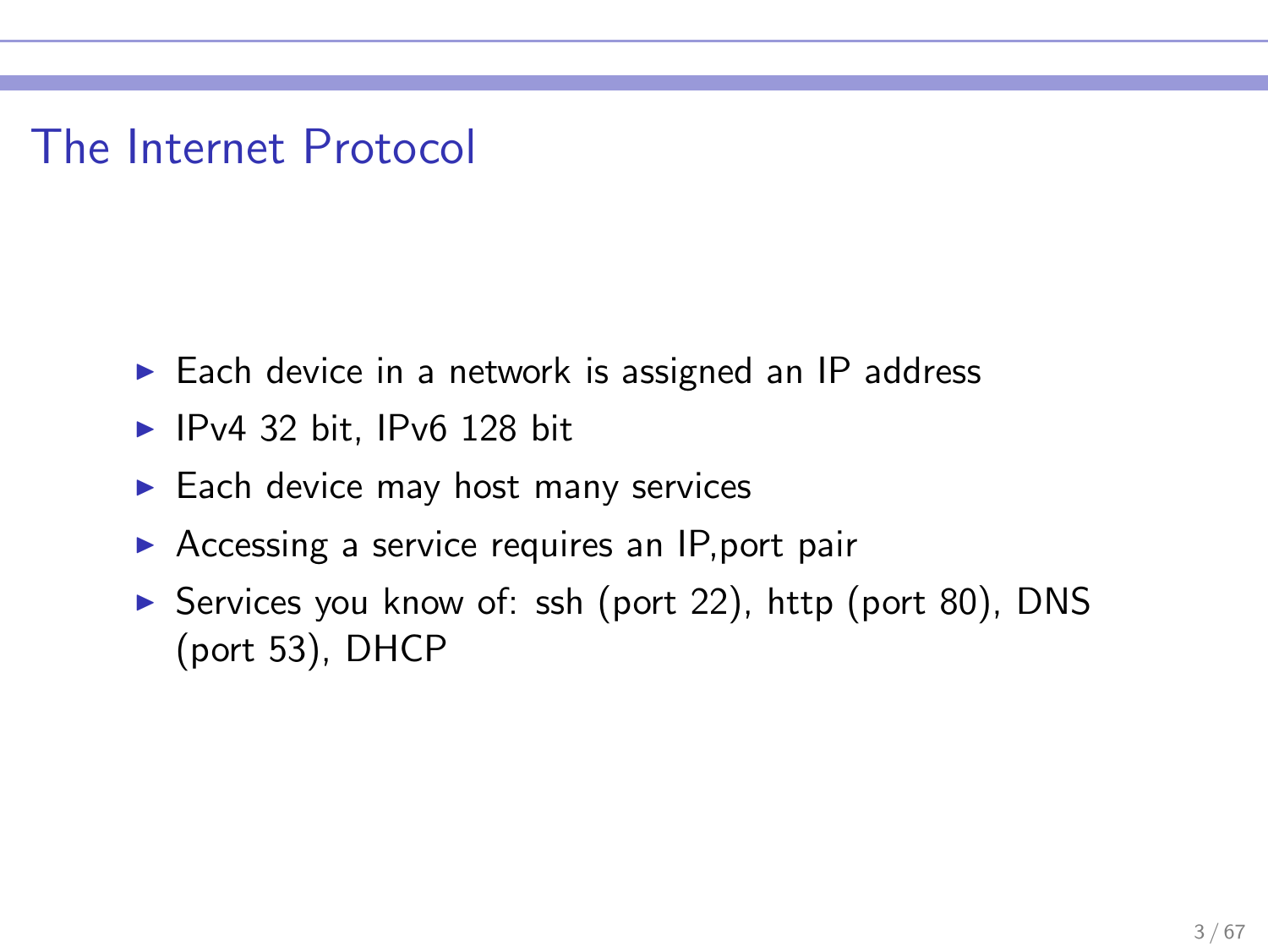Common Service Use Cases

Browse the World Wide Web

- $\blacktriangleright$  Each device has a static IP
- ▶ DNS used to translate www.google.com to 74.125.43.103
- ▶ Contact service at 74.125.43.103 and port 80 (http)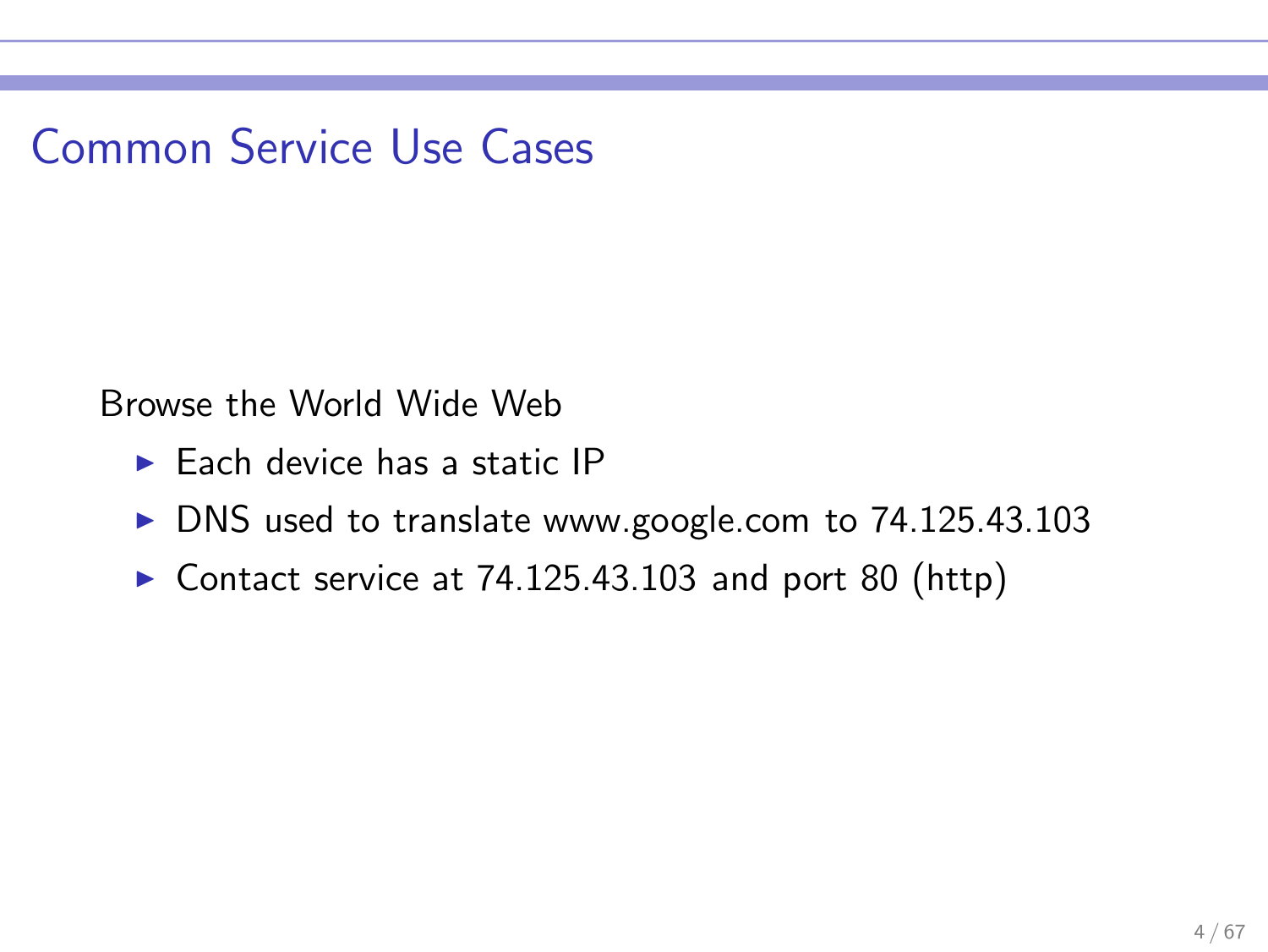### Common Service Use Cases

Your home network.

- ▶ You turn on your modem/router. It gets a public IP address from you ISP (e.g., 79.166.80.131)
- ▶ Your modem/router runs a DHCP server giving IPs in block 192.168.x.y
- ▶ Your modem/router acts as an Internet gateway. Translates IPs from 192.168.x.y to 79.166.80.131. IP Masquerade.
- ▶ What if you need to set up a service running inside your 192.168.x.y network available to the internet? Port forwarding.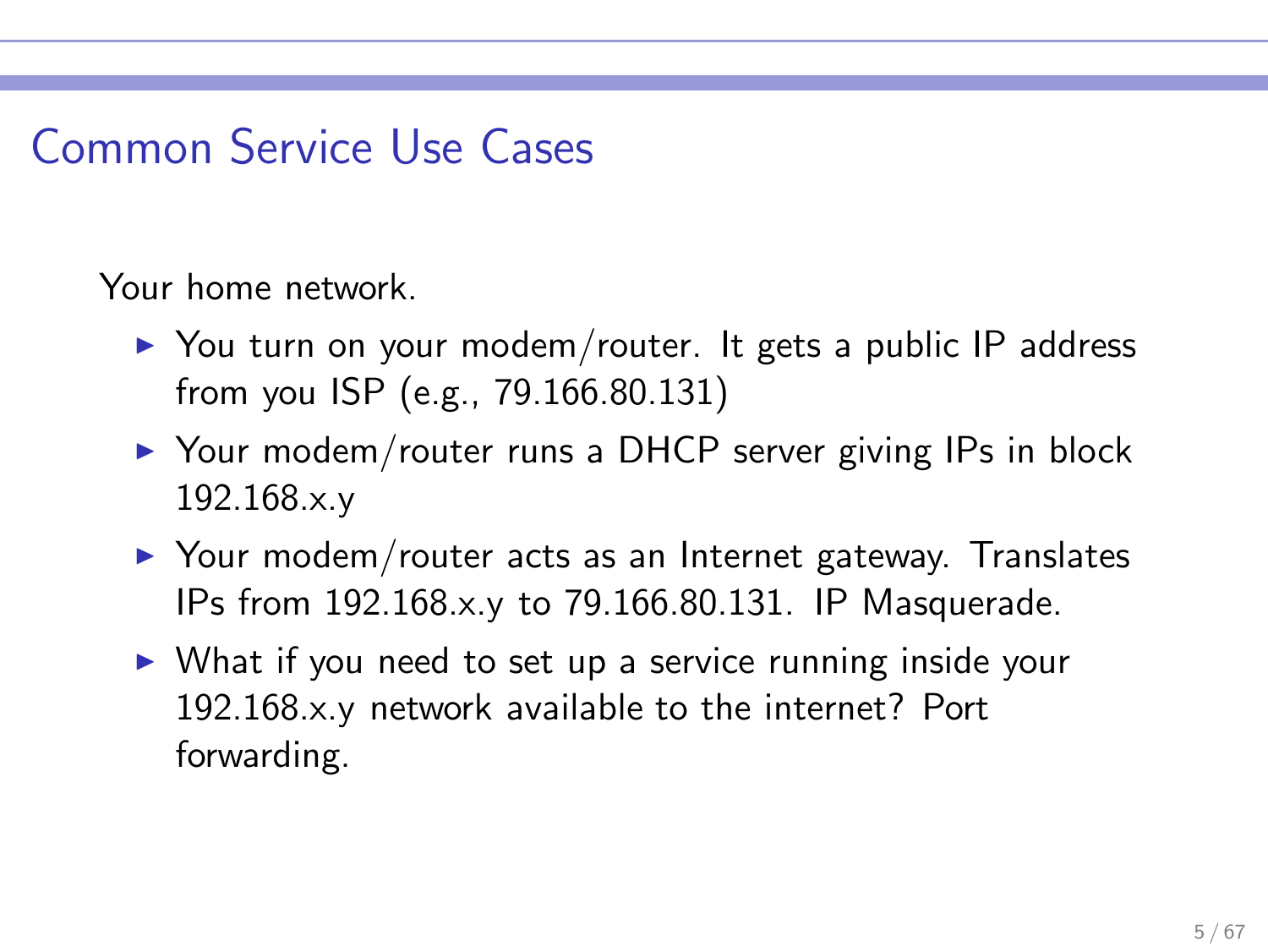### The Transmission Control Protocol

- $\blacktriangleright$  TCP uses acknowledgments
- ▶ Non-acknowledged messages are retransmitted
- ▶ Messages re-ordered by the receiver's OS network stack
- ▶ Application sees a properly ordered data stream

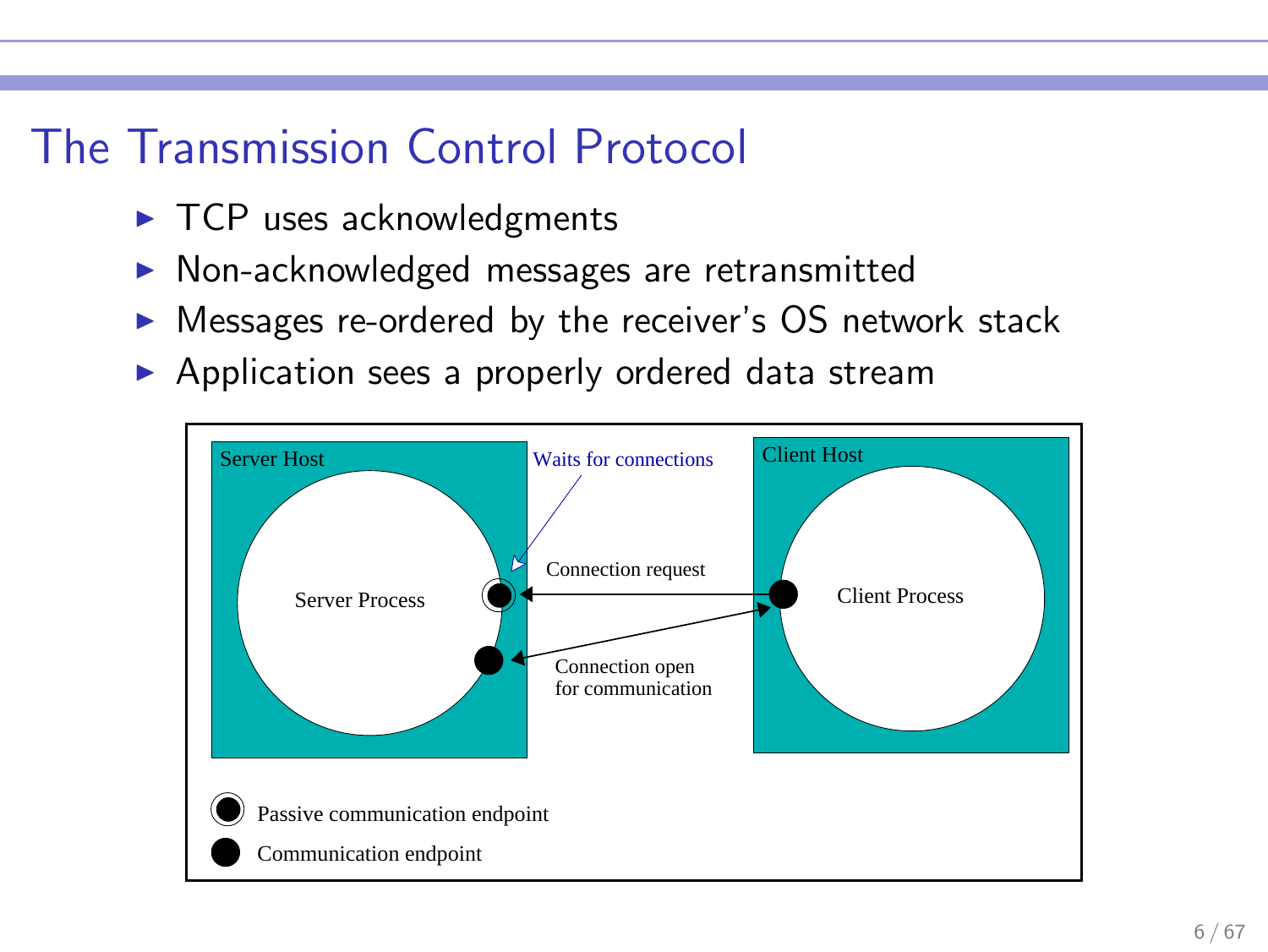### TCP - multiple clients

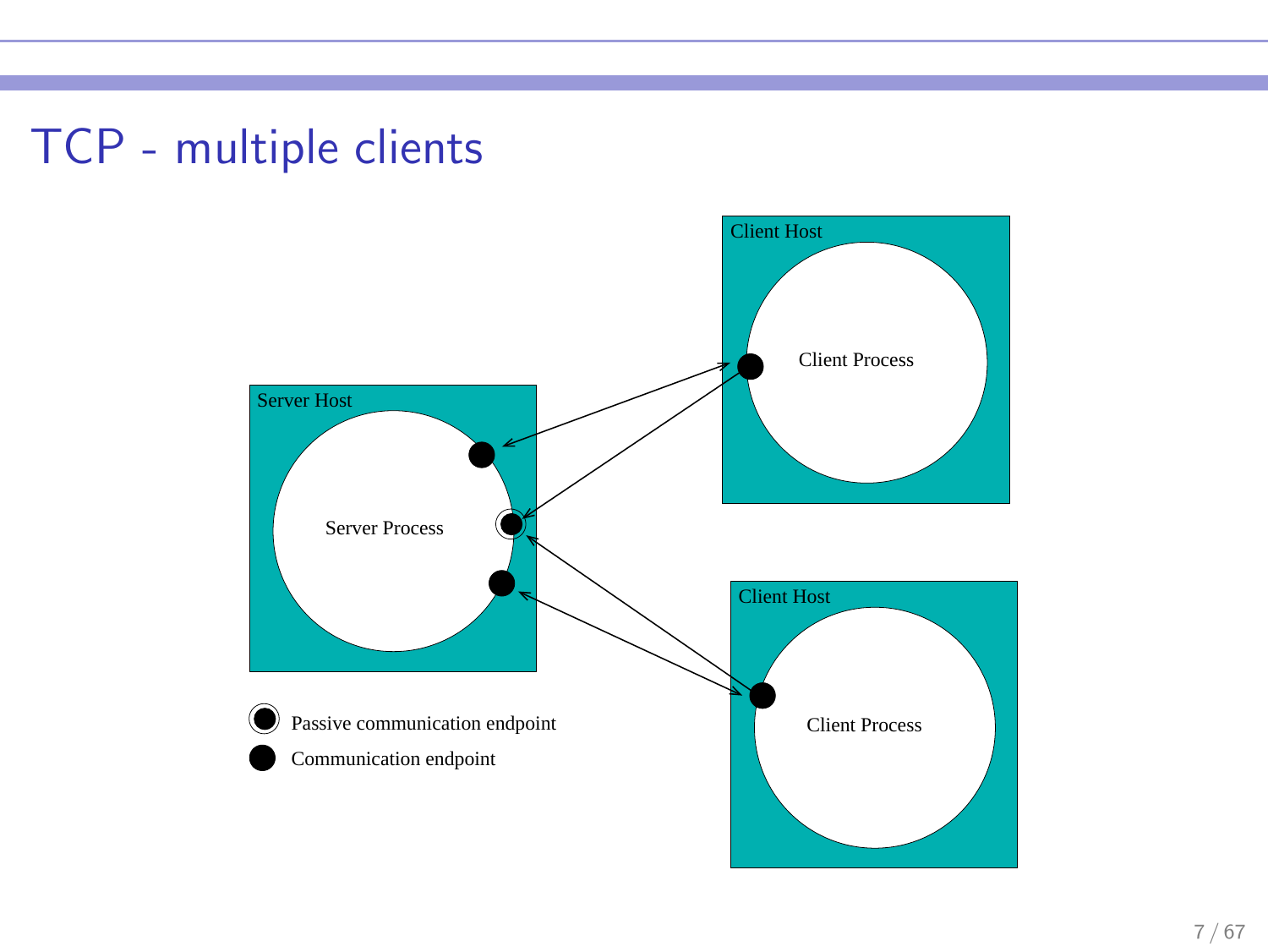### **Sockets**

- $\triangleright$  A socket is a communication endpoint
- ▶ Processes refer to a socket using an integer descriptor
- $\triangleright$  Communication domain
	- ▶ Internet domain (over internet)
	- $\triangleright$  Unix domain (same host)
- $\blacktriangleright$  Communication type
	- ▶ Stream (usually TCP)
	- ▶ Datagram (usually UDP)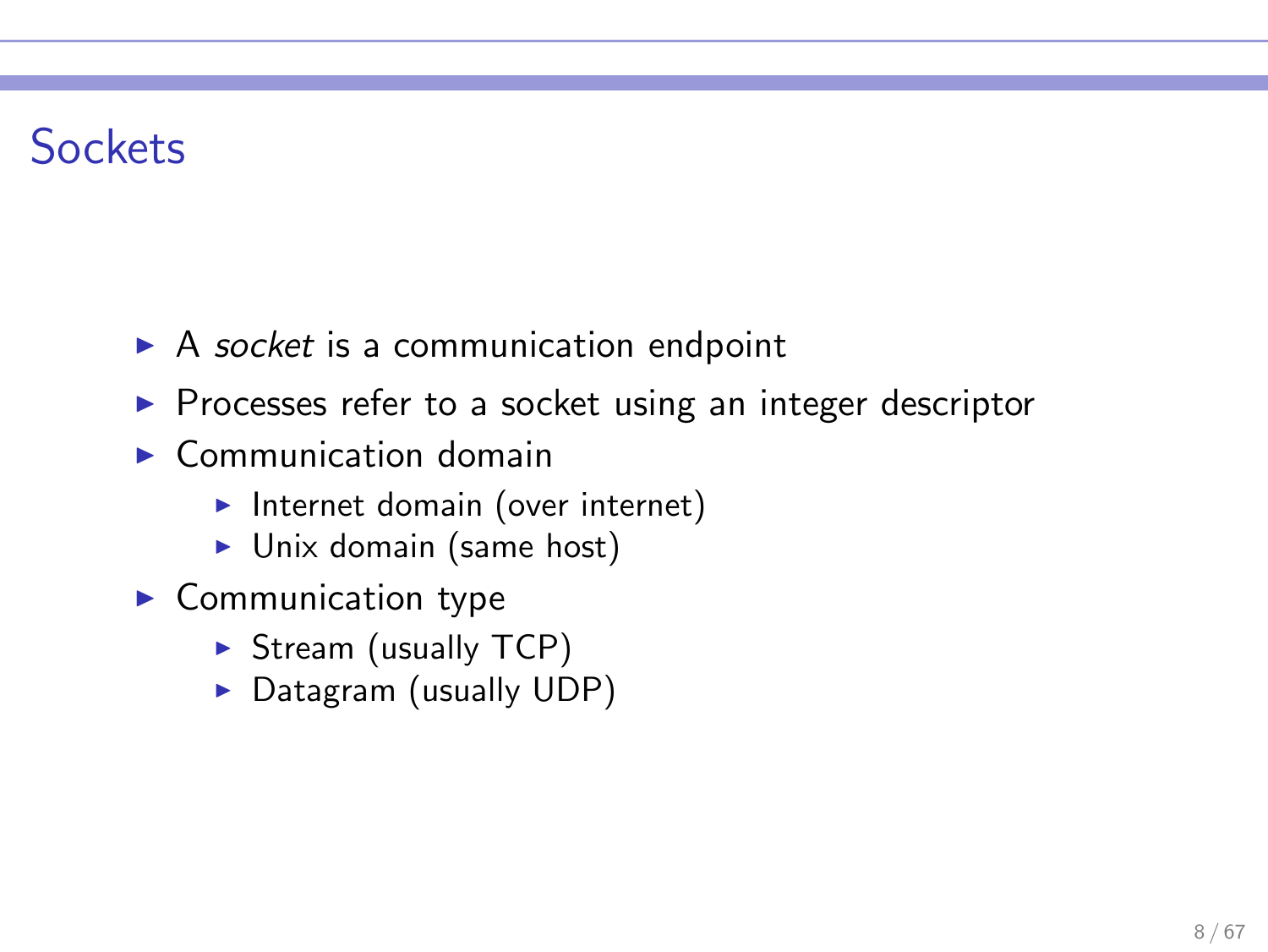# TCP vs UDP

|                            | <b>TCP</b>         |            |
|----------------------------|--------------------|------------|
| <b>Connection Required</b> |                    |            |
| Reliability                |                    |            |
| Message Boundaries         |                    |            |
| In-Order Data Delivery     |                    |            |
| Socket Type                | <b>SOCK_STREAM</b> | SOCK_DGRAM |
| Socket Domain              | Internet           | Internet   |
| Latency                    | higher             | lower      |
| Flow Control               |                    |            |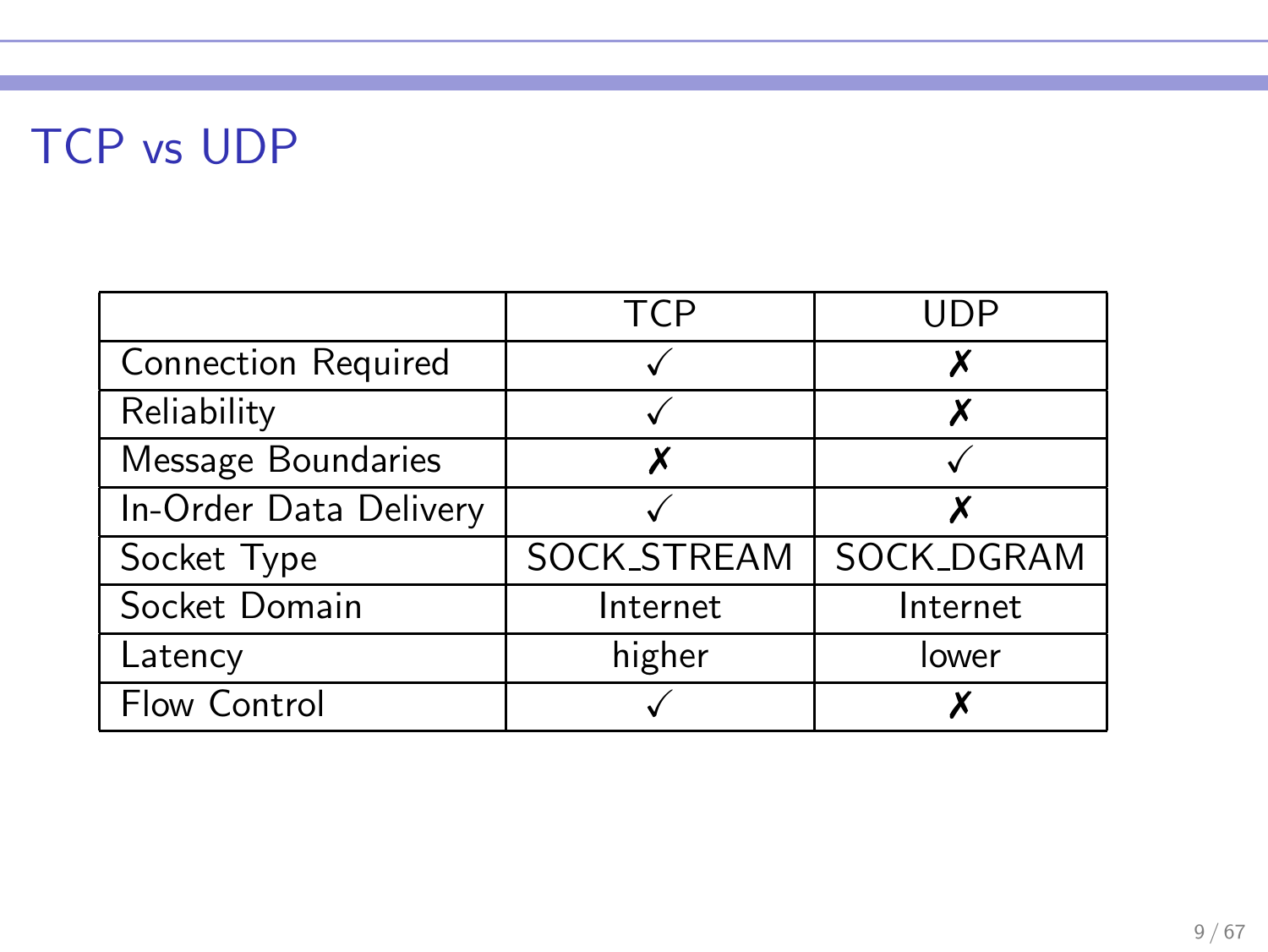# Serial Server (TCP)

Create listening socket a

loop

Wait for client request on a

Open two-way channel *b* with client

while request received through  $b$  do

Process request

Send response through b

#### end while

Close file descriptor of b end loop

Drawbacks:

- $\triangleright$  Serves only one client at a time
- ▶ Other clients are forced to wait or even fail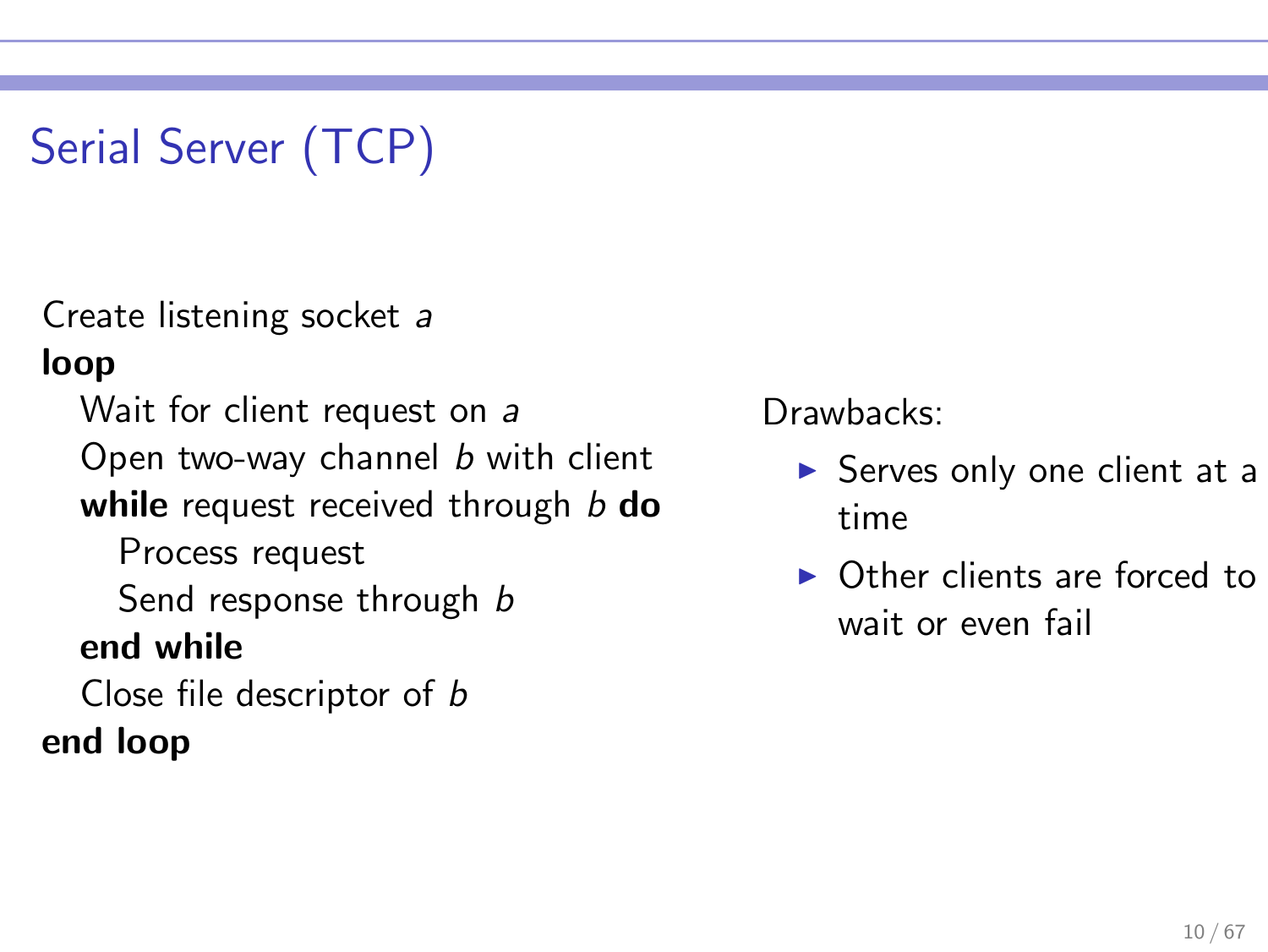#### 1 process per client model



- ▶ New process forked for each client
- ▶ Multiple clients served at the same time
- $\blacktriangleright$  Inefficient, too many  $clients \rightarrow too$  many processes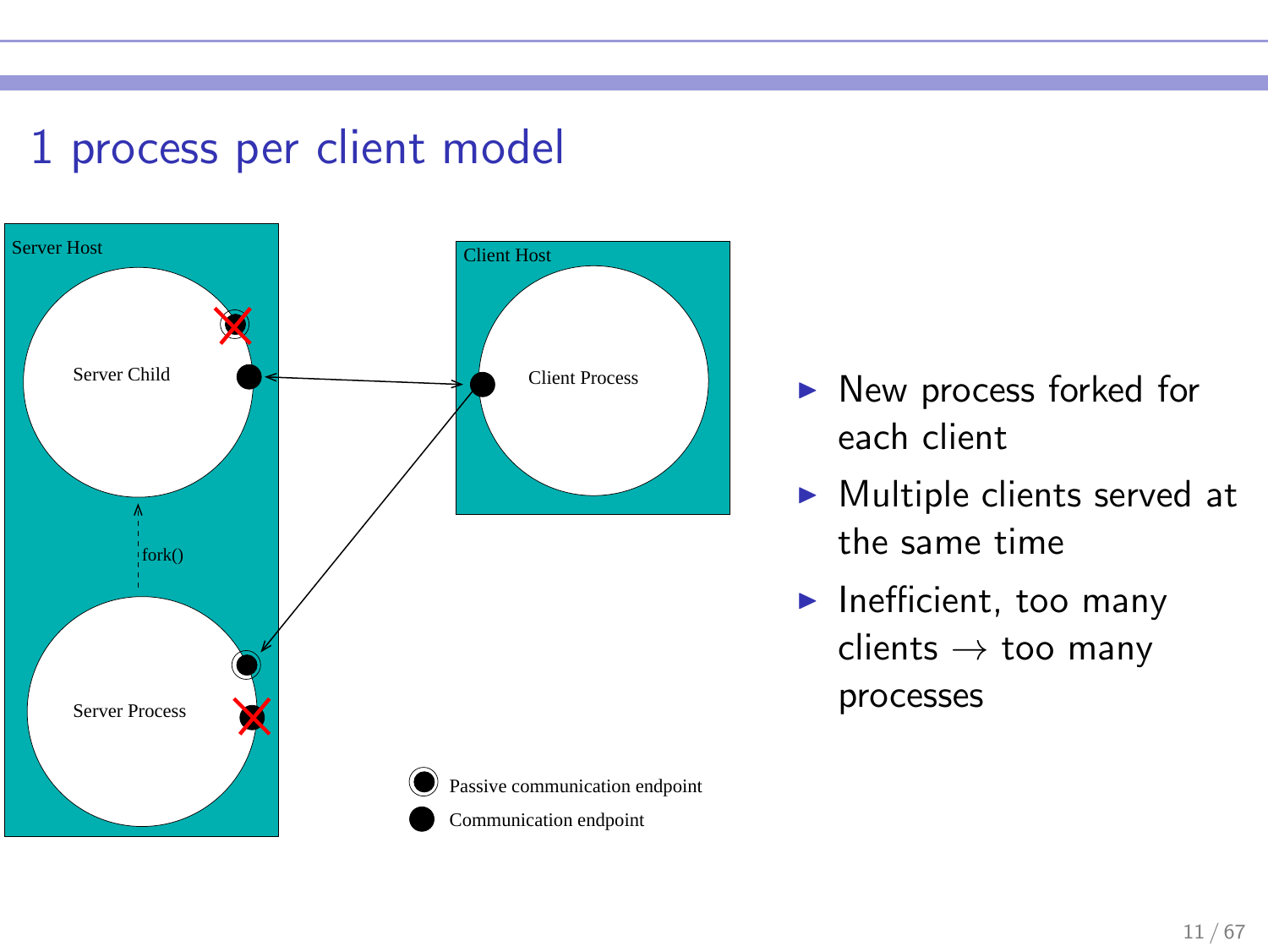1 process per client model

#### Parent process

Create listening socket a

loop

Wait for client request on a Create two-way channel b with client Fork a child to handle the client Close file descriptor of b end loop

#### Child process

Close listening socket a Serve client requests through b Close private channel b Exit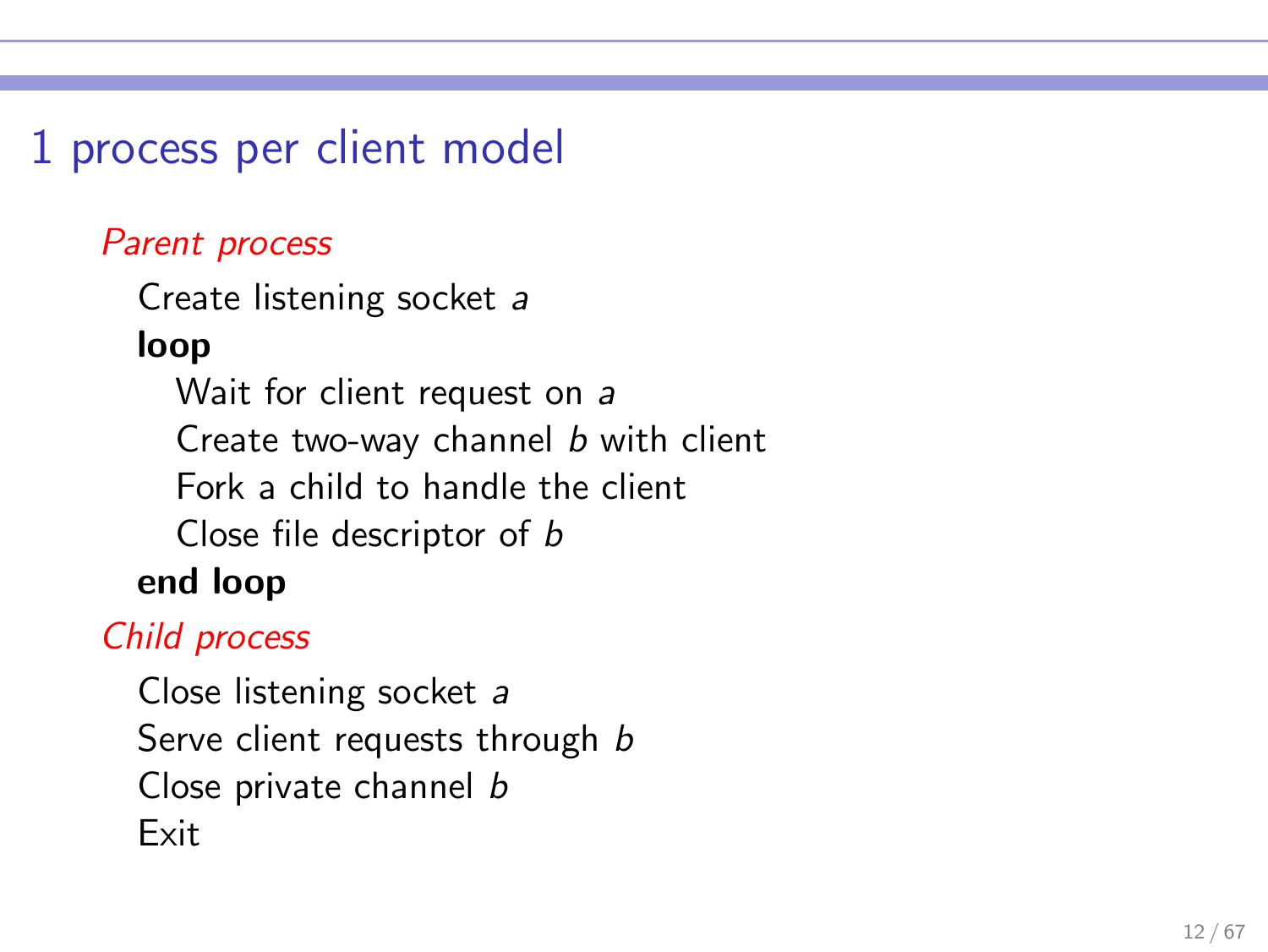#### Parent process: why close file descriptor b?

- $\blacktriangleright$  Parent doesn't need this file descriptor
- $\triangleright$  Risk of running out of file descriptors otherwise
- $\triangleright$  Enables the destruction of the channel once the other two parties (child & client) close their file descriptors
- $\triangleright$  Enables the child process to receive EOF after the client closes its end of the channel (and vice versa).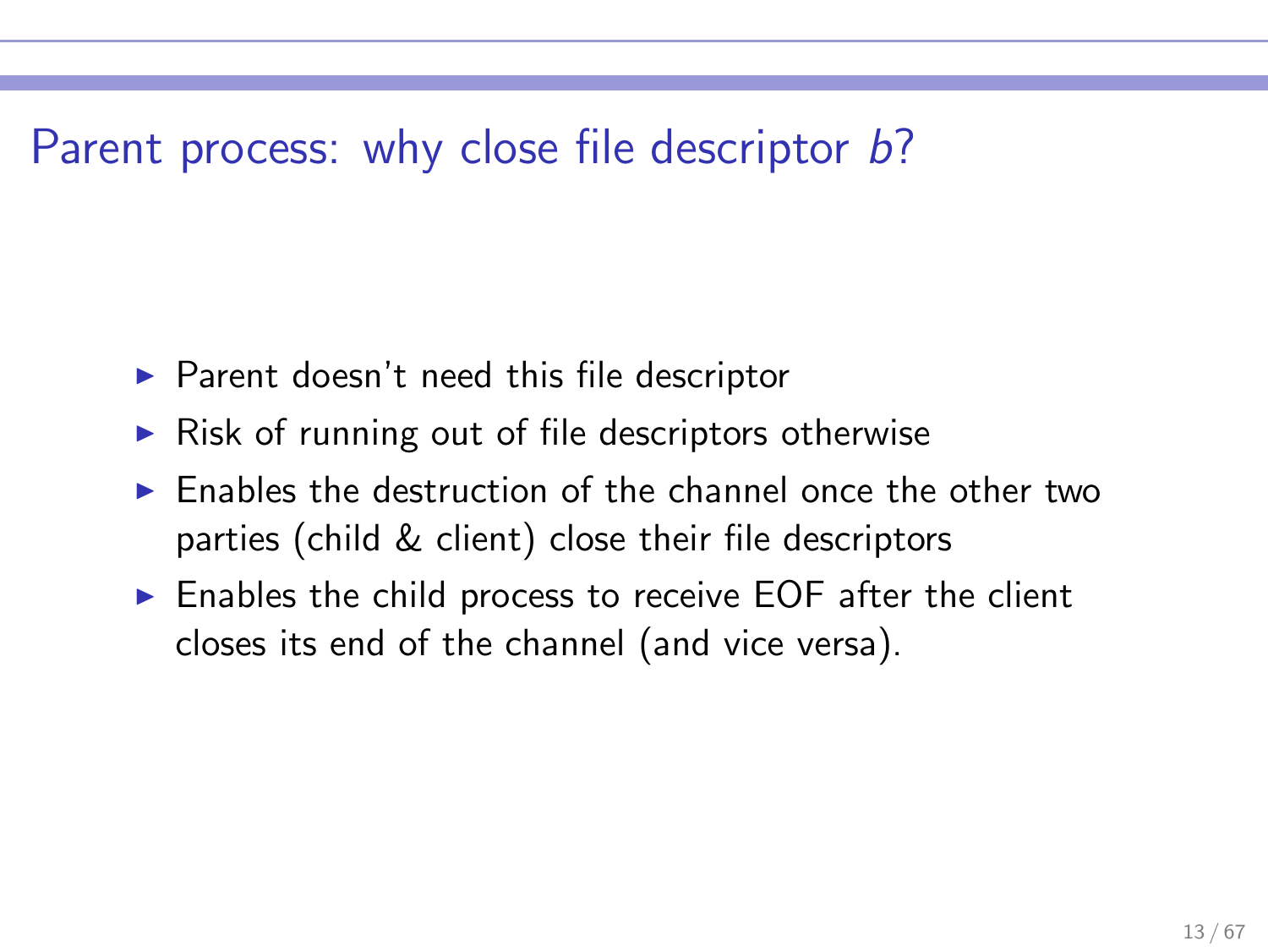### Multithreaded server model



- $\triangleright$  Multiple threads handle multiple clients concurrently
- ▶ Drawback: Requires synchronization for access to shared resources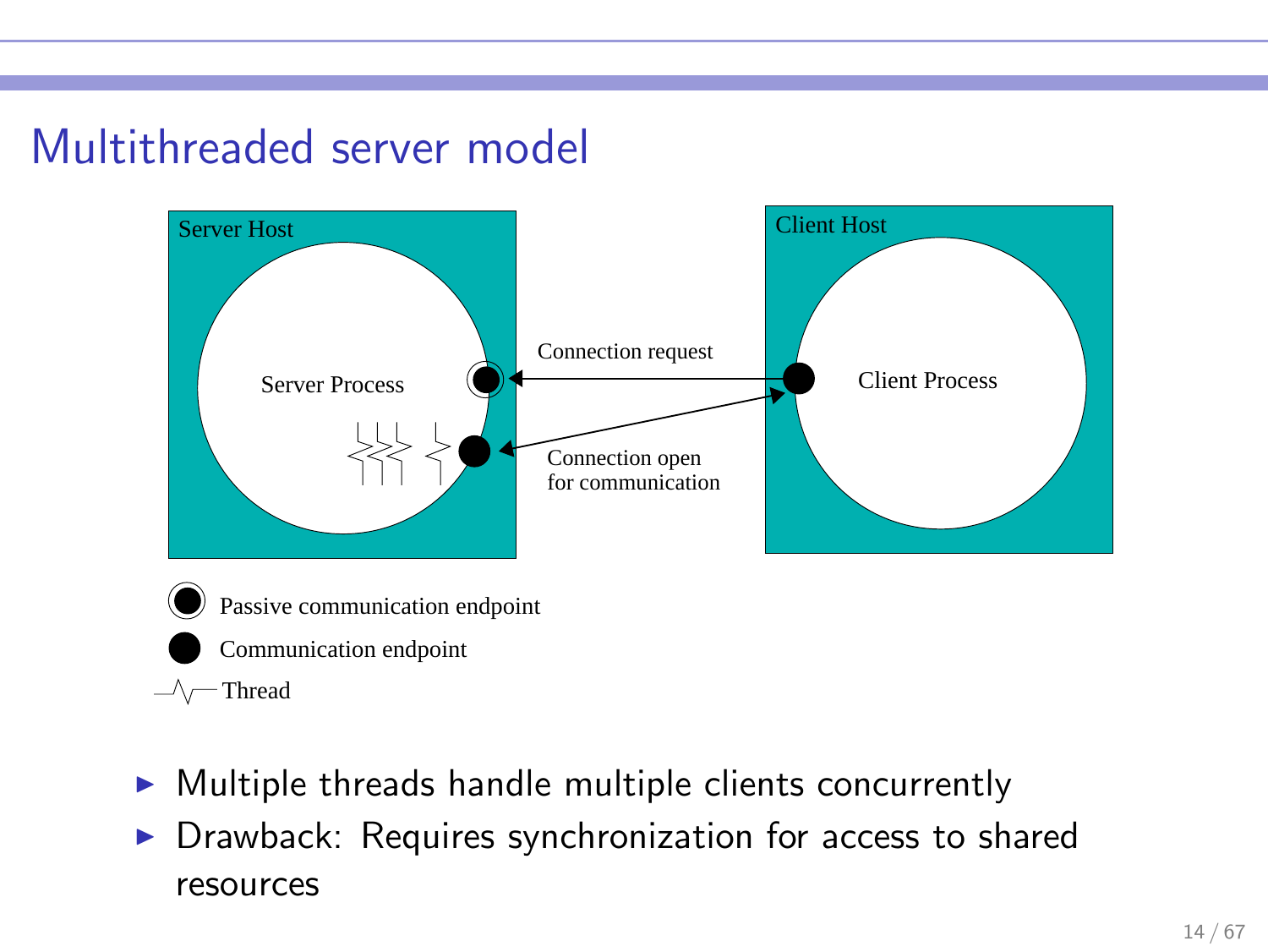#### Dealing with byte order

- ► Byte order poses a problem for the communication among different architectures.
- ▶ Convention: ip addresses, port numbers etc. in Network Byte Order
- ► Convert long/short integers between Host and Network byte order

```
uint32_t htonl(uint32_t hostlong);
uint16_t htons (uint16_t hostshort);
uint32_t ntohl(uint32_t netlong);
uint16_t ntohs ( uint16_t netshort );
```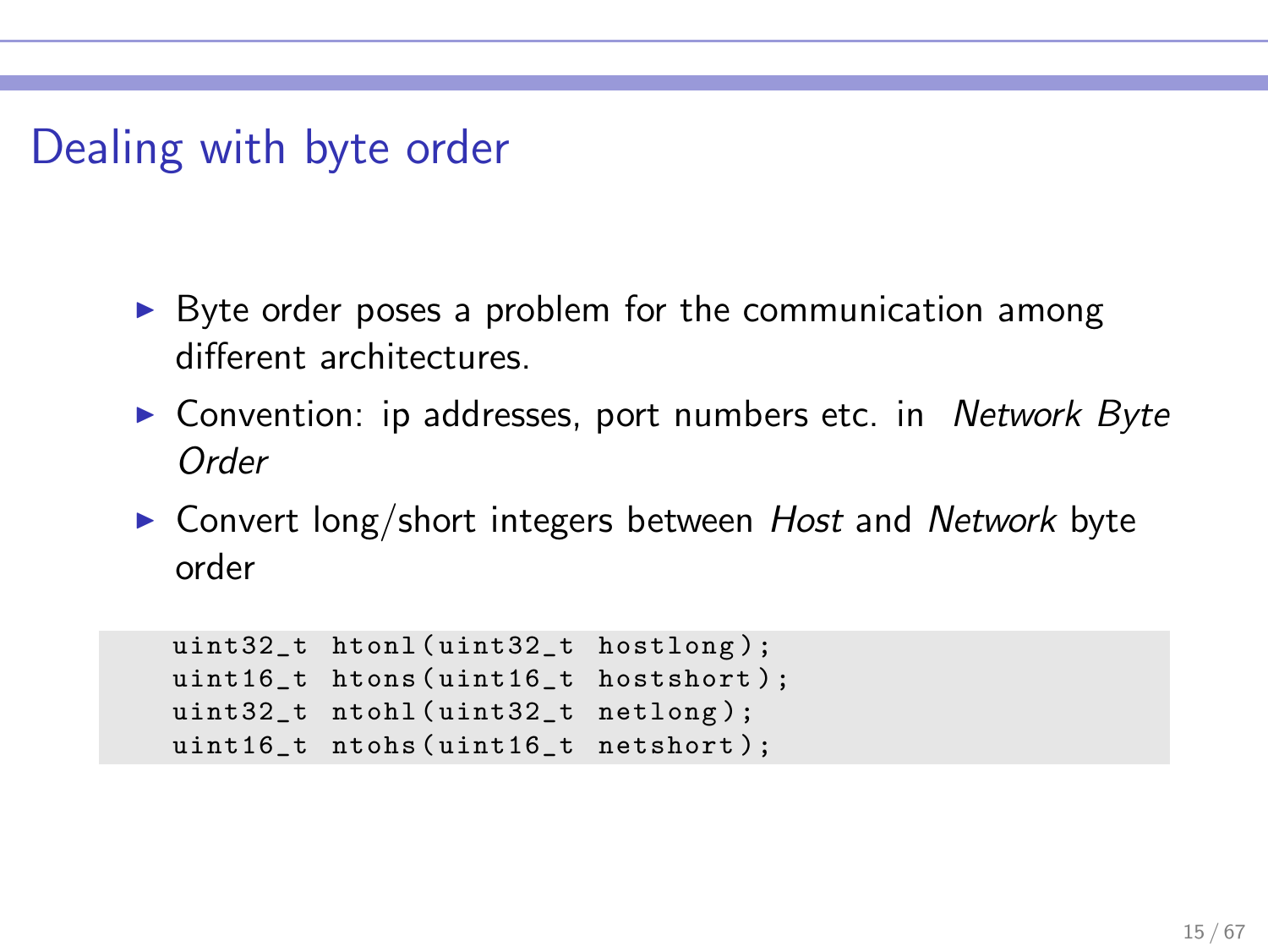#### From Domain Names to Addresses and back

- $\triangleright$  An address is needed for network communication
- ▶ We often have to *resolve* the address from a domain name. ex. spiderman.di.uoa.gr  $\leftrightarrow$  195.134.66.107

```
struct hostent {
   char *h_name; /* official name of host */
   char **h_aliases; /* aliases (alt. names) */
   int h_{=} addrtype; /* usually AF_{=} INET */int h_length; /* bytelength of address */
   char ** h_addr_list; /* list of addresses */
};
struct hostent * gethostbyname (const char * name);
struct hostent * gethostbyaddr (const void * addr, socklen_t
   len, int type);
```
- $\triangleright$  Beware, both use static storage for struct hostent. (problem?)
- ► For error reporting use herror & hstrerror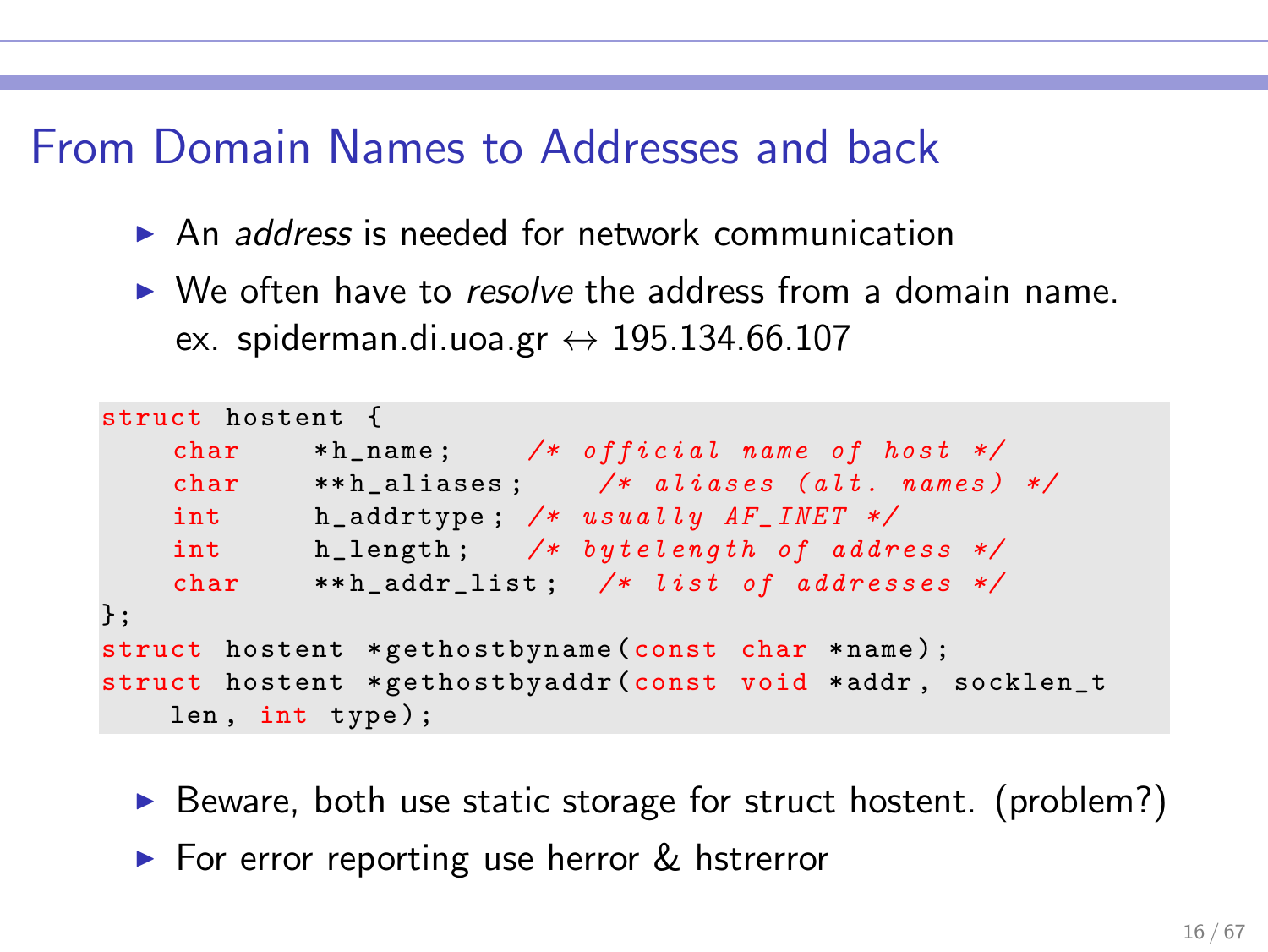# Our goal

Create the communication endpoint. Use it as a file descriptor.

**Server Process Client Process**

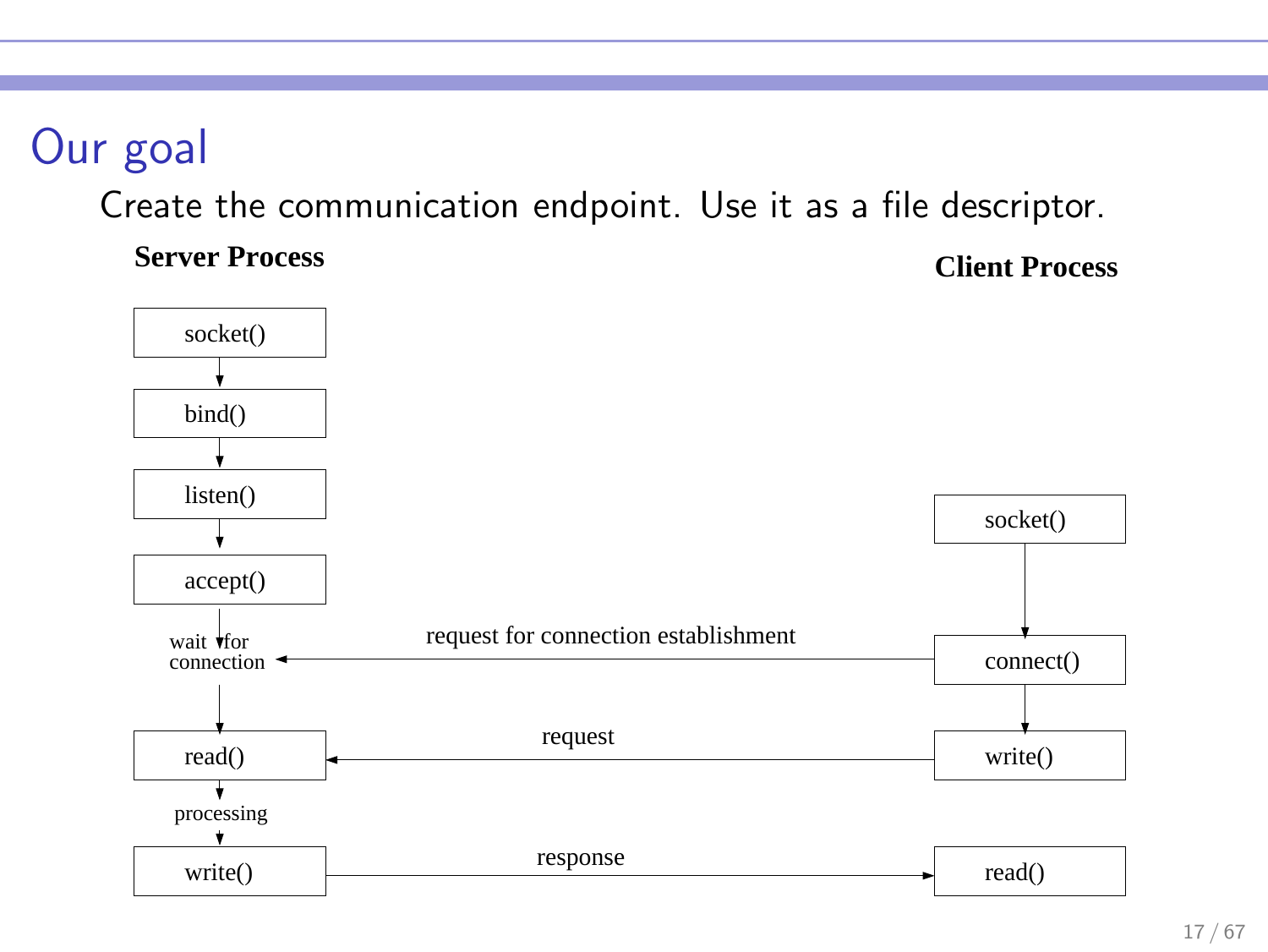### Creating sockets

- $\triangleright$  socket creates an endpoint for communication
- returns a descriptor or  $-1$  on error

```
#include <sys/socket.h>
#include <sys/type.h>
int socket (int domain , int type , int protocol );
```
domain communication domain (usual. PF INET) type communication semantics (usual. SOCK STREAM, SOCK DGRAM) protocol Use 0 as typically only one protocol is available

```
if ((\text{sock} = \text{socket}(\text{AF\_INET}, \text{SOC\_STREAM}, 0)) == -1)perror ("Socket creation failed!");
```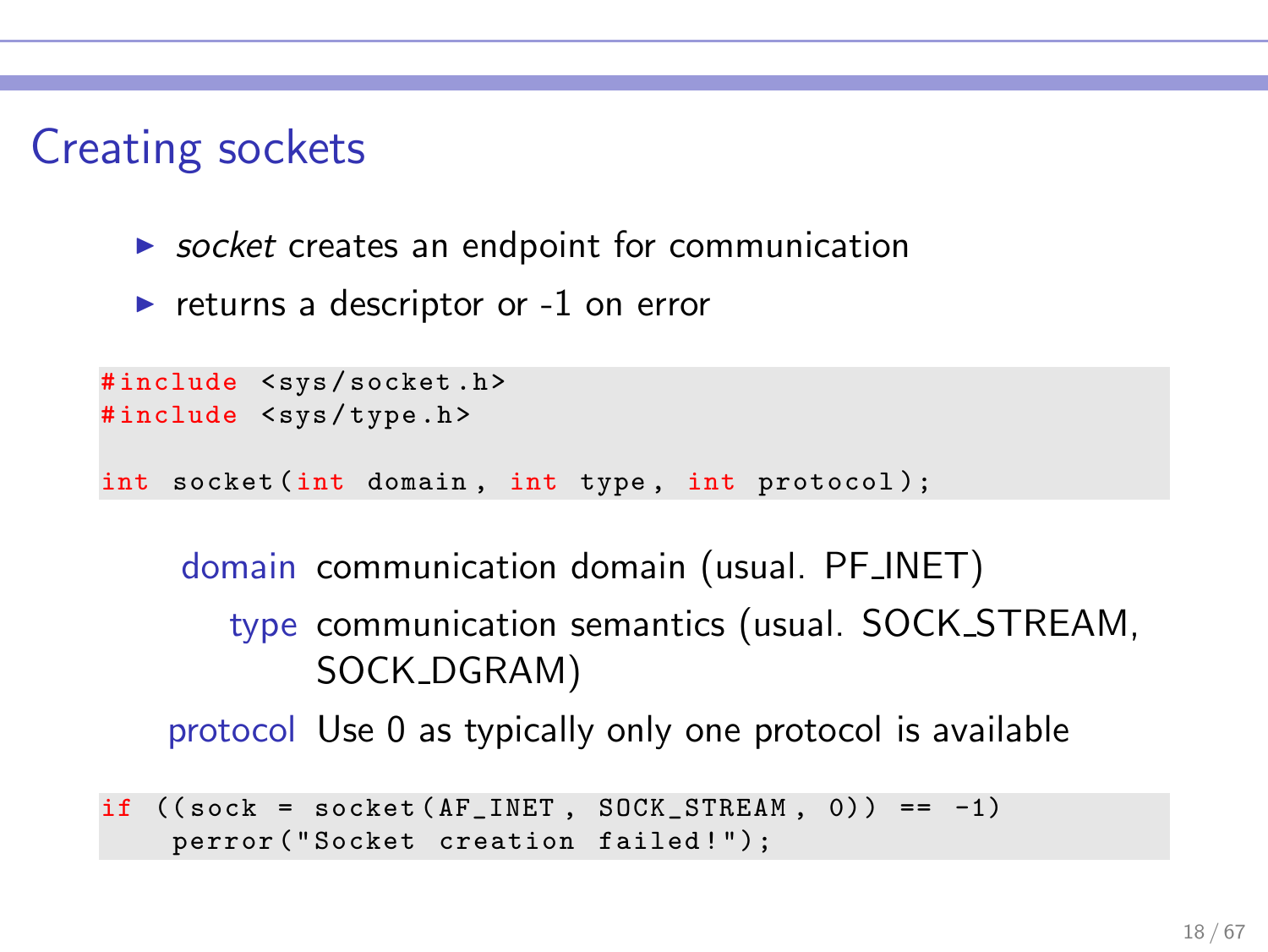#### Binding sockets to addresses

- $\triangleright$  bind requests for an address to be assigned to a socket
- ▶ You must bind a SOCK\_STREAM socket to a local address before receiving connections

int bind (int socket, const struct sockaddr \*address, socklen\_t address\_len );

Internet domain (AF INET):

 $\triangleright$  We pass a sockaddr in struct as the address

Interresting fields:

sin family address family is AF INET in the internet domain sin\_addr.s\_addr address can be a specific IP or INADDR\_ANY sin port TCP or UDP port number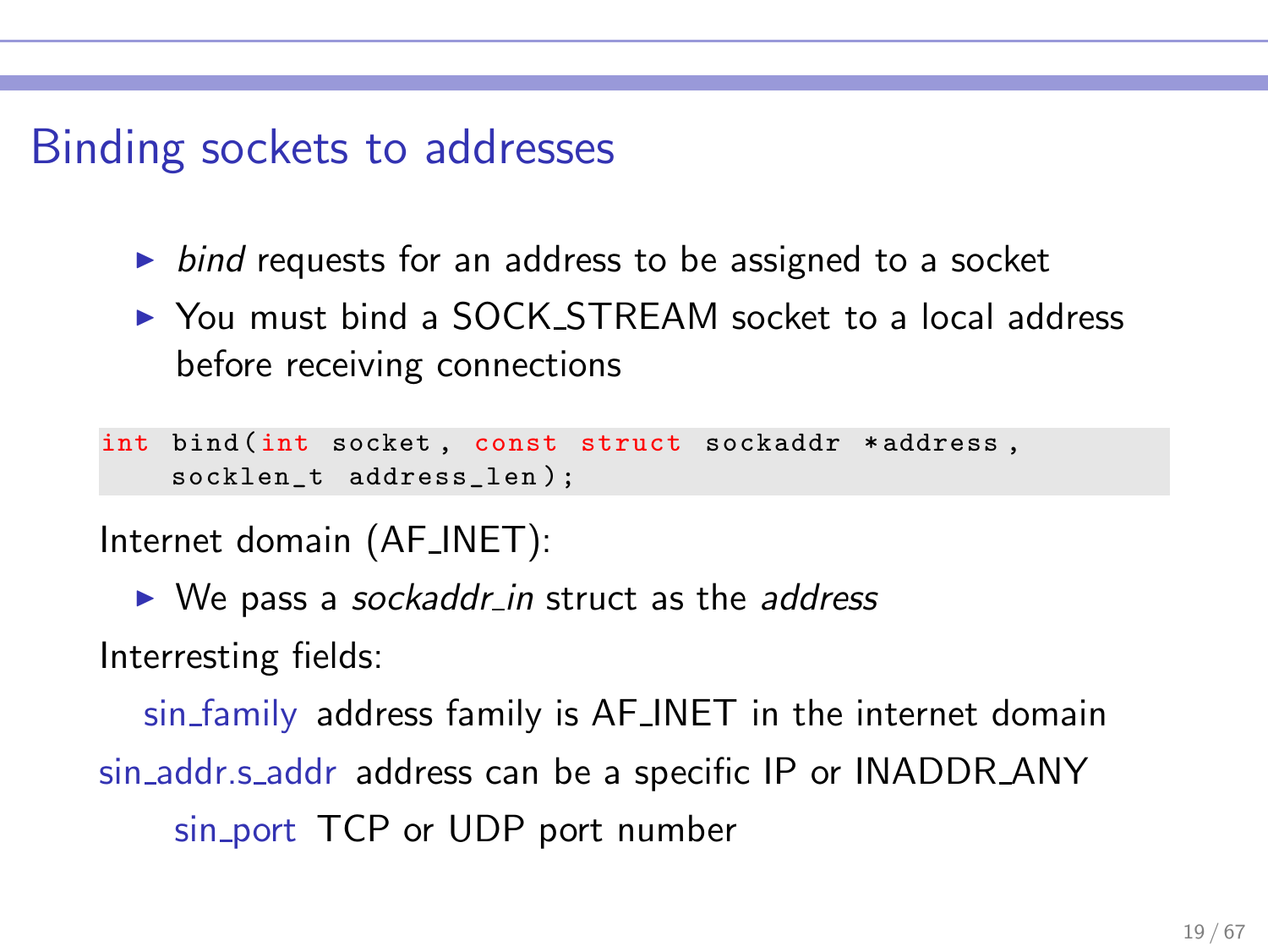#### Socket binding example

```
#include <netinet/in.h> /* for sockaddr_in */
#include <sys/socket.h>
#include <sys/types.h>
#include <arpa/inet.h> /* for hton* */
int bind_on_port(int sock, short port) {
    struct sockaddr in server:
    server . sin_family = AF_INET ;
    server \cdot sin\_addr \cdot s\_addr = htonl (INADDR \_ANY);server.sin_port = htons(port);
    return bind (sock, (struct sockaddr *) & server, sizeof (
        server)):
}
```
- $\triangleright$  INADDR ANY is a special address (0.0.0.0) meaning "any address"
- $\triangleright$  sock will receive connections from all addresses of the host machine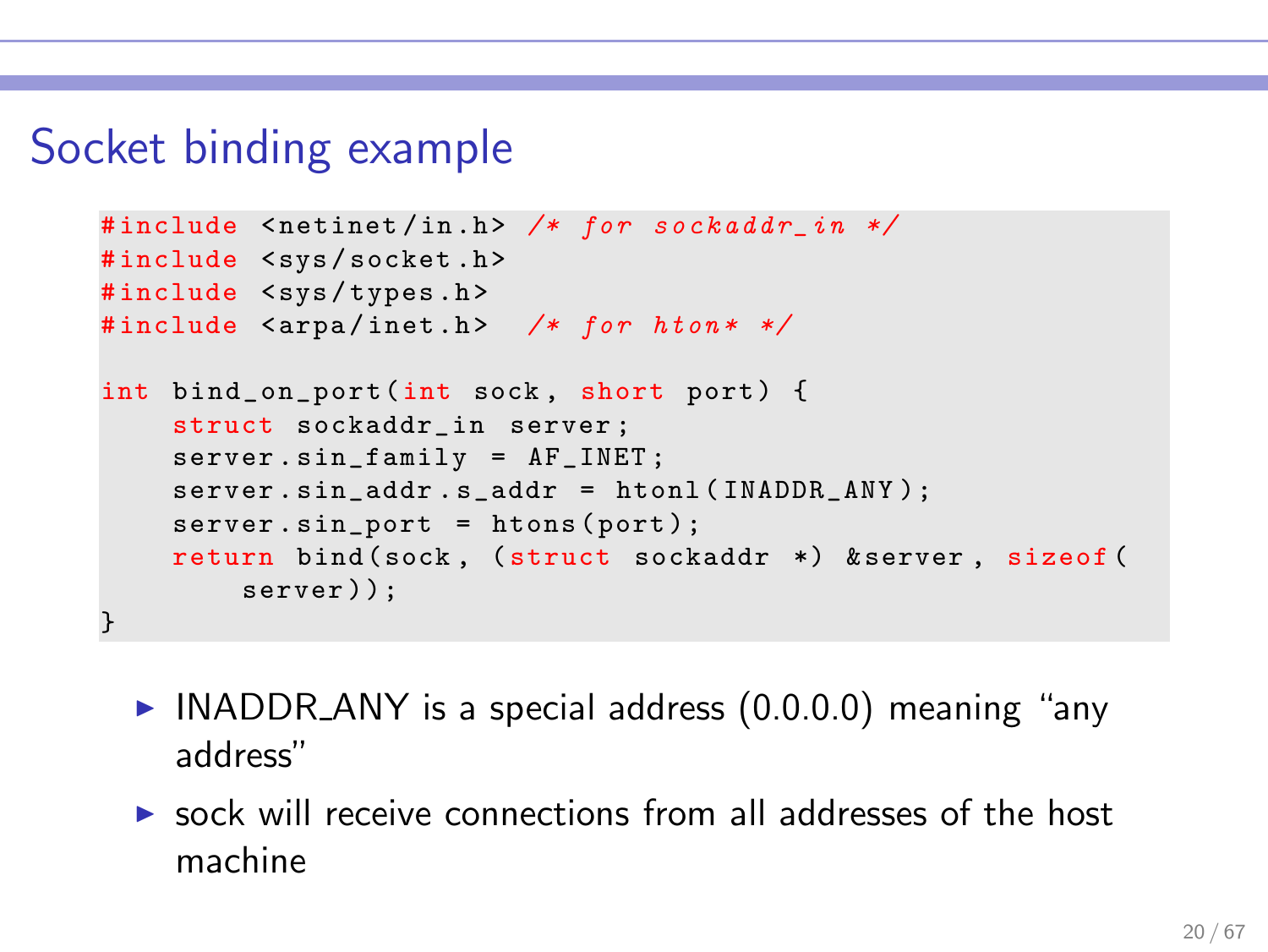#### listen, accept

int listen (int socket, int backlog);

- $\blacktriangleright$  Listen for connections on a socket
- ▶ At most *backlog* connections will be queued waiting to be accepted

```
int accept (int socket, struct sockaddr *address, socklen_t *
    address_len );
```
- $\triangleright$  Accept a connection on a socket
- ▶ Blocks until a client connects or interrupted by signal
- ▶ Returns new socket descriptor used to communicate with client
- ▶ Returns info on client's address through address. Pass NULL if you don't care.
- ▶ Value-result *address\_len* must be set to the amount of space pointed to by address (or NULL).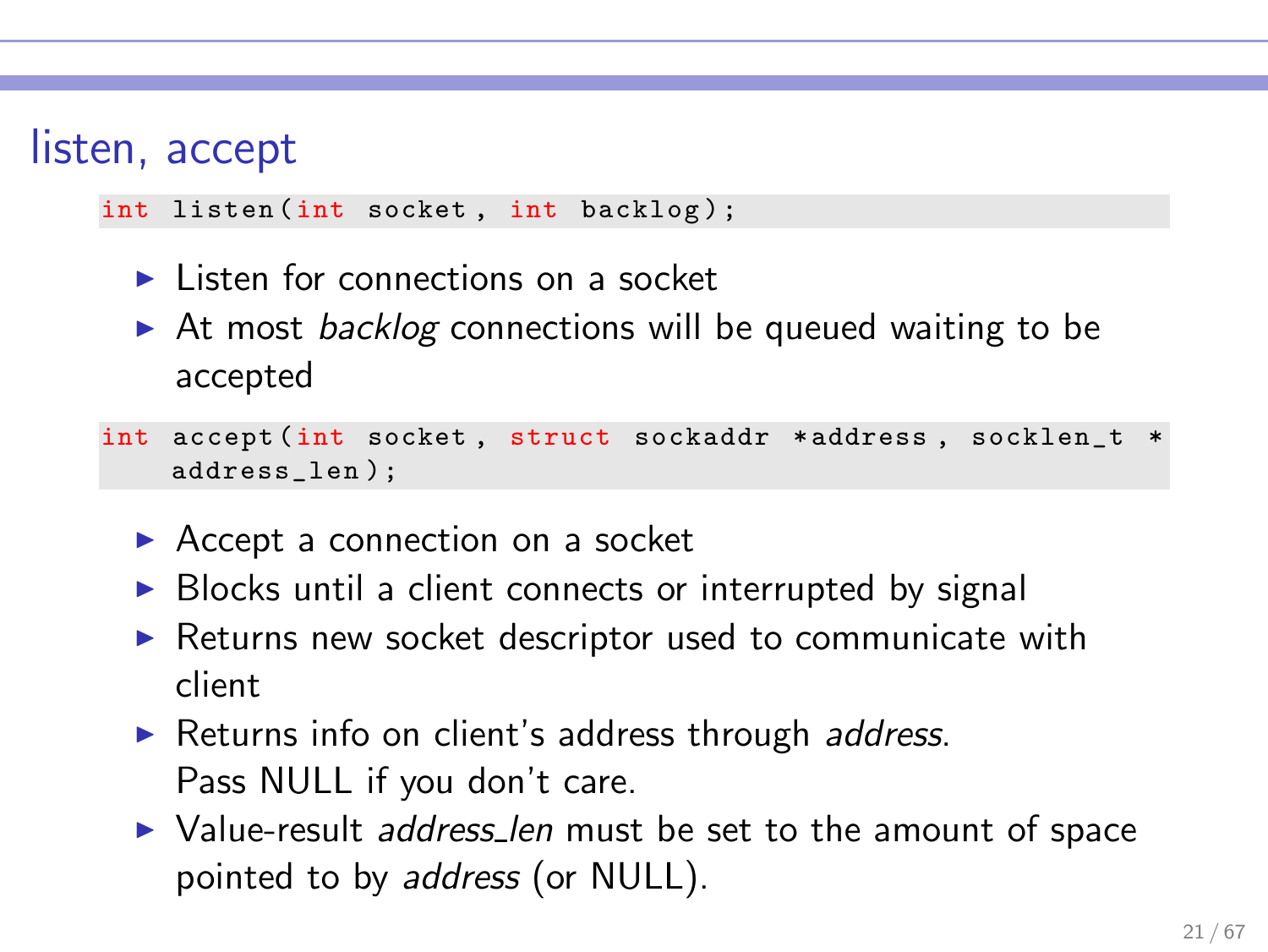#### connect

int connect (int socket , struct sockaddr \* address , socklen\_t address\_len );

- ▶ When called by a client, a connection is attempted to a listening socket on the server in *address*. Normally, the server accepts the connection and a communication channel is established.
- ► If socket is of type SOCK\_DGRAM, address specifies the peer with which the socket is to be associated (datagrams are sent/received only to/from this peer).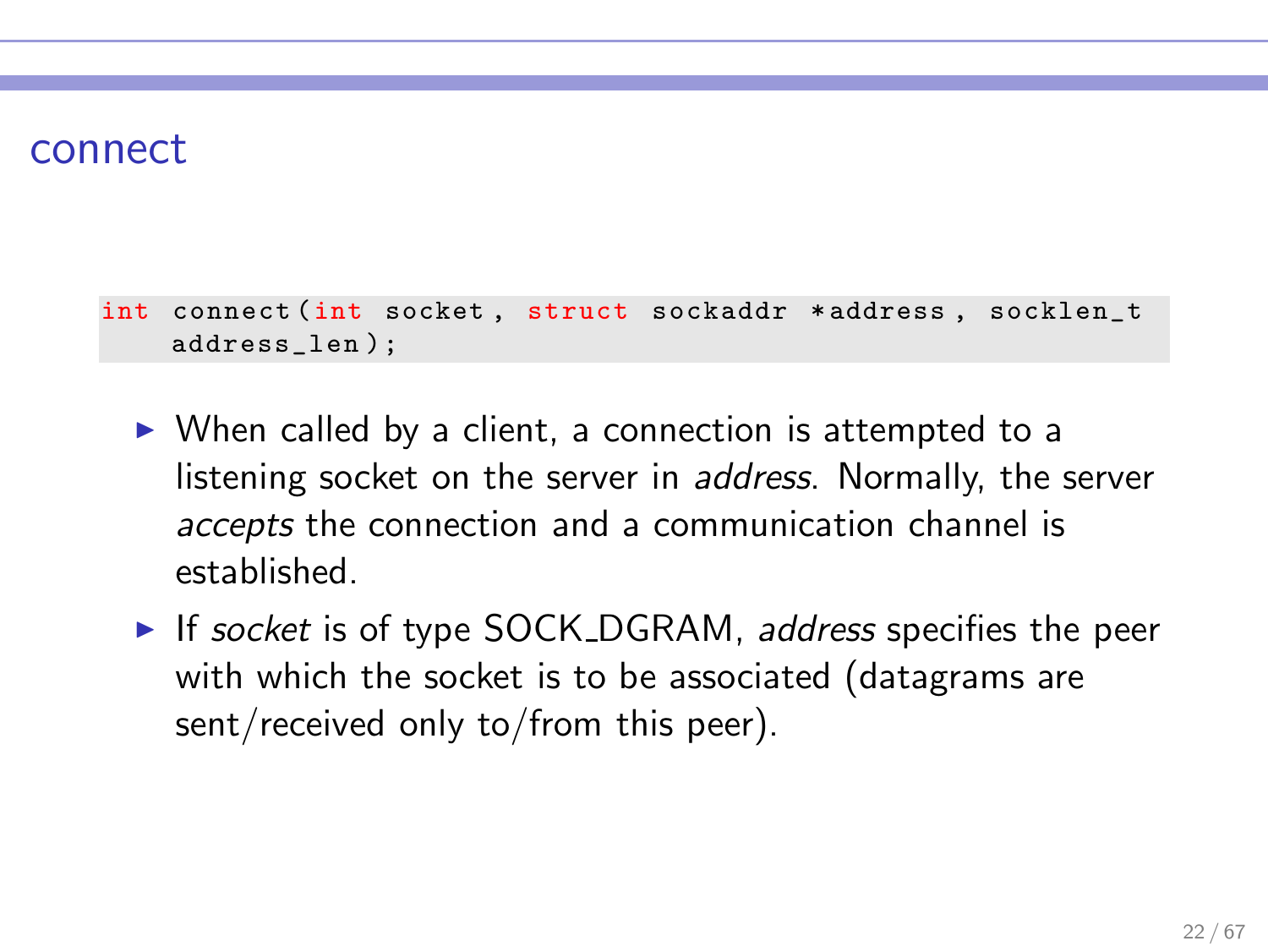#### TCP connection

#### **Server Process Client Process**

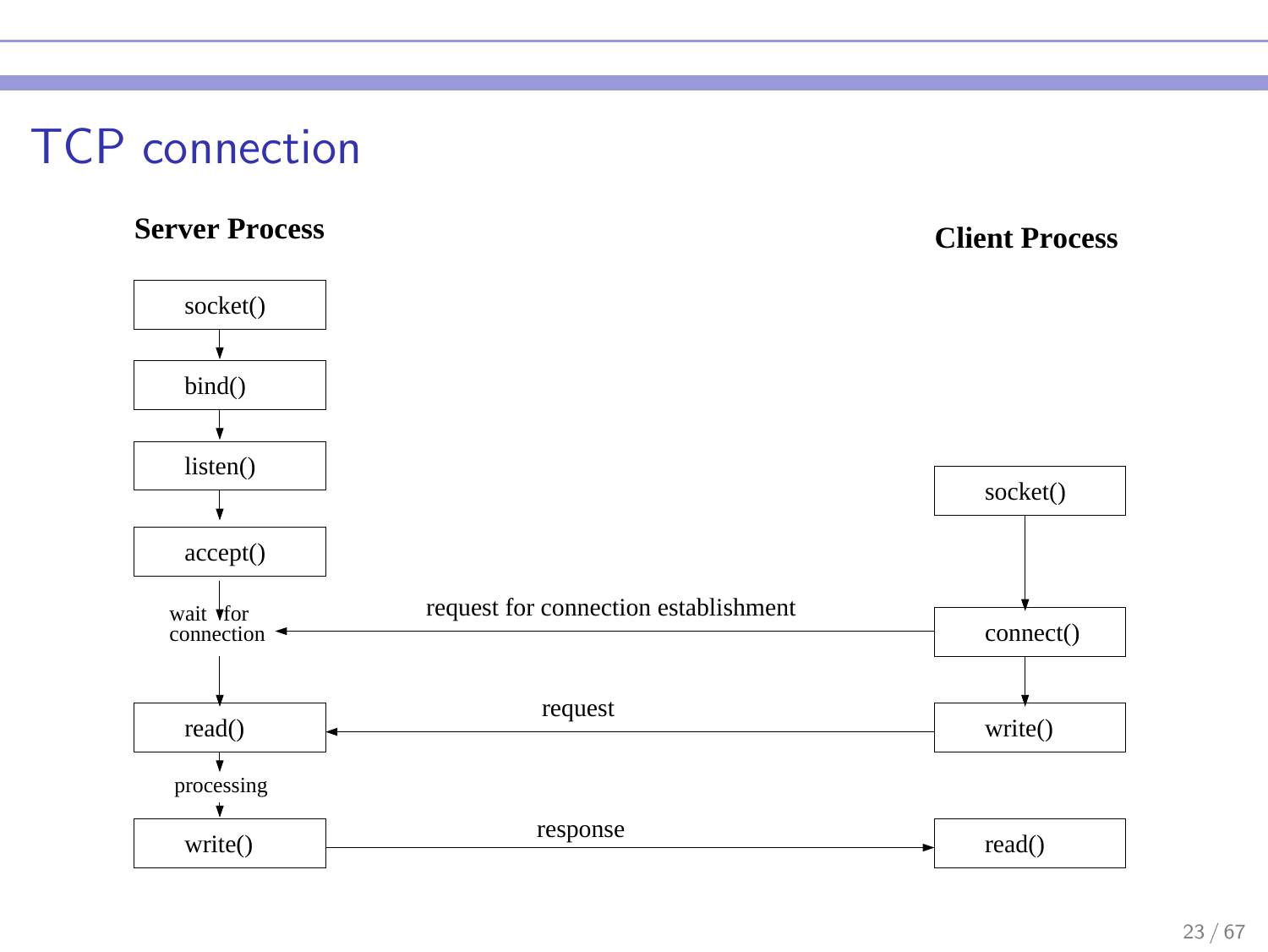### Tips and warnings

- ▶ In Solaris compile with "-Isocket -Insl"
- $\triangleright$  If a process attempts to write through a socket that has been closed by the other peer, a SIGPIPE signal is received.
- $\triangleright$  SIGPIPE is by default fatal, install a signal handler to override this.
- $\triangleright$  Use netstat to view the status of sockets.

ad@linux03:"> netstat -ant

- $\triangleright$  When a server quits, the listening port remains busy (state TIME WAIT) for a while
- ► Restarting the server fails in bind with "Bind: Address Already in Use"
- ► To override this use setsockopt() to enable SO\_REUSEADDR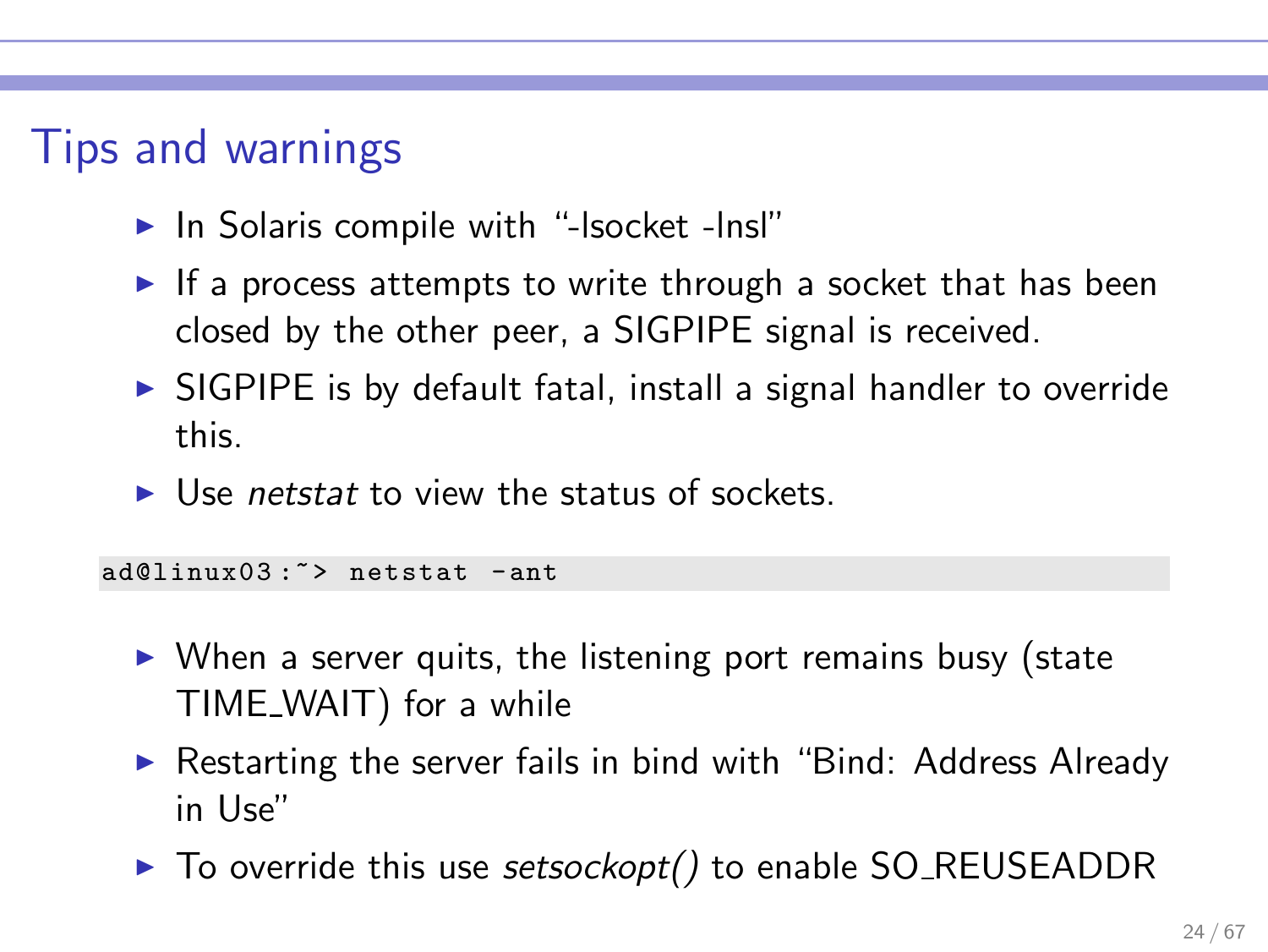TCP server that receives a string and replies with the string capitalized.

```
/* i n e t _ s t r _ s e r v e r . c : I n t e r n e t stream s o c k e t s server */
#include <stdio h>
#include <sys/wait.h> /* sockets */
#include <sys/types.h> /* sockets */
#include <sys/socket.h> /* sockets */
#include <netinet/in.h> /* internet sockets */
#include <netdb.h> /* gethostbyaddr */
# include < unistd .h > /* fork */
# include < stdlib .h > /* exit */
#include <ctype.h> /* toupper */
# include < signal .h > /* signal */
void child_server (int newsock );
void perror_exit (char *message);
void sigchld_handler (int sig);
void main (int argc , char * argv []) {
   int port, sock, newsock;
    struct sockaddr_in server , client ;
    socklen_t clientlen = sizeof (client);
    struct sockaddr * serverptr =( struct sockaddr *) & server ;
    struct sockaddr * clientptr = (struct sockaddr *) & client;
```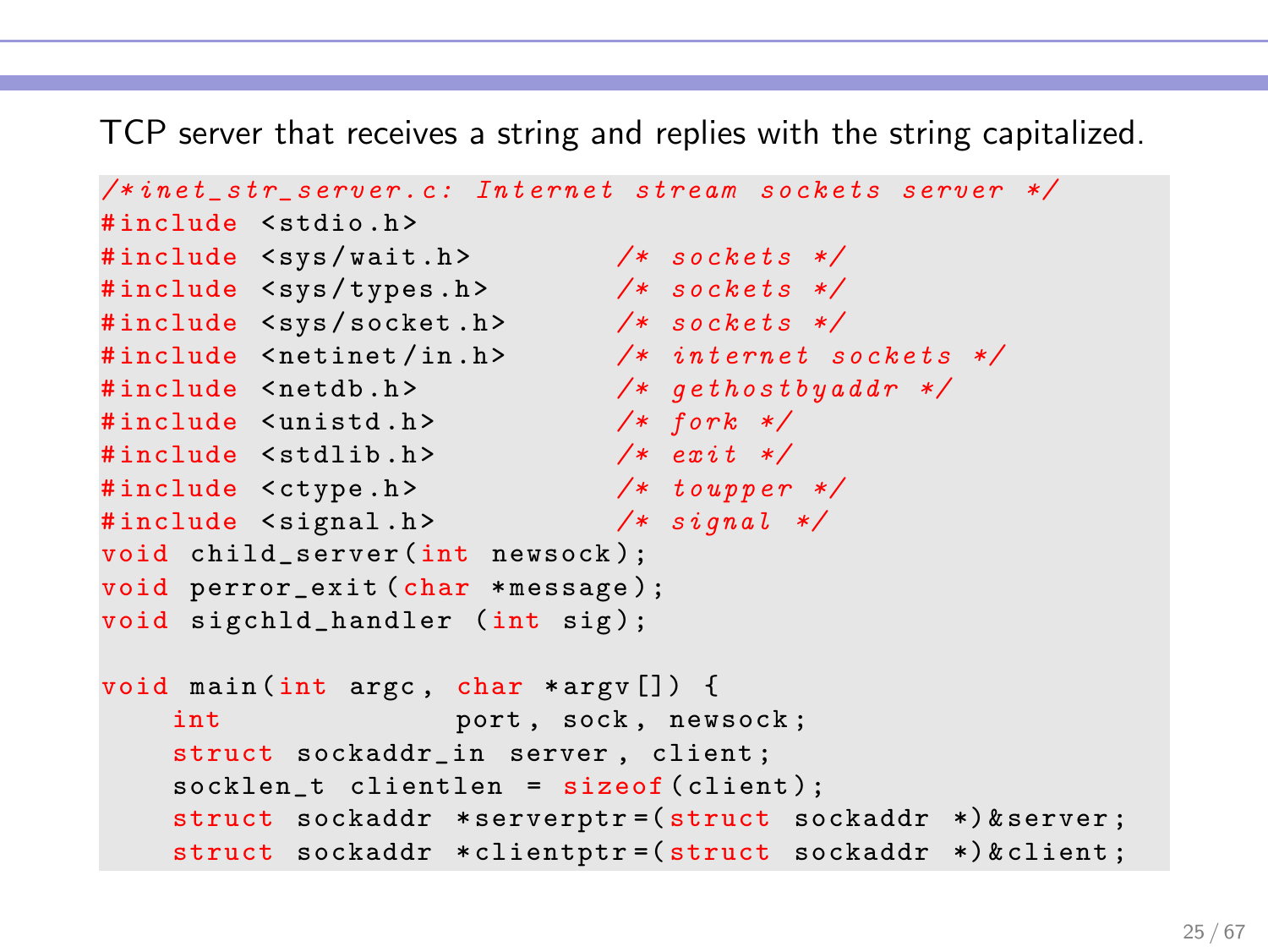```
struct hostent *rem;
if (\arg c != 2) {
    printf ("Please give port number\n"); exit(1); }
port = atoi(argv[1]);
/* Reap dead c h i l d r e n a s y n c h r o n o u s l y */
signal (SIGCHLD, sigchld_handler);
/* Create socket */
if ((\text{sock} = \text{socket}(\text{AF\_INET}, \text{SOC\_STREAM}, 0)) < 0)perror_exit ( " socket ") ;
server . sin_family = AF_INET; /* Internet domain */
server.sin_addr.s_addr = htonl(INADDR_ANY);
server . sin_port = htons ( port ); /* The given port */
/* Bind socket to a d d r e s s */
if (bind(sock, serverptr, sizeof(server)) < 0)
   perror_exit ("bind");
/* Listen for c o n n e c t i o n s */
if (listen (sock, 5) < 0) perror_exit ("listen");
```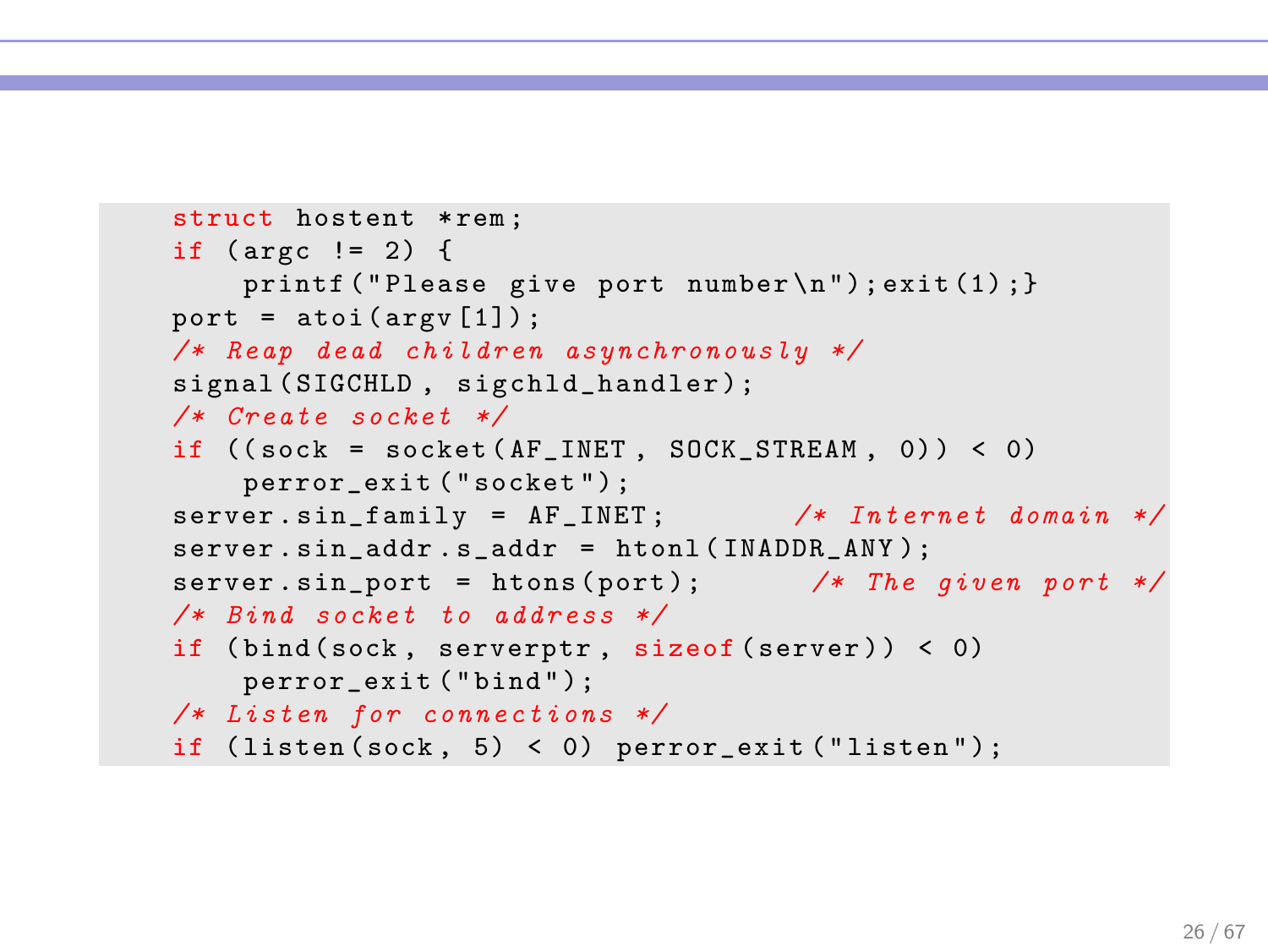```
printf ("Listening for connections to port \lambda d \nightharpoonup", port);
while (1) {
    /* accept connection */if (( newsock = accept ( sock , clientptr , & clientlen ) )
        < 0) perror_exit (" accept ");
    /* Find client 's a d d r e s s */
    printf ("Accepted connection \n");
    switch (fork()) { /* Create child for serving
        client */
    case -1: /* Error */
        perror ("fork"); break;
    case 0: /* Child process */
        close ( sock ) ; child_server ( newsock );
        ext(0):
    }
    close ( newsock ); /* parent closes socket to client */
}
```
}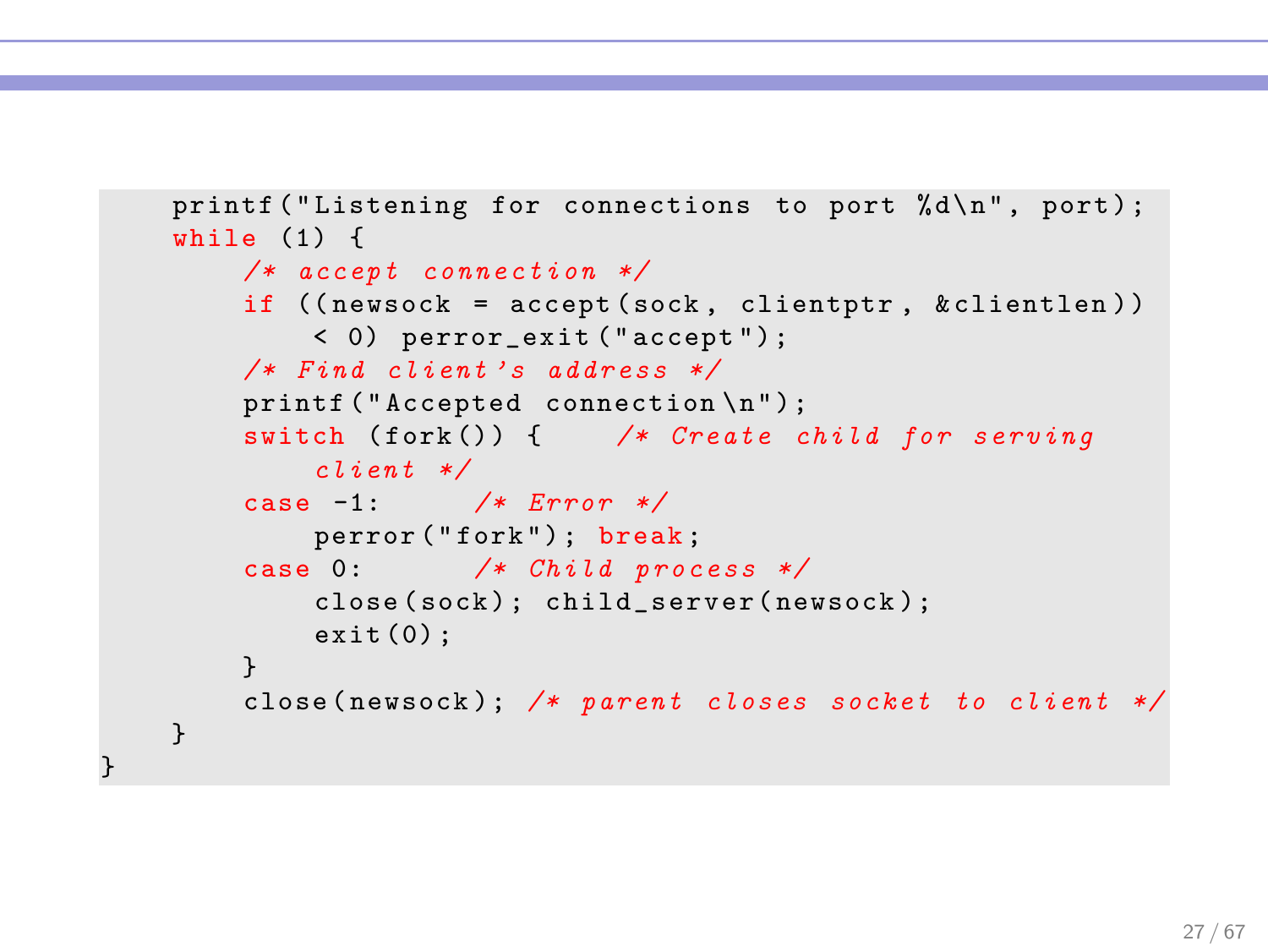```
void child_server (int newsock ) {
    char buf [1];
    while (read (newsock, buf, 1) > 0) { /* Receive 1 char */
        putchar (buf [0]); /* \; Print \; received \; char \; *//* C a p i t a l i z e c h a r a c t e r */
        buf [0] = toupper (buf[0]);
        /* Reply */
        if (write(newsock, but, 1) < 0)perror_exit (" write ") ;
    }
    printf ("Closing connection.\n");
    close ( newsock ); /* Close socket */
}
/* Wait for all dead child p r o c e s s e s */
void sigchld_handler (int sig) {
    while (waitpid(-1, NULL, WNOHANG) > 0);}
void perror_exit ( char * message ) {
    perror ( message );
    exit (EXIT_FAILURE);
}
```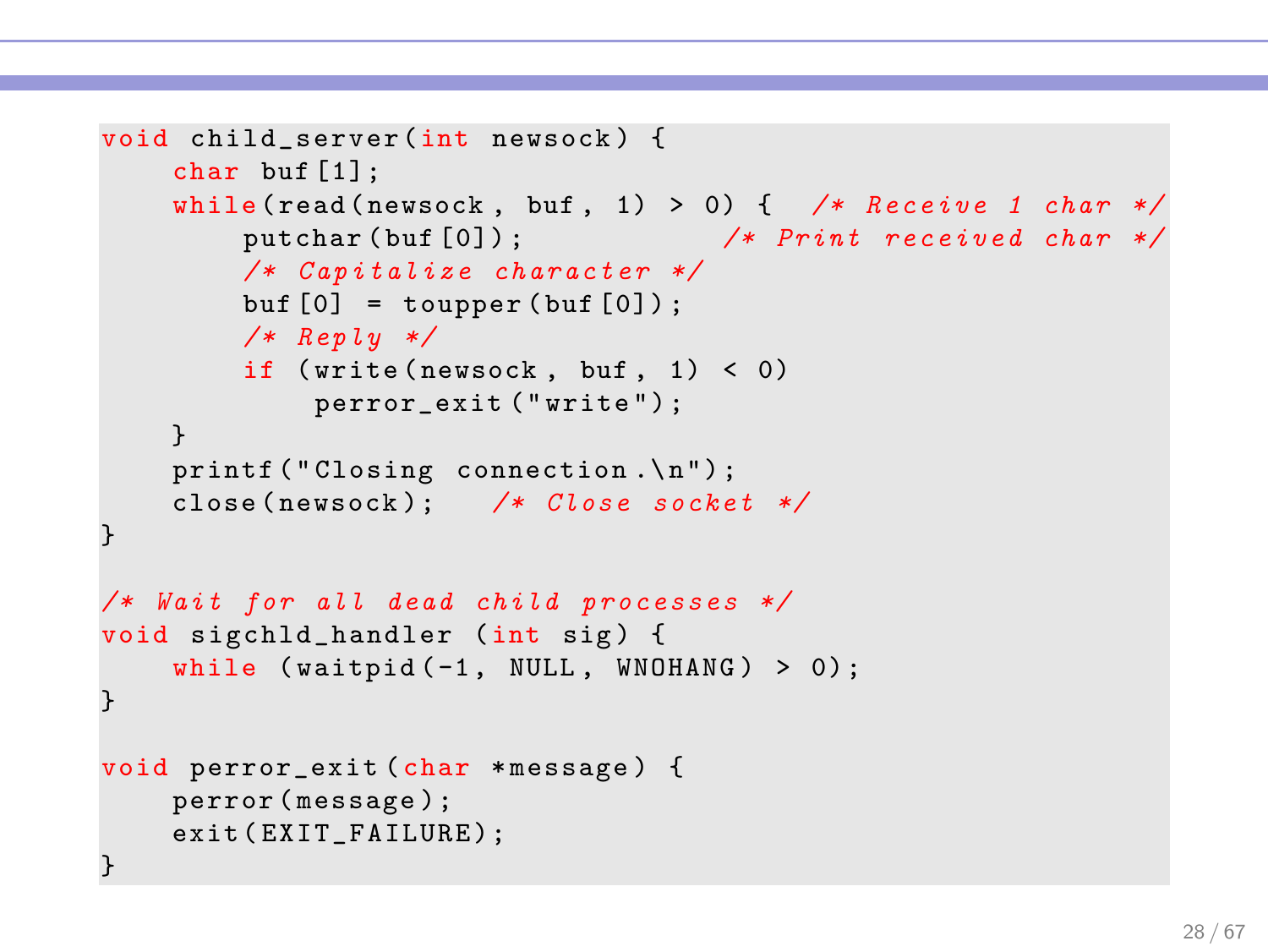#### TCP client example. (definitions)

```
/* i n e t _ s t r _ c l i e n t . c : I n t e r n e t stream s o c k e t s client */
# include < stdio .h >
#include <sys/types.h> /* sockets */
#include <sys/socket.h> /* sockets */
#include <netinet/in.h> /* internet sockets */
# include < unistd .h > /* read , write , close */
# include < netdb .h > /* g e t h o s t b y a d d r */
# include < stdlib .h > /* exit */
# include < string .h > /* strlen */
void perror_exit (char *message);
void main (int argc , char * argv []) {
   int port, sock, i;
    char buf [256];
    struct sockaddr in server :
    struct sockaddr * serverptr = ( struct sockaddr *) & server ;
    struct hostent *rem;
    if (\arg c != 3) {
        printf ("Please give host name and port number\n");
       ext(1);
```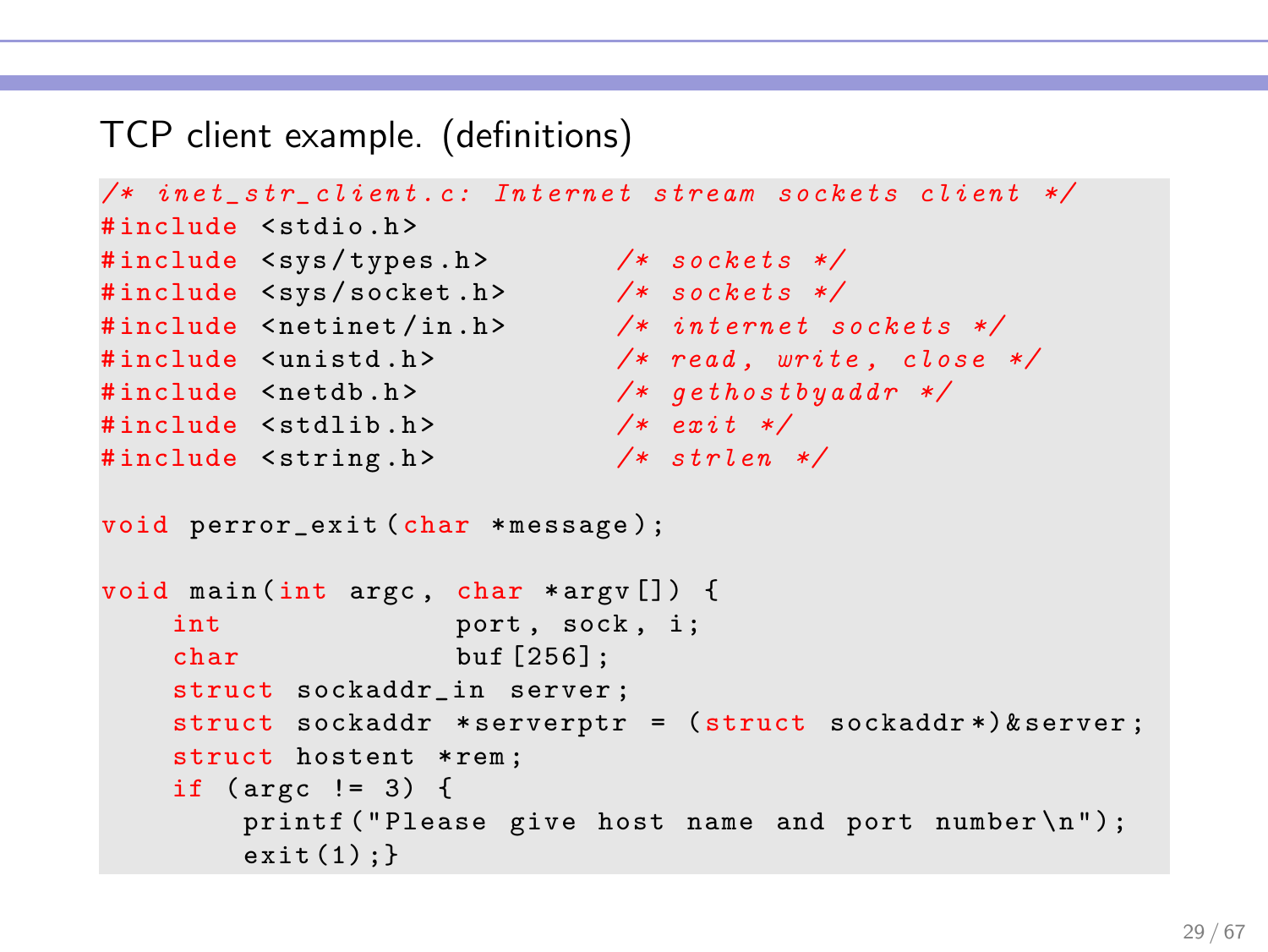TCP client example. (connection)

```
/* Create socket */
if ((\text{sock} = \text{socket}(\text{AF\_INET}, \text{SOC\_STREAM}, 0)) < 0)perror_exit ( " socket ") ;
/* Find server a d d r e s s */
if ((rem = gethostbyname(argv[1])) == NULL) {
   herror ("gethostbyname"); exit(1);
}
port = atoi(argv[2]); /*Convert port number to integer*/
server . sin_family = AF<sub>-</sub>INET; /* Internet domain */
memcpy (& server.sin_addr, rem -> h_addr, rem -> h_length);
server . sin_port = htons ( port ); /* Server port */
/* Initiate connection */
if ( connect ( sock, serverptr, sizeof ( server ) ) < 0)
   perror_exit (" connect ") ;
printf ("Connecting to %s port %d\n", argv[1], port);
```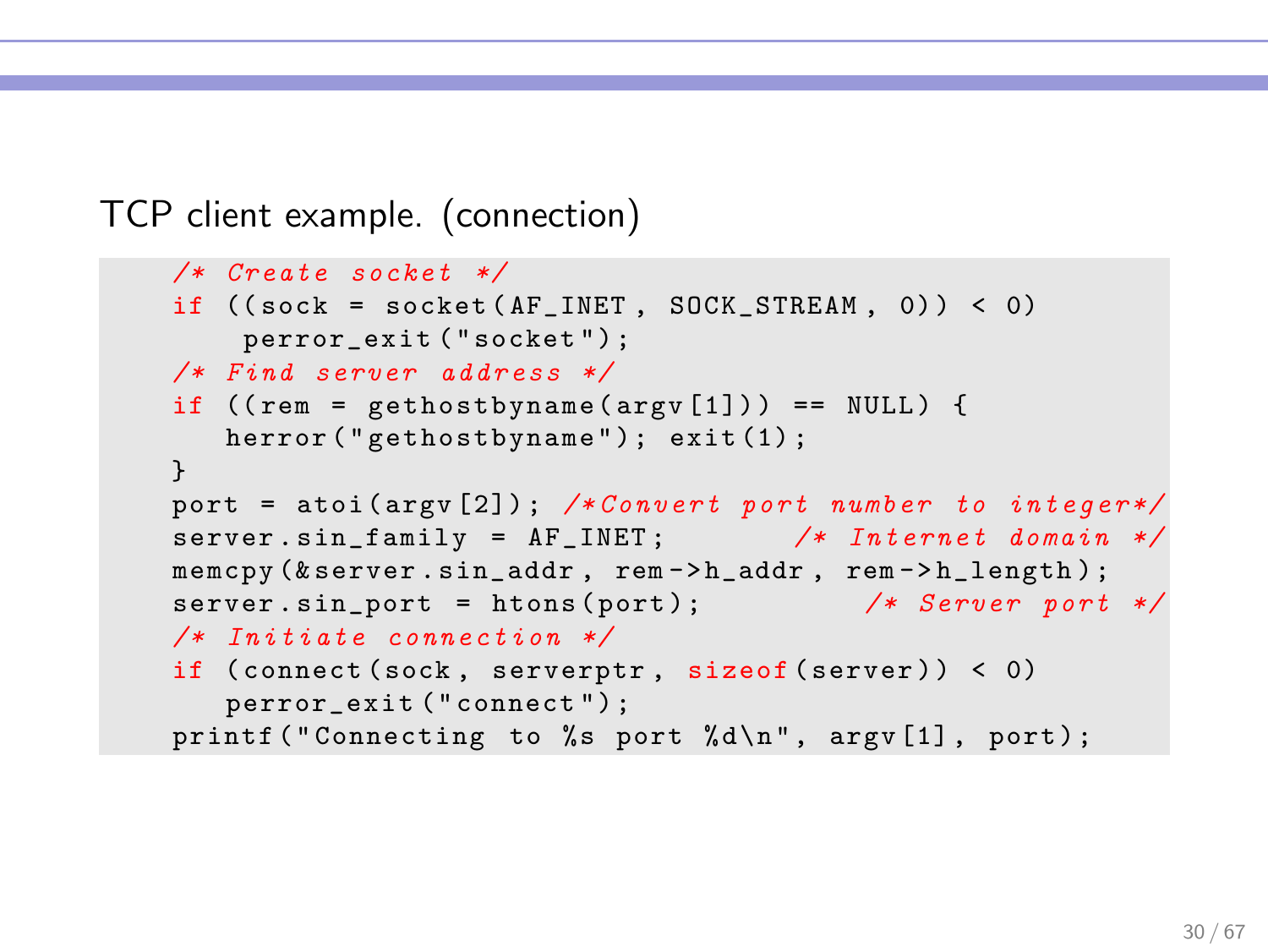TCP client example. (transfer loop)

```
do {
        printf ("Give input string: ");
        fgets ( buf , sizeof ( buf ) , stdin ) ; /* Read from stdin */
        for (i=0; buf [i] != '\0'; i++) { /* For every char */
             /* Send i - th c h a r a c t e r */
             if (write (sock, buf + i, 1) < 0)
                perror_exit (" write ") ;
             /* receive i-th character transformed */
             if (\text{read}(sock, but + i, 1) < 0)perror_exit ("read");
        }
        printf ("Received string: %s", buf);
    } while ( strcmp ( buf , " END \n" ) != 0) ; /* Finish on " end "
        */
    close ( sock ); /* Close socket and exit */
}
void perror_exit ( char * message )
{
    perror ( message );
    exit (EXIT_FAILURE);
}
```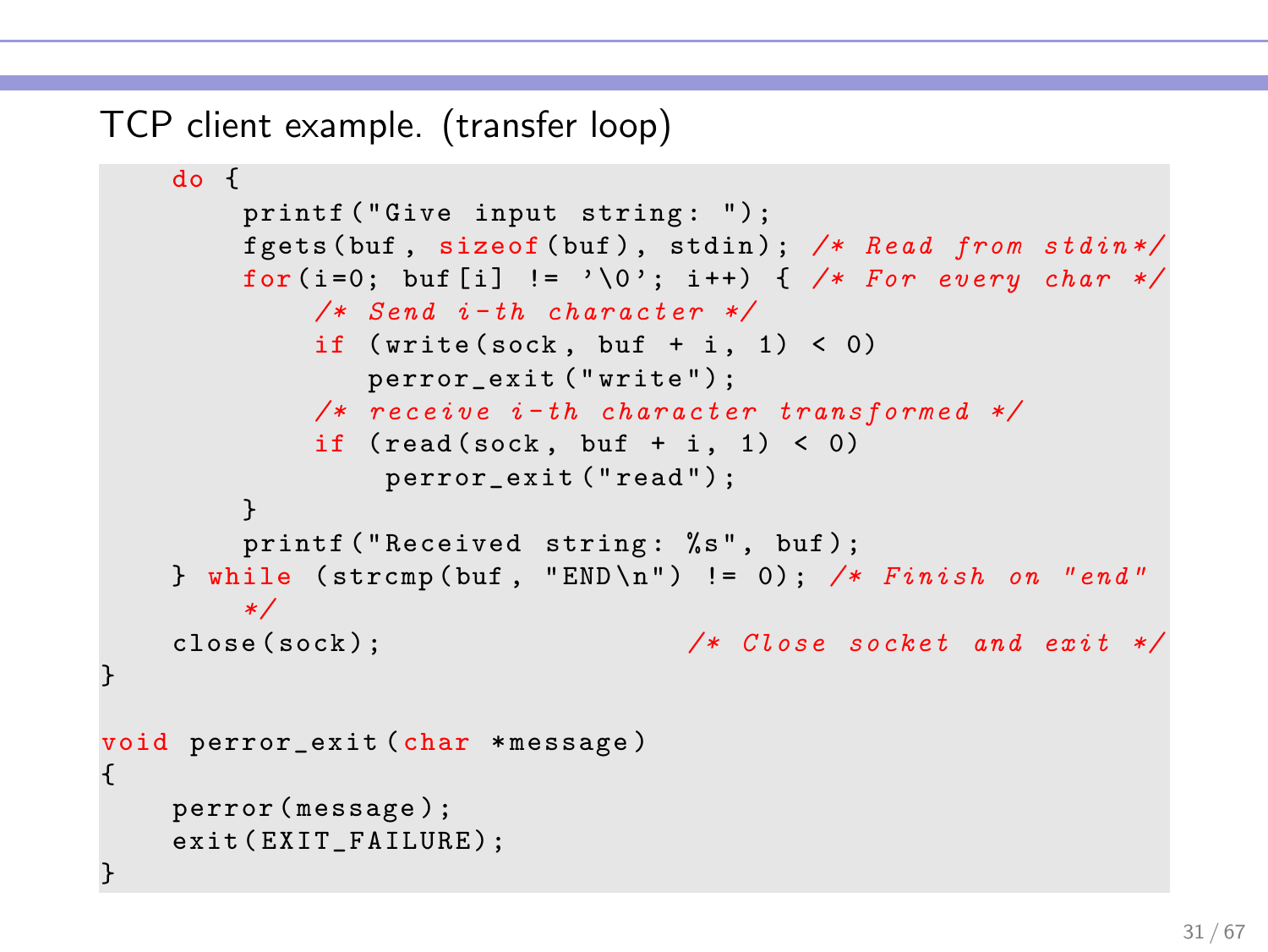#### Execution

Server on linux02:

```
ad@linux02:"> ./server 9002
Listening for connections to port 9002
Accepted connection from linux03 . di . uoa . gr
Hello world
EnD
Closing connection .
```
Client on linux03:

```
ad@linux03 :~ > ./ client linux02 . di . uoa . gr 9002
Connecting to linux02 . di . uoa . gr port 9002
Give input string : Hello world
Received string : HELLO WORLD
Give input string: EnD
Received string : END
ad@linux03: \tilde{\phantom{a}}
```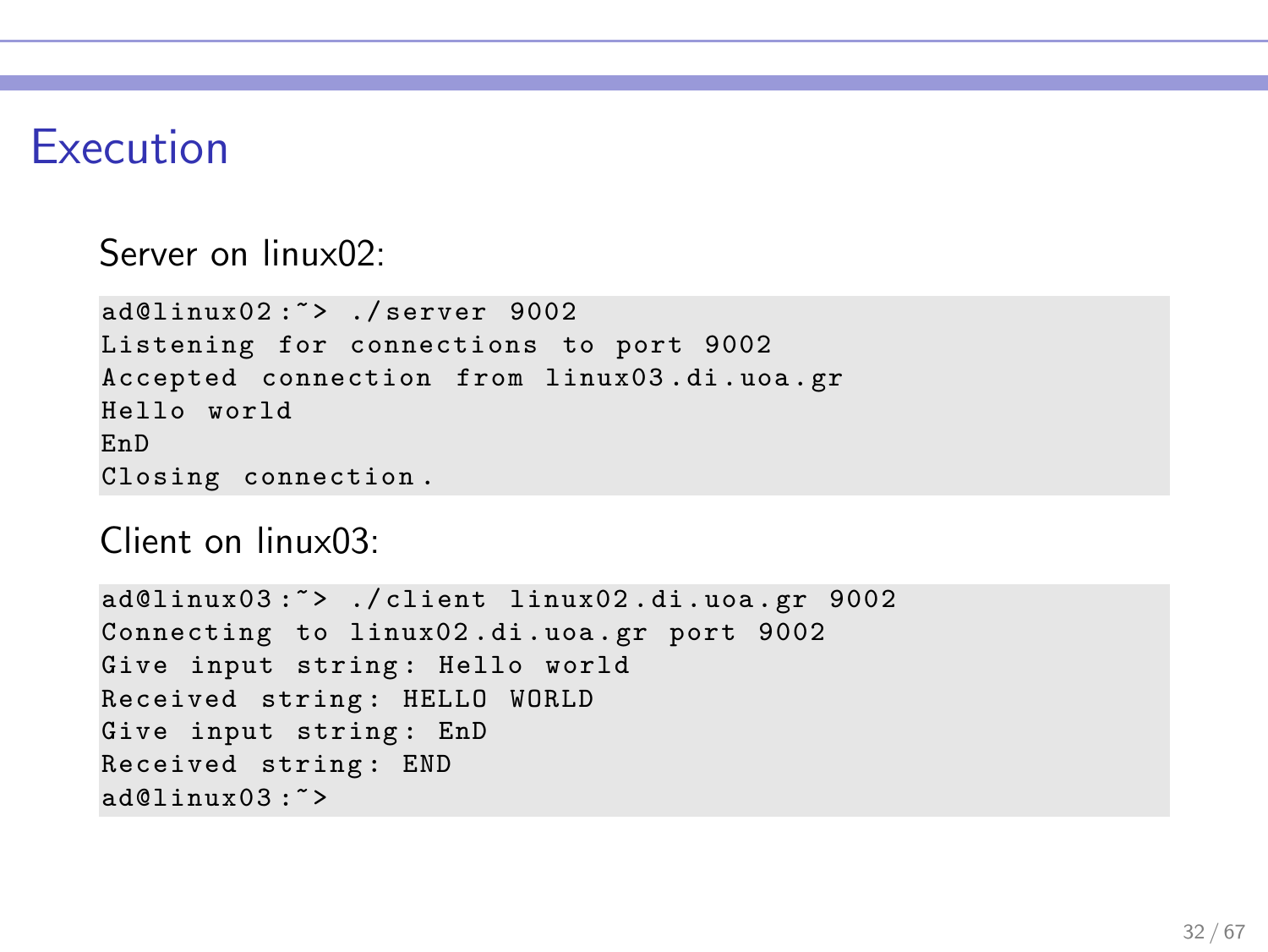More useful functions

shutdown shut down part of a full-duplex connection

int shutdown (int socket, int how);

Can be used to tell server that we have sent the whole request.

getsockname get the current address of a socket

```
int getsockname (int socket, struct sockaddr *
    address , socklen_t * address_len ) ;
```
getpeername get the name (address) of the peer connected to socket. (inverse of getsockname)

```
int getpeername (int socket , struct sockaddr *
    address , socklen_t * address_len ) ;
```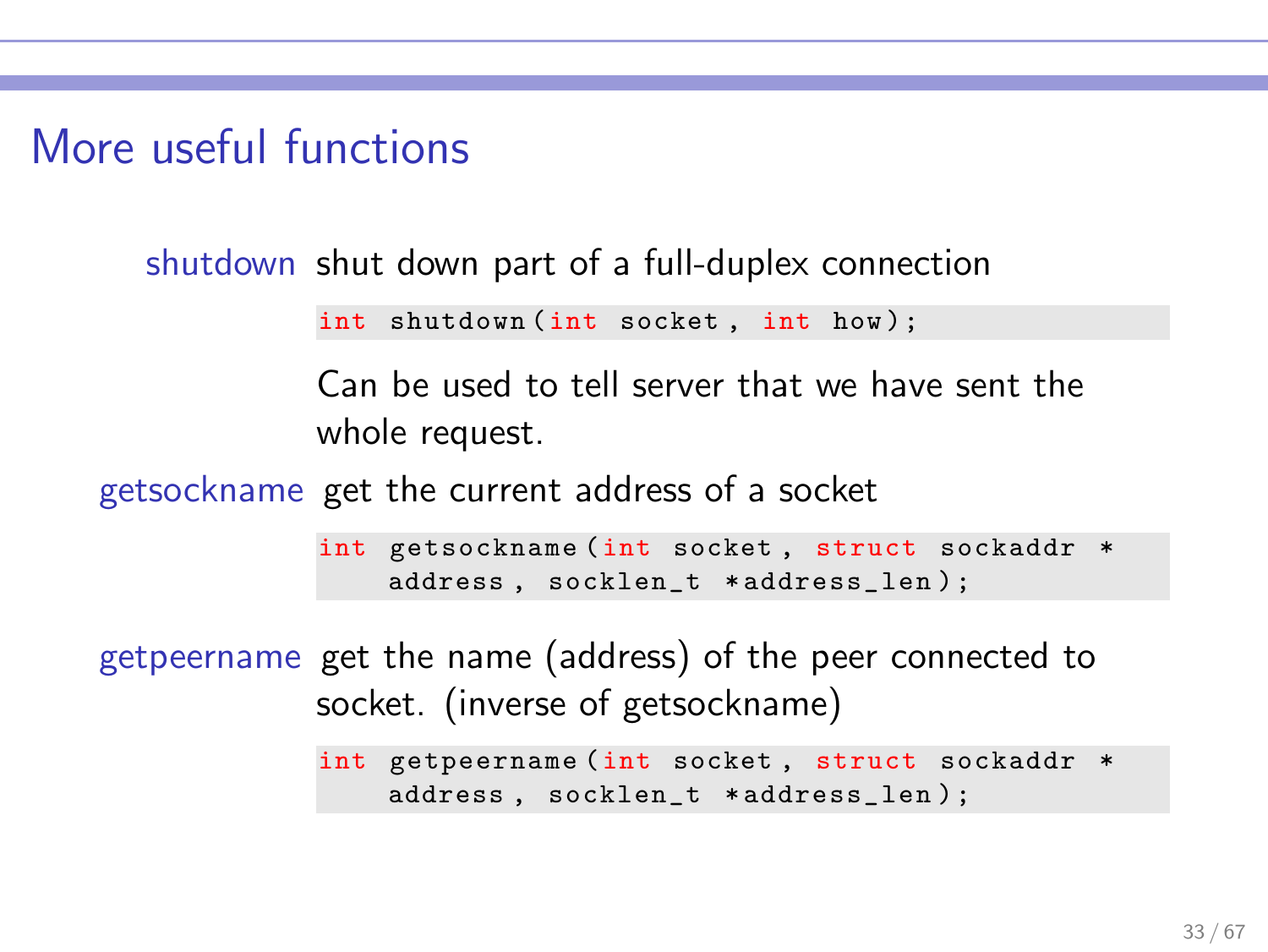### Parsing and Printing Addresses

inet ntoa Convert struct in addr to printable form 'a.b.c.d'

- inet addr Convert IP address string in '.' notation to 32bit network address
- inet ntop Convert address from network format to printable presentation format
- inet pton Convert presentation format address to network format

Bonus: inet ntop and inet pton also work with IPv6!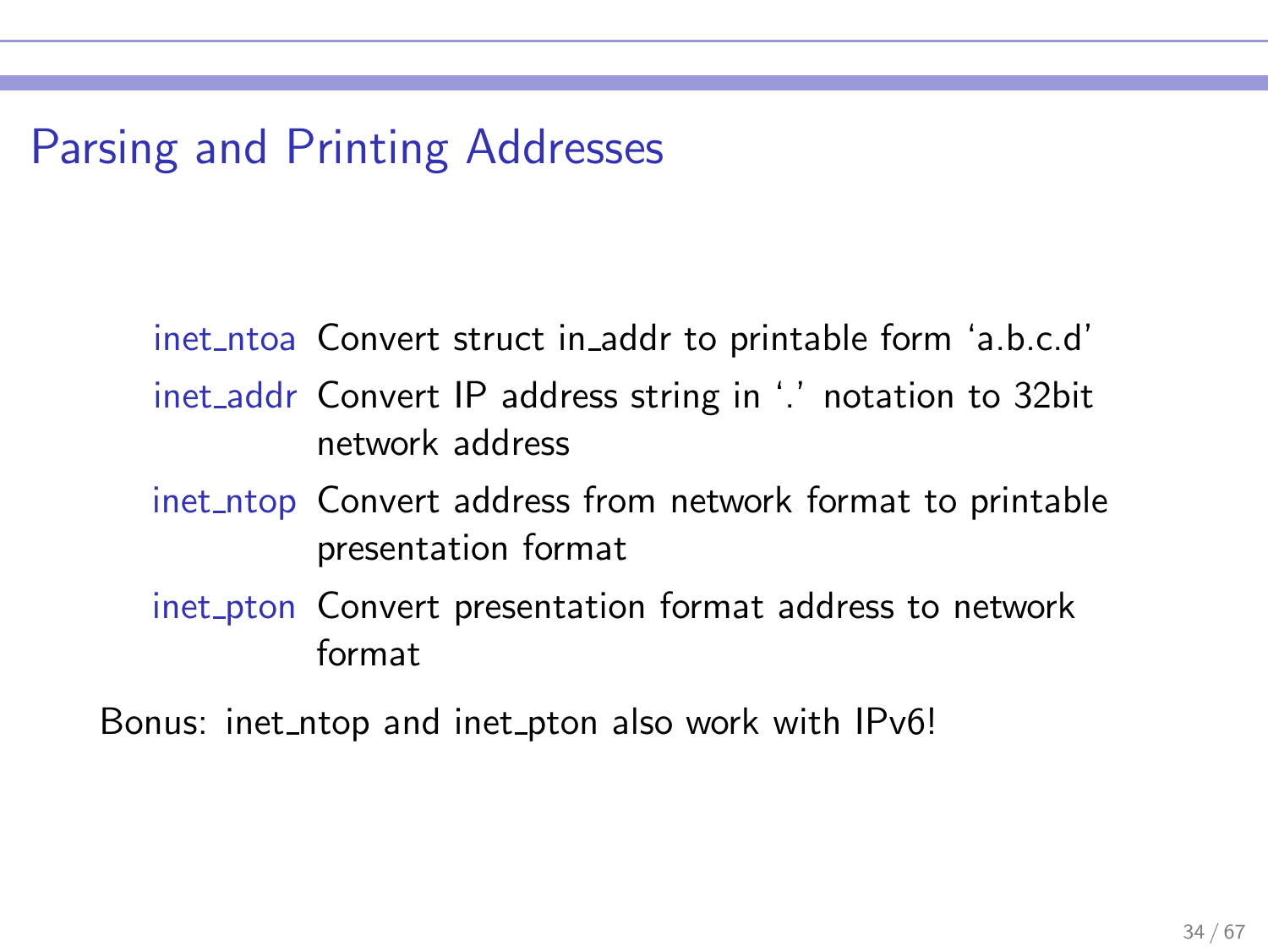### Internet User Datagram Protocol (UDP)



- $\triangleright$  no connections. Think postcards, not telephone.
- $\triangleright$  Datagrams (messages) exchanged.
- ▶ Datagrams get lost or arrive out of order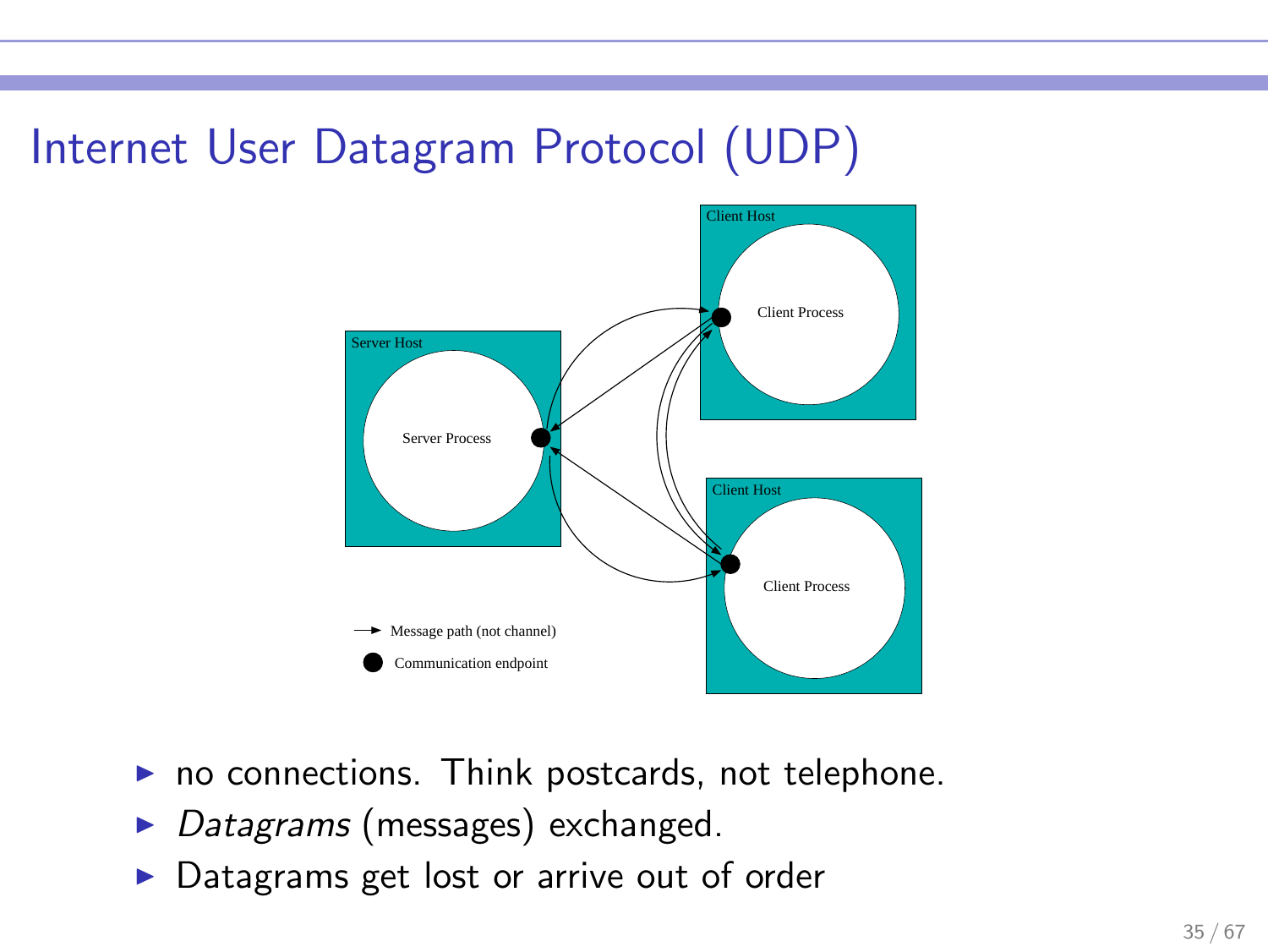#### UDP communication

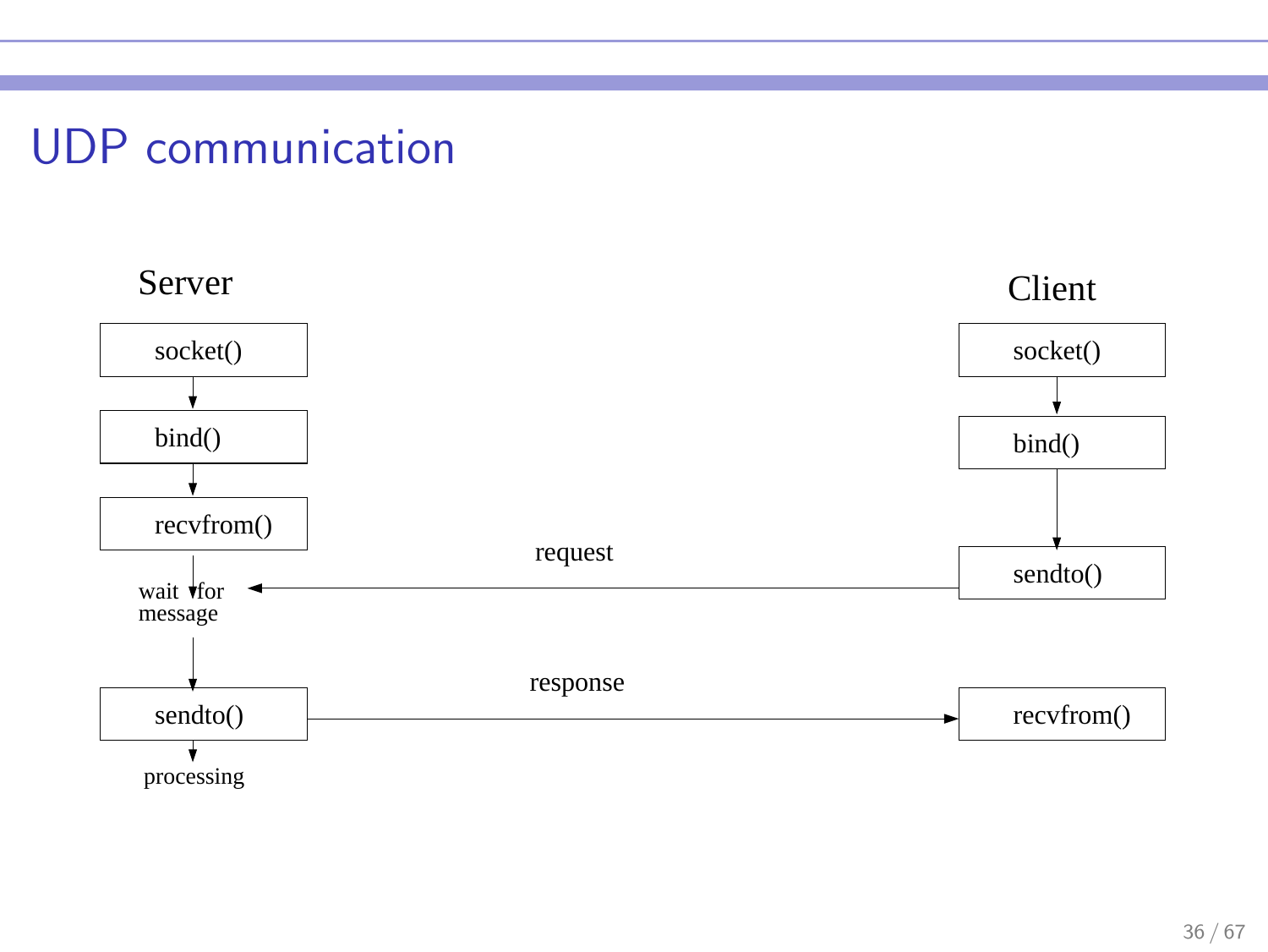#### sendto, recvfrom

```
ssize_t sendto (int sock, void *buff, size_t length,
 int flags, struct sockaddr *dest_addr, socklen_t dest_len);
```
- ► Send a message from a socket
- ▶ Similar to write() & send() (which we haven't seen) but allows to specify destination

```
ssize_t recvfrom (int socket , void * buff , size_t length ,
int flags, struct sockaddr *addr, socklen_t *address_len);
```
- $\triangleright$  Receive a message from a socket
- $\triangleright$  Similar to read() & recv() (which we haven't seen) but allows to get the source address
- $\triangleright$  address len is value-result and must be initialized to the size of the buffer pointed to by the address pointer
- $\blacktriangleright$  last two arguments can be NULL

Usually flags  $= 0$ . Rarely used (e.g., Out Of Band data)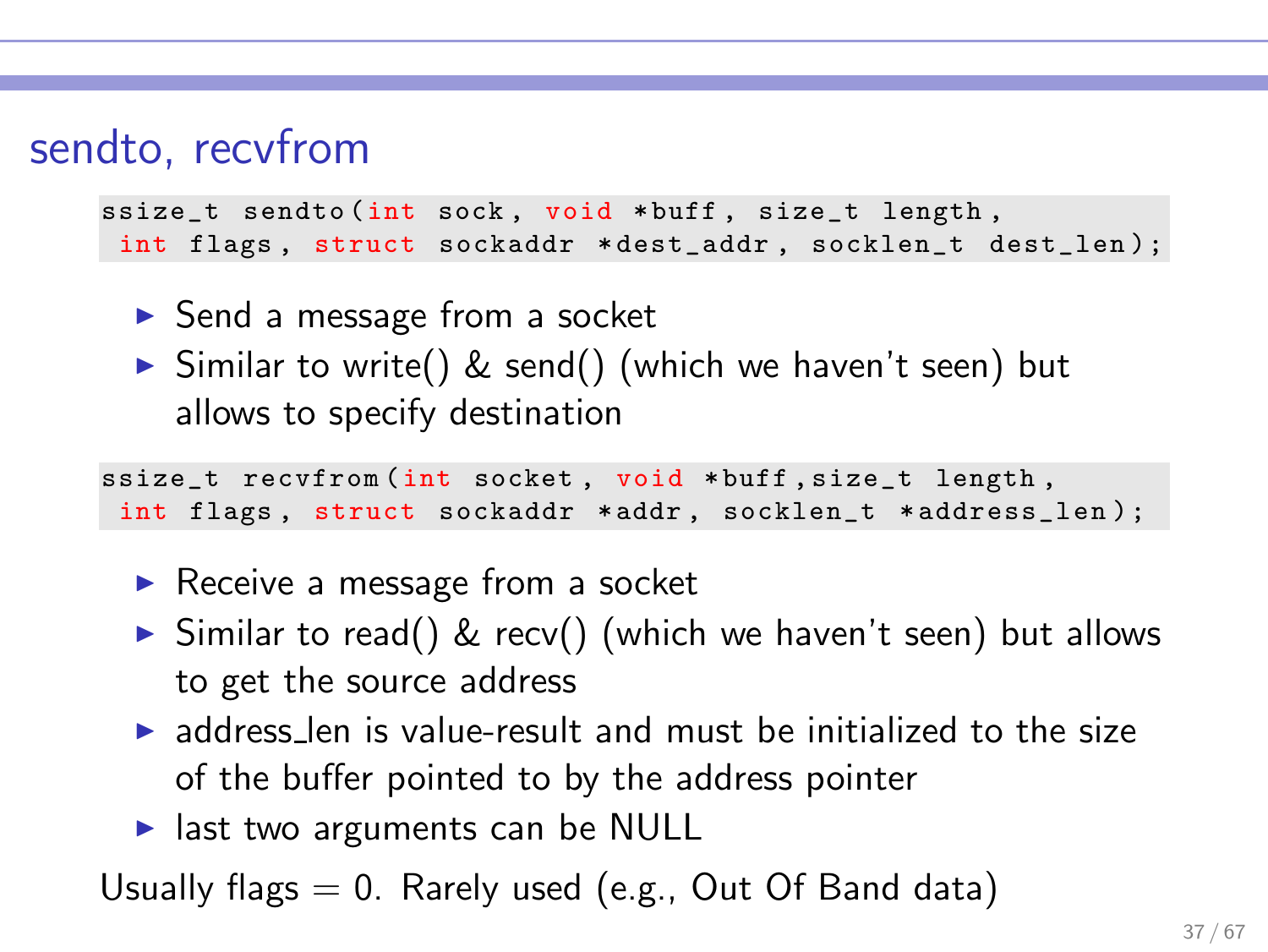#### A simple echoing UDP server

Client on linux03 (needs to be given the server's port#):

```
ad@linux03 :~ > fortune | ./ inet_dgr_client linux02 59579
Hlade 's Law :
    If you have a difficult task, give it to a lazy person
        --
    they will find an easier way to do it .
ad@limx03 : z
```
Server on linux02:

```
ad@linux02:"> ./inet_dgr_server
Socket port: 59579
Received from linux03 : Hlade 's Law :
Received from linux03: If you have a difficult task, give
   it to a lazy person --
Received from linux03: they will find an easier way to do
   it .
```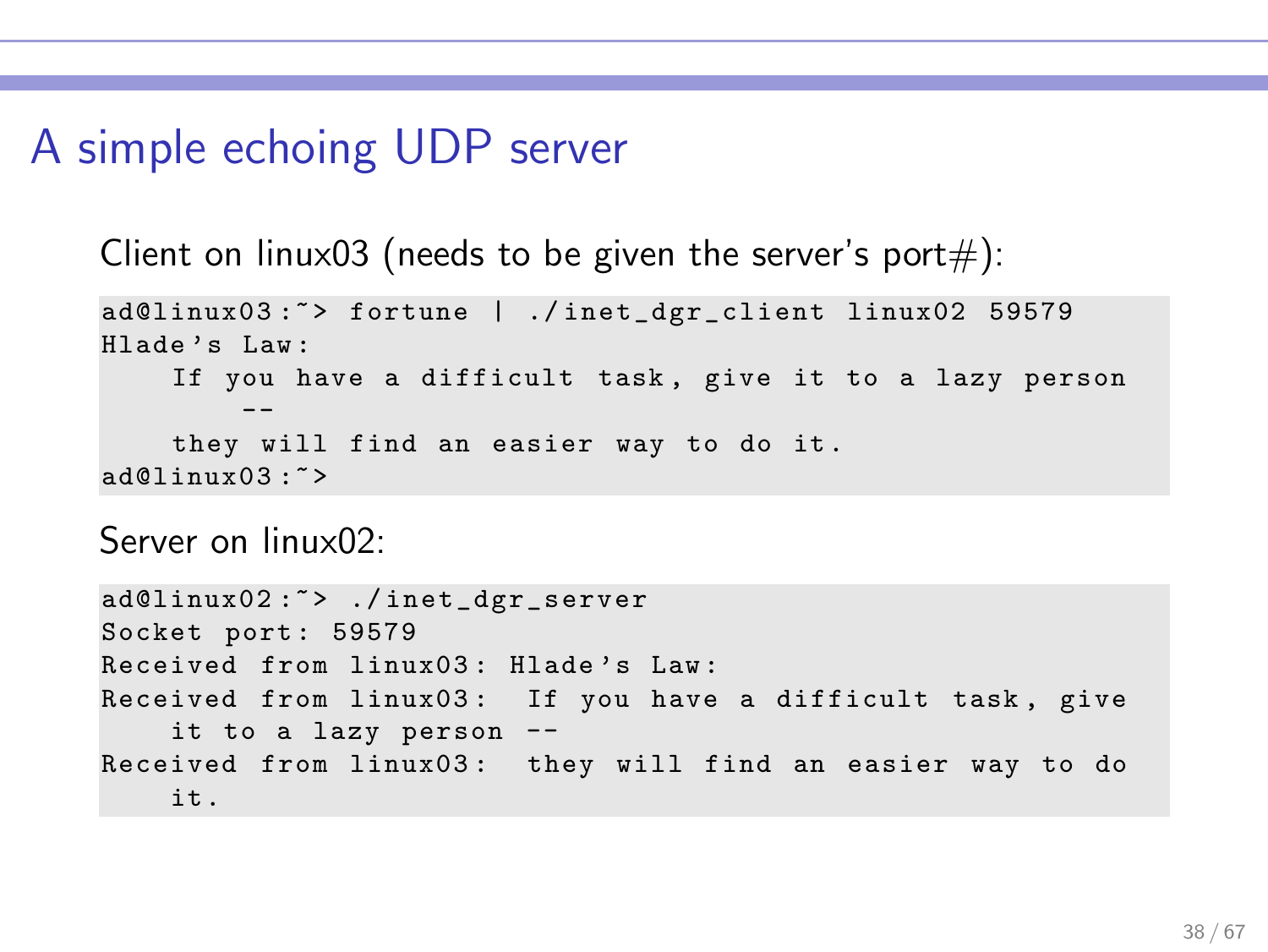```
/* i n e t _ d g r _ s e r v e r . c : I n t e r n e t d a t a g r a m s o c k e t s server */
# include < sys / types .h > /* s o c k e t s */
# include < sys / socket .h > /* s o c k e t s */
                                              # include < netinet / in .h > /* I n t e r n e t s o c k e t s */
#include <netdb.h><br>
#include <arpa/inet.h><br>
#include <arpa/inet.h><br>
/* inet ntoa */
#include <arpa/inet.h>
# include < stdio .h >
#include <stdlib.h>
void perror_exit (char *message);
char * name from address (struct in addr addr) {
     struct hostent *rem; int asize = sizeof (addr.s_addr);
    if((rem = gethostbyaddr(%addr s.add, axis, size, AF_INET)))return rem -> h_name ; /* r e v e r s e lookup s u c c e s s */
    return inet_ntoa ( addr ) ; /* f a l l b a c k to a . b . c . d form */
}
void main () {
    int n, sock; unsigned int serverlen, clientlen;
     char buf [256], *clientname;
     struct sockaddr_in server , client ;
     struct sockaddr * serverptr = (struct sockaddr *) & server;
    struct sockaddr * clientptr = (struct sockaddr *) & client;
    /* Create d a t a g r a m socket */
    if ((\text{sock} = \text{socket}(\text{AF\_INET}, \text{SOCK\_DGRAM}, 0)) < 0)perror_exit ( " socket ") ;
```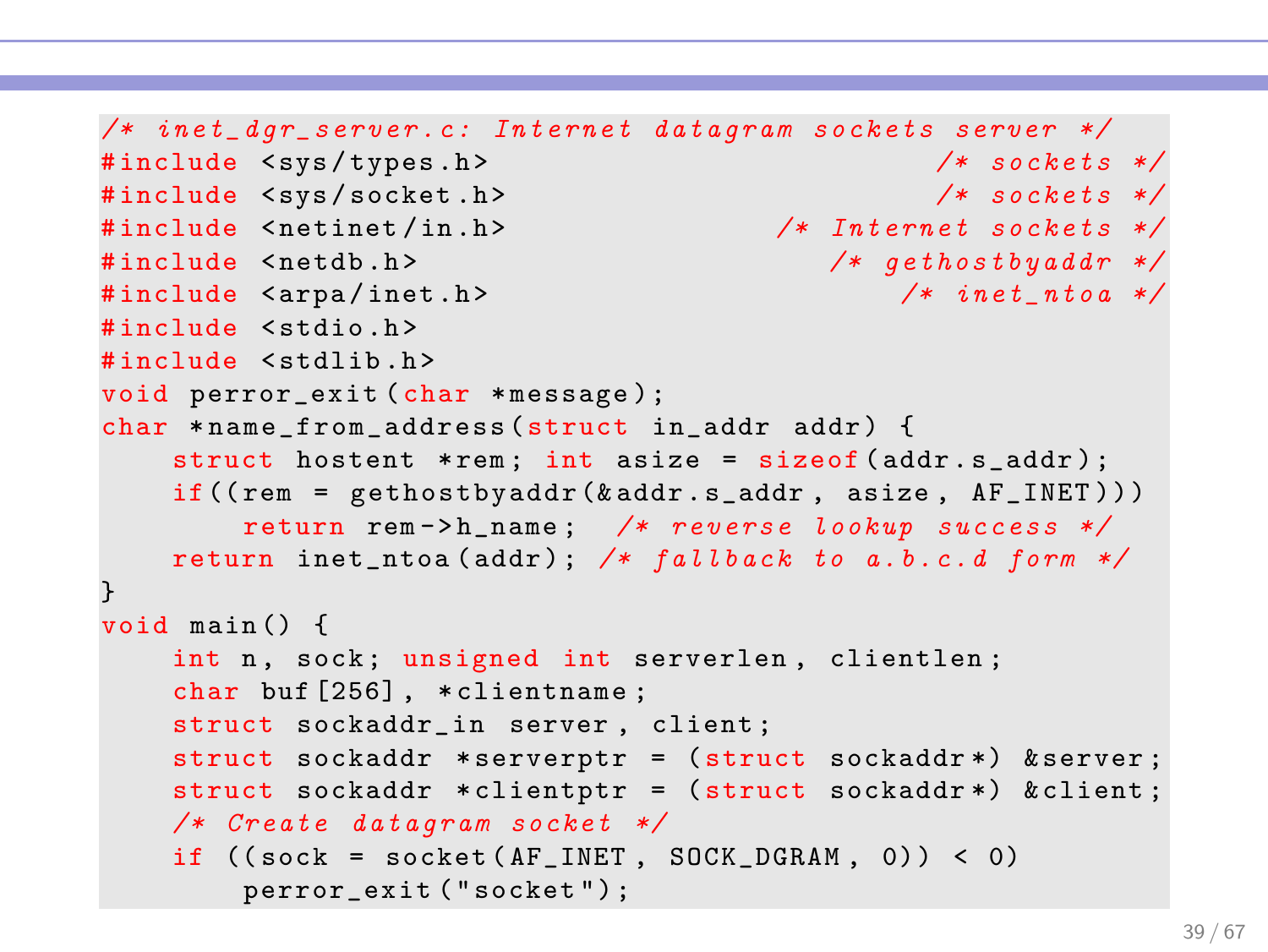```
/* Bind socket to address */server . sin_family = AF_INET; /* Internet domain */
server \cdot sin\_addr \cdot s\_addr = htonl (INADDR \_ANY);
server . sin_port = htons (0); /* Autoselect a port */
serverlen = sizeof (server);
if (bind(sock, serverptr, serverlen) < 0)
    perror_exit ("bind");
/* D i s c o v e r s e l e c t e d port */
if ( getsockname ( sock , serverptr , & serverlen ) < 0)
    perror_exit ( " getsockname ");
printf ("Socket port: %d\n", ntohs (server.sin_port));
while (1) { clientlen = sizeof (client);
    /* R e c e i v e m e s s a g e */
    if ((n = \text{recvfrom}(\text{sock}, \text{buf}, \text{sizeof}(\text{buf}), 0,clientptr , & clientlen )) < 0)
         perror ("recvfrom");
    buf [size of (buf)-1]= '\0'; /* force str termination */
    /* Try to d i s c o v e r client 's name */
    clientname = name_from_address ( client . sin_addr ) ;
    printf ("Received from %s: %s\n", clientname, buf);
    /* Send m e s s a g e */
    if ( sendto ( sock, buf, n, 0, clientptr, clientlen ) < 0)
         perror_exit ("sendto");
}}
```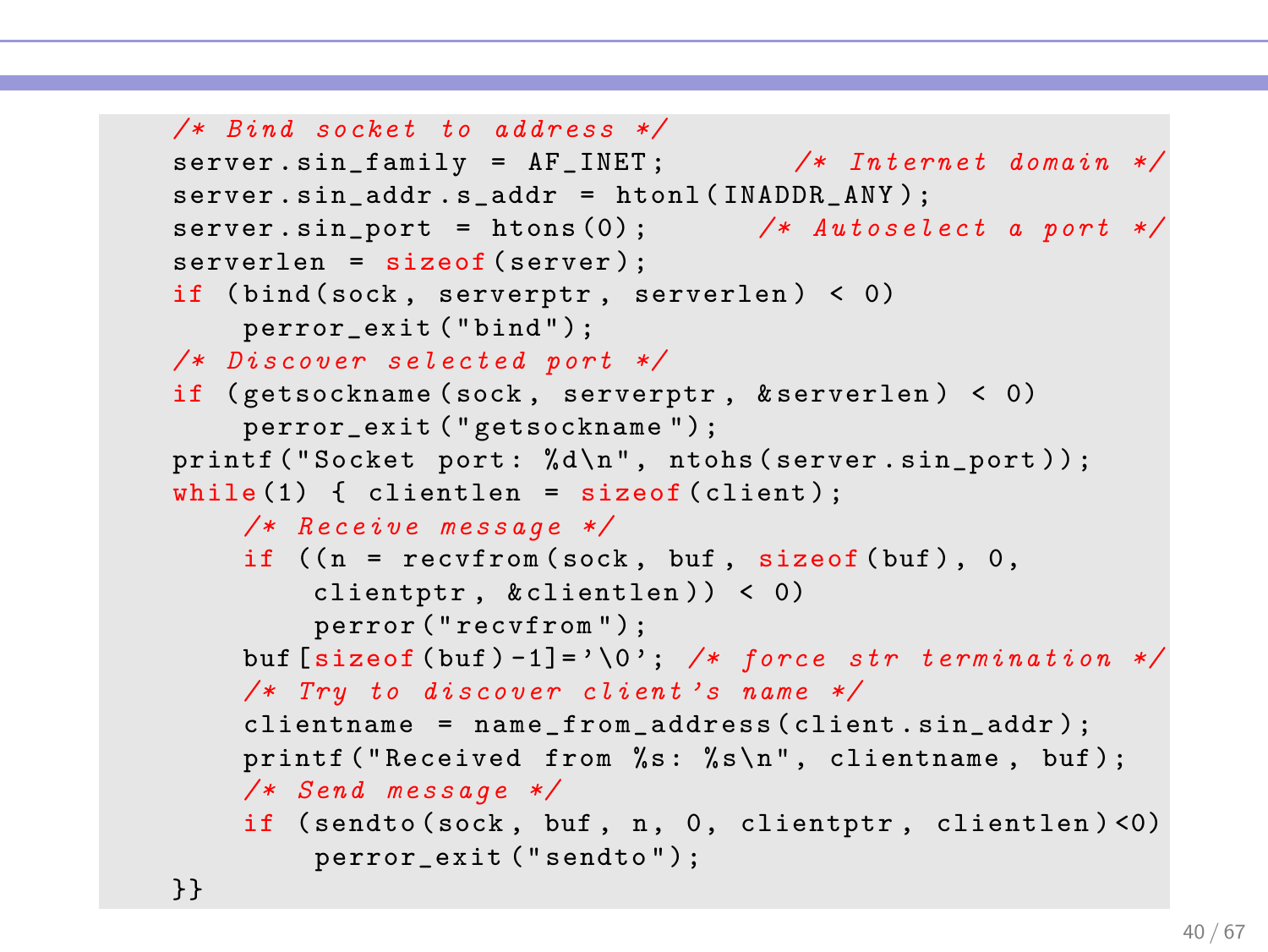```
/* i n e t _ d g r _ c l i e n t . c : I n t e r n e t d a t a g r a m s o c k e t s client */
# include < sys / types .h > /* s o c k e t s */
\texttt{\#include} < sys/socket .h><br>\texttt{\#include} < /><br>\texttt{\#include} x = \texttt{\#include} x = \texttt{\#include} x = \texttt{\#include} x = \texttt{\#include} x = \texttt{\#include} x = \texttt{\#include} x = \texttt{\#include} x = \texttt{\#include} x = \texttt{\#include} x = \texttt{\#include} x = \texttt{\#include} x = \texttt{\#include} x 
# include < netinet / in .h > /* I n t e r n e t s o c k e t s */
                                                              /* gethostbyname */
#include <stdio.h>
#include <stdlib.h>
#include <string.h>
void main (int argc , char * argv []) {
    int sock; char buf [256]; struct hostent *rem;
    struct sockaddr_in server , client ;
    unsigned int serverlen = sizeof (server);
    struct sockaddr *serverptr = (struct sockaddr *) & server;
    struct sockaddr * clientptr = (struct sockaddr *) & client;
    if (\arg c \leq 3) {
         printf ("Please give host name and port\n"); exit(1);}
    /* Create socket */
    if ((\text{sock} = \text{socket}(\text{AF\_INET}, \text{SOCK\_DGRAM}, 0)) < 0) {
         perror ("socket"); exit (1); }
    /* Find server 's IP a d d r e s s */
    if ((rem = gethostbyname(argv[1])) == NULL) {
         herror ("gethostbyname"); exit (1); }
```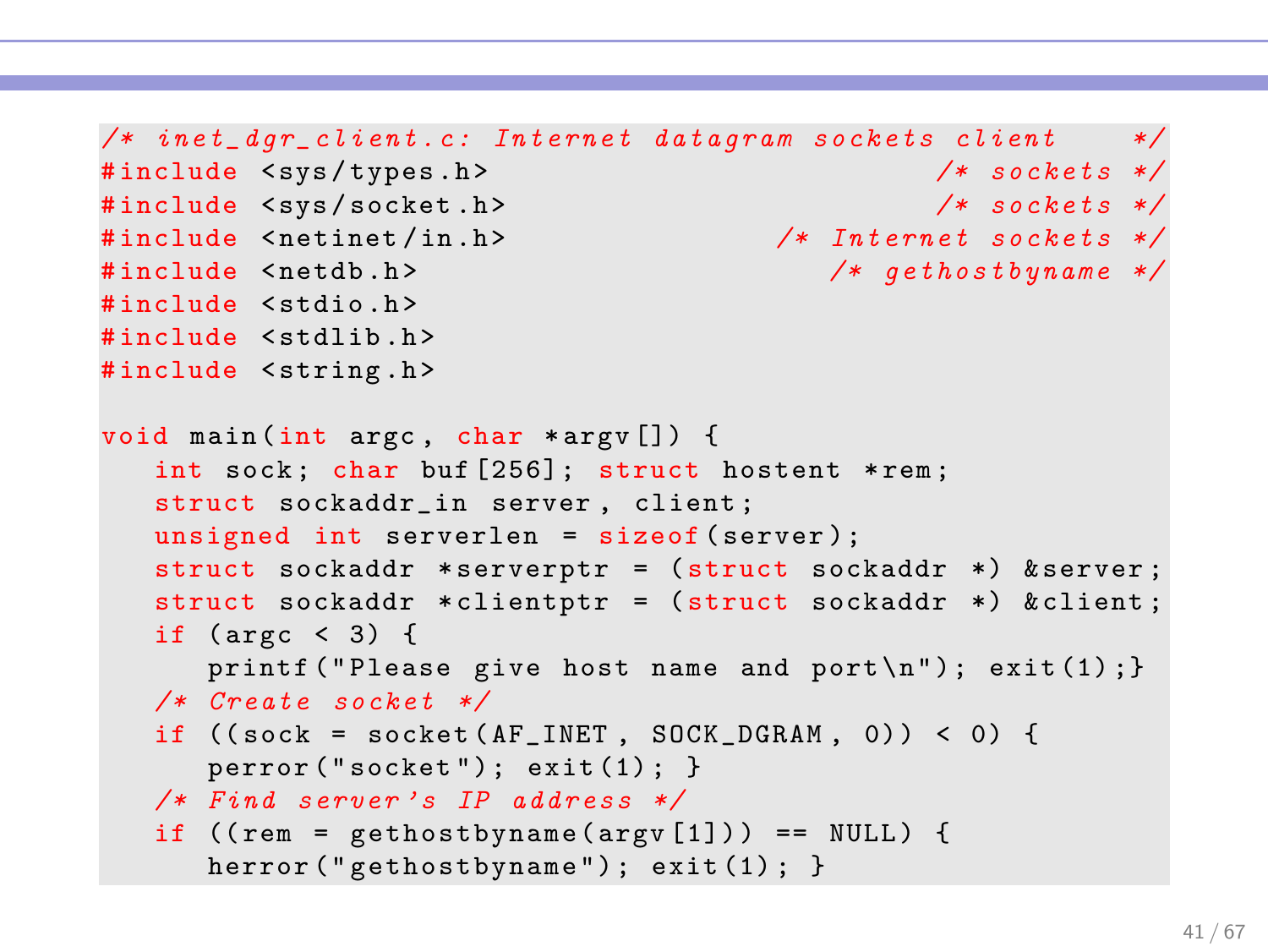```
/* Setup server's IP address and port */
server . sin_family = AF_INET; /* Internet domain */
memcpy (& server . sin_addr, rem -> h_addr, rem -> h_length);
server \cdot sin\_port = <math>htons(aticargv[2]));
/* Setup my a d d r e s s */
client . sin_f = AF_INET; /* Internet domain */client . sin_addr . s_addr = htonl ( INADDR_ANY ); /* Any a d d r e s s */
client . sin\_port = htons(0); /* \textit{Autoselect port} *//* Bind my socket to my a d d r e s s */
if (bind (sock, clientptr, sizeof (client)) < 0) {
   perror("bind"); exit(1); }/* Read c o n t i n u o u s l y m e s s a g e s from stdin */
while (fgets (buf, sizeof but, stdin)) {
   buf [strlen (buf ) -1] = '\0'; /* Remove '\n' */
   if ( sendto ( sock, buf, strlen ( buf ) +1, 0, serverptr,
      serverlen) < 0) {
      perror ("sendto"); exit (1); } /* Send message */
   bzero ( buf , sizeof buf ); /* Erase buffer */
   if ( recvfrom ( sock, buf, sizeof ( buf), 0, NULL, NULL) <
       () {
      perror ("recvfrom"); exit (1); \frac{1}{*} Receive message */
   printf ("%s\n", buf);
}
```
}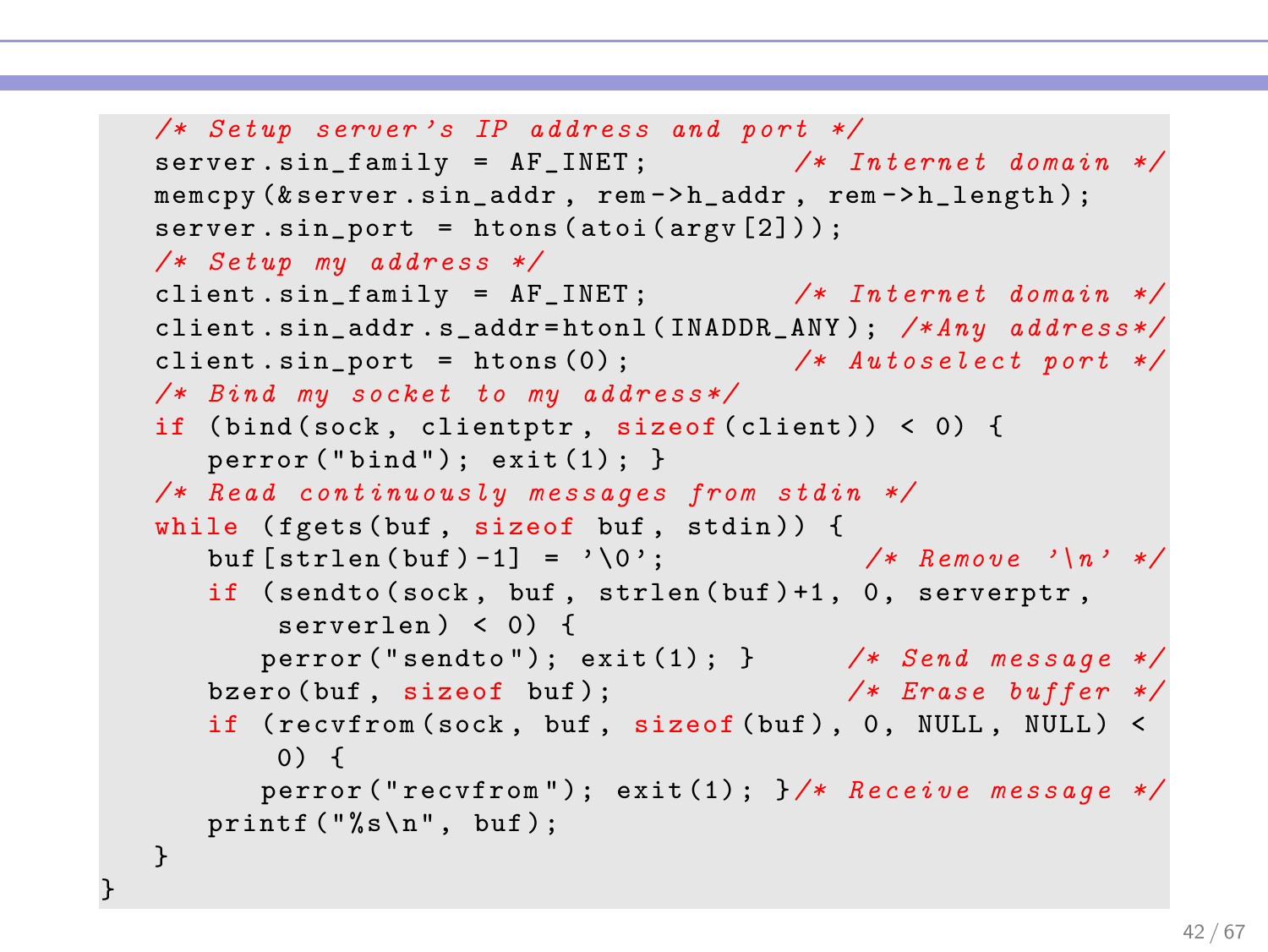- Everything looks good and runs ok BUT there is a BUG!
- $\triangleright$  Remember that UDP is *unreliable*

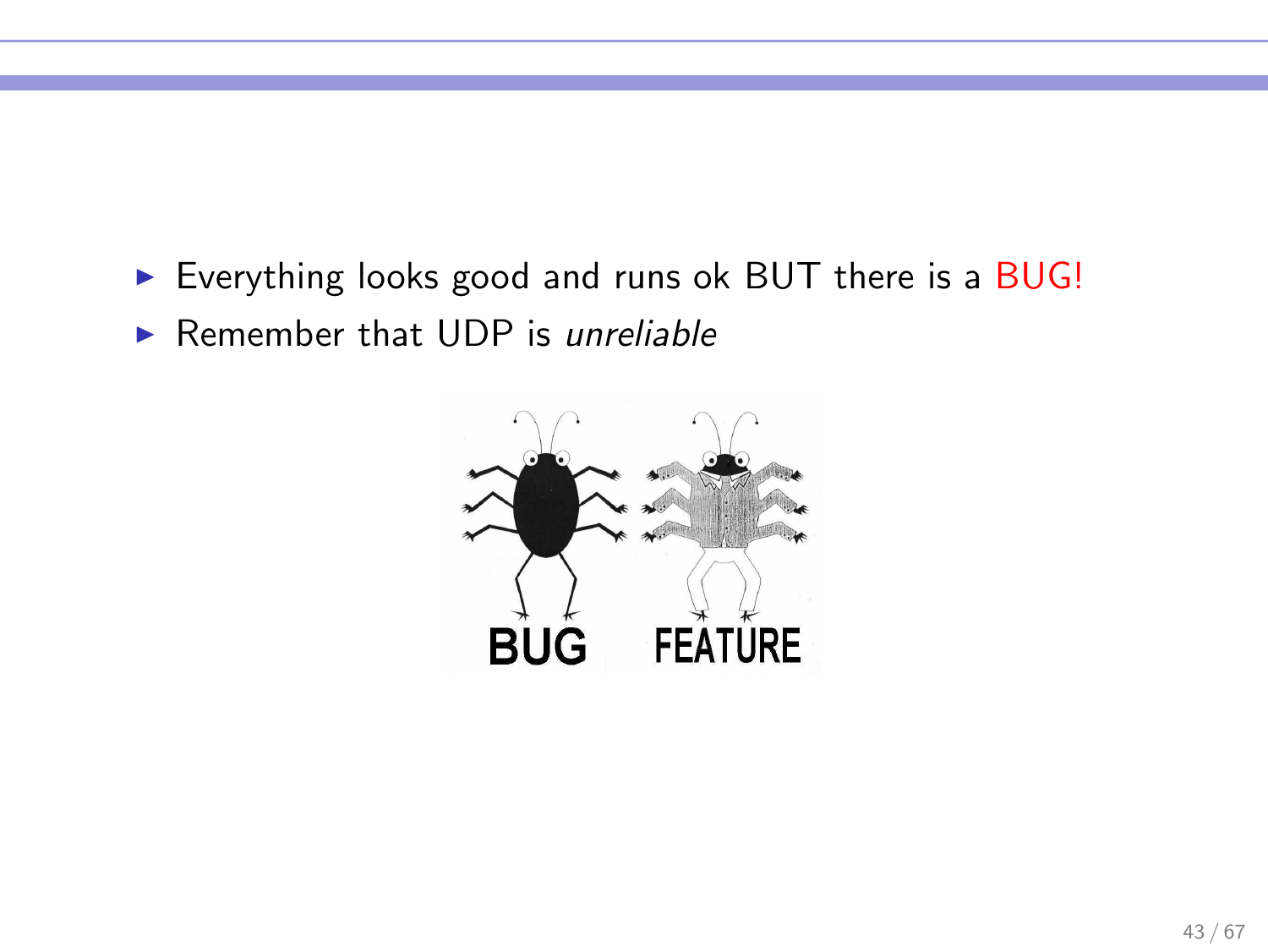#### rlsd: a remote ls server - with paranoia

```
Server on linux02:
```

```
ad@linux02:"> ./rlsd
```

```
Client on linux03:
```

```
ad@linux03:"> ./rls linux02.di.uoa.gr /usr/share/dict
README
connectives
propernames
web2
web2a
words
ad01inux03 \cdot 7
```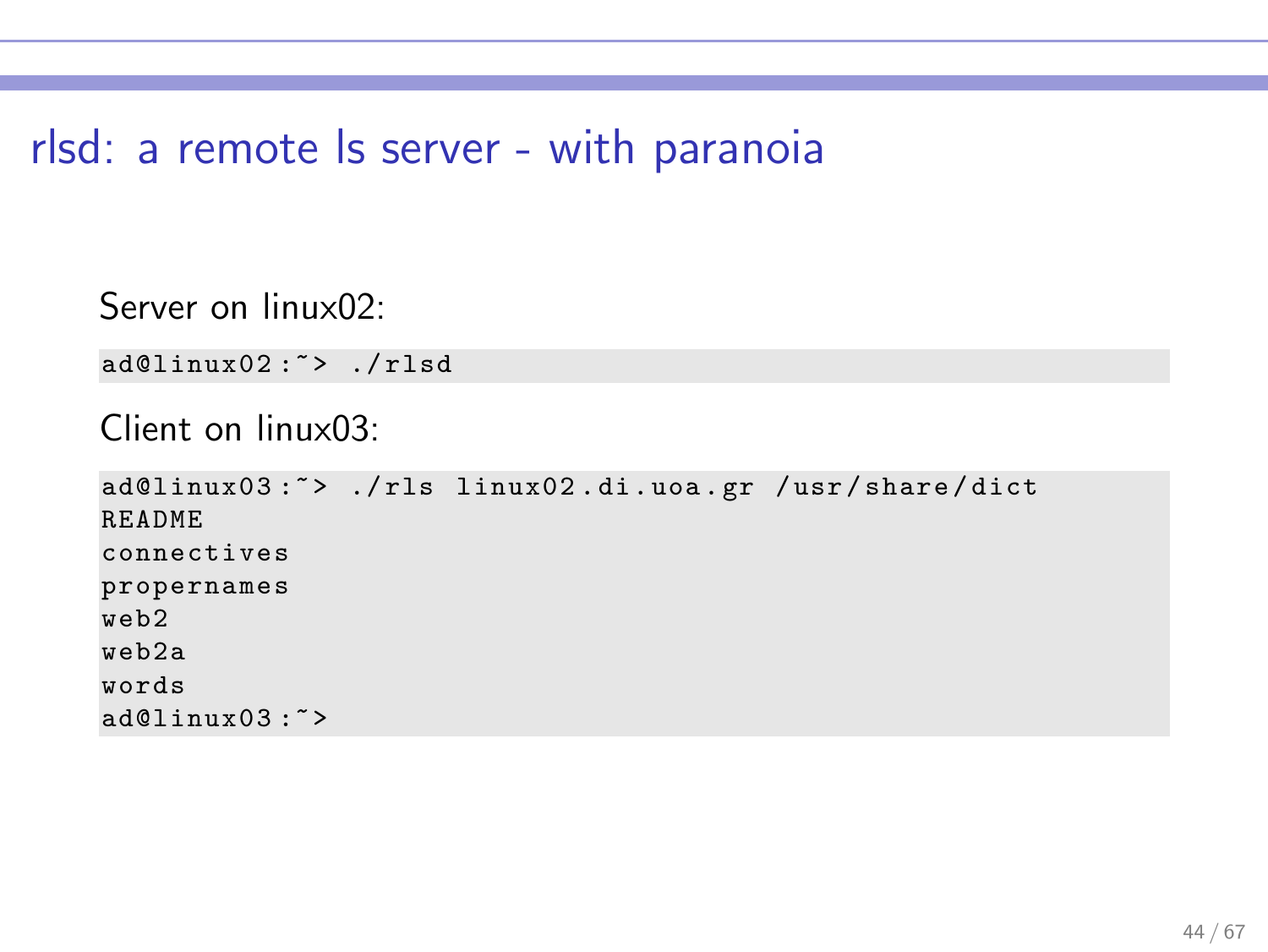rlsd.c remote ls server with paranoia (TCP)

Demonstrates interesting calls

fdopen allows buffered I/O by opening socket as file stream popen pipe+fork+execute command together

```
/* rlsd.c - a remote ls server - with paranoia */
# include < stdio .h >
# include < stdlib .h >
#include <unistd.h>
#include <sys/types.h>
#include <sys/socket.h>
#include <netinet/in.h>
#include <netdb.h>
#include <time.h>
#include <string.h>
#include <ctype.h>
#define PORTNUM 15000 /* rlsd listens on this port */
void perror_exit (char *msg);
void sanitize (char *str):
```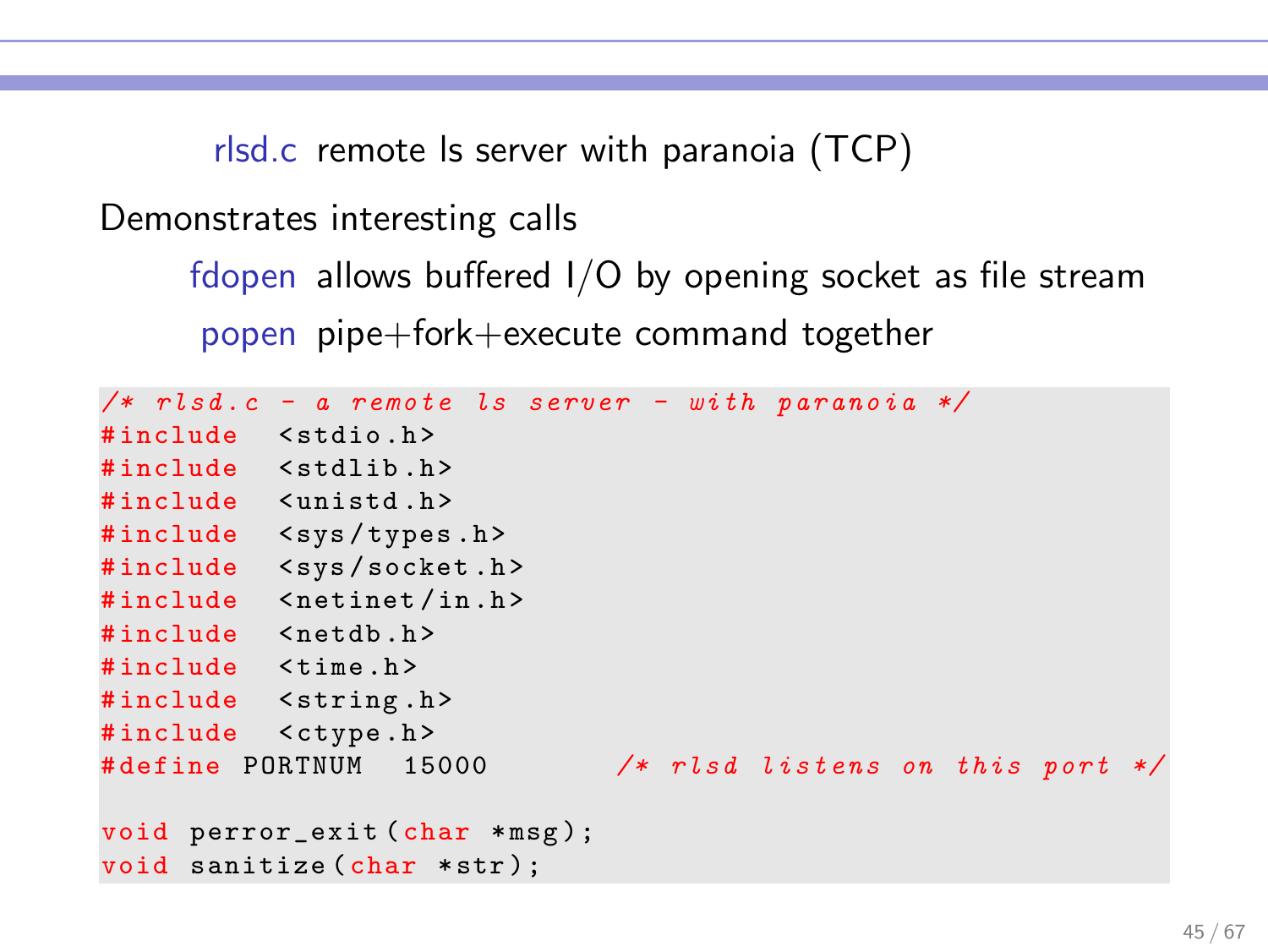```
int main (int argc , char * argv []) {
    struct sockaddr_in myaddr; /* build our address here */
    int c, lsock, csock; /* listening and client sockets */
    FILE * sock_fp ; /* stream for socket IO */
   FILE * pipe_fp ; /* use popen to run ls */
   char dirname [BUFSIZ];
   char command [ BUFSIZ ]; /* for popen () */
    /** create a TCP a socket **/if ((\text{lsock} = \text{socket}(\text{AF\_INET}, \text{SOCK\_STREAM}, 0)) < 0)perror_exit ( "socket" );
    /** bind address to socket. **/myaddr . sin_addr . s_addr = htonl ( INADDR_ANY );
    myaddr . sin_port = htons ( PORTNUM );/* port to bind socket */
    myaddr \sin_f amily = AF \cosh f / k \iint v^* \sin f / e^r and r \sin_f amily \sin_f bif(bind(lsock,(struct sockaddr *) & myaddr, sizeof(myaddr)))
           perror_exit ( "bind" );
    /* * listen for c o n n e c t i o n s with Qsize =5 * */
    if ( listen (lsock, 5) != 0 )
        perror_exit ( "listen" );
```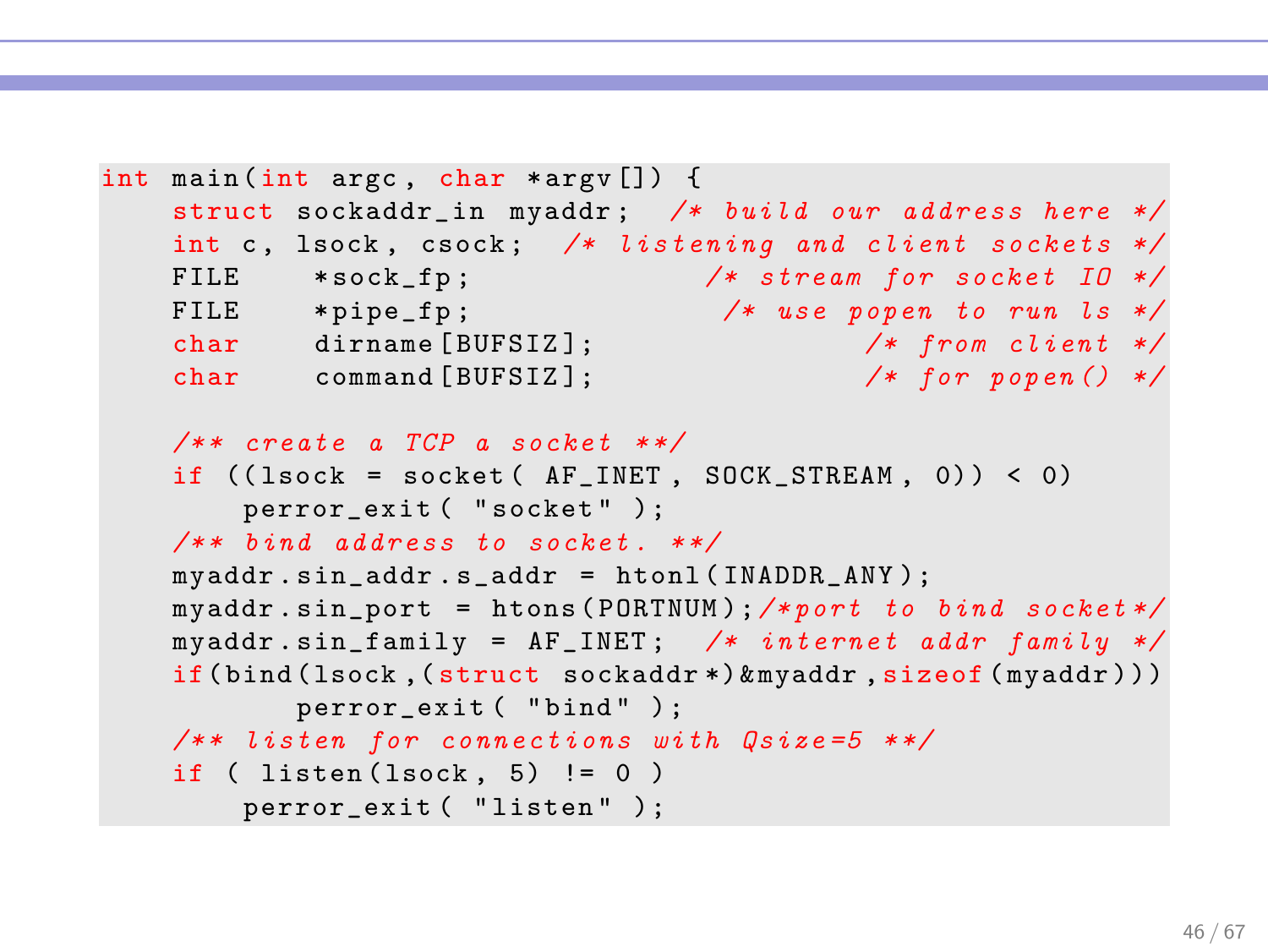```
while ( 1 ){ /* main loop : accept - read - write */
        /* accept connection , ignore client a d d r e s s */
       if ( (csck = accept(lsock, NULL, NULL)) < 0 )
            perror_exit ("accept");
       /* open socket as b u f f e r e d stream */
       if ((sock_fp = fdopen(csock, "r+")) == NULL)perror_exit ("fdopen");
       /* read dirname and build ls command line */if ( fgets ( dirname, BUFSIZ, sock_fp ) == NULL )
            perror_exit ("reading dirname");
       sanitize (dirname):
       snprintf (command, BUFSIZ, "ls %s", dirname);
       /* Invoke ls t h r o u g h popen */
       if ((pipe_f p = popen (command, "r")) == NULL)perror_exit (" popen ") ;
       /* t r a n s f e r data from ls to socket */
       while ( (c = getc(pipe_fp)) != EOF )putc(c, sock_fp);pclose ( pipe_fp ) ;
       fclose ( sock_fp ) ;
}
return 0;
```
}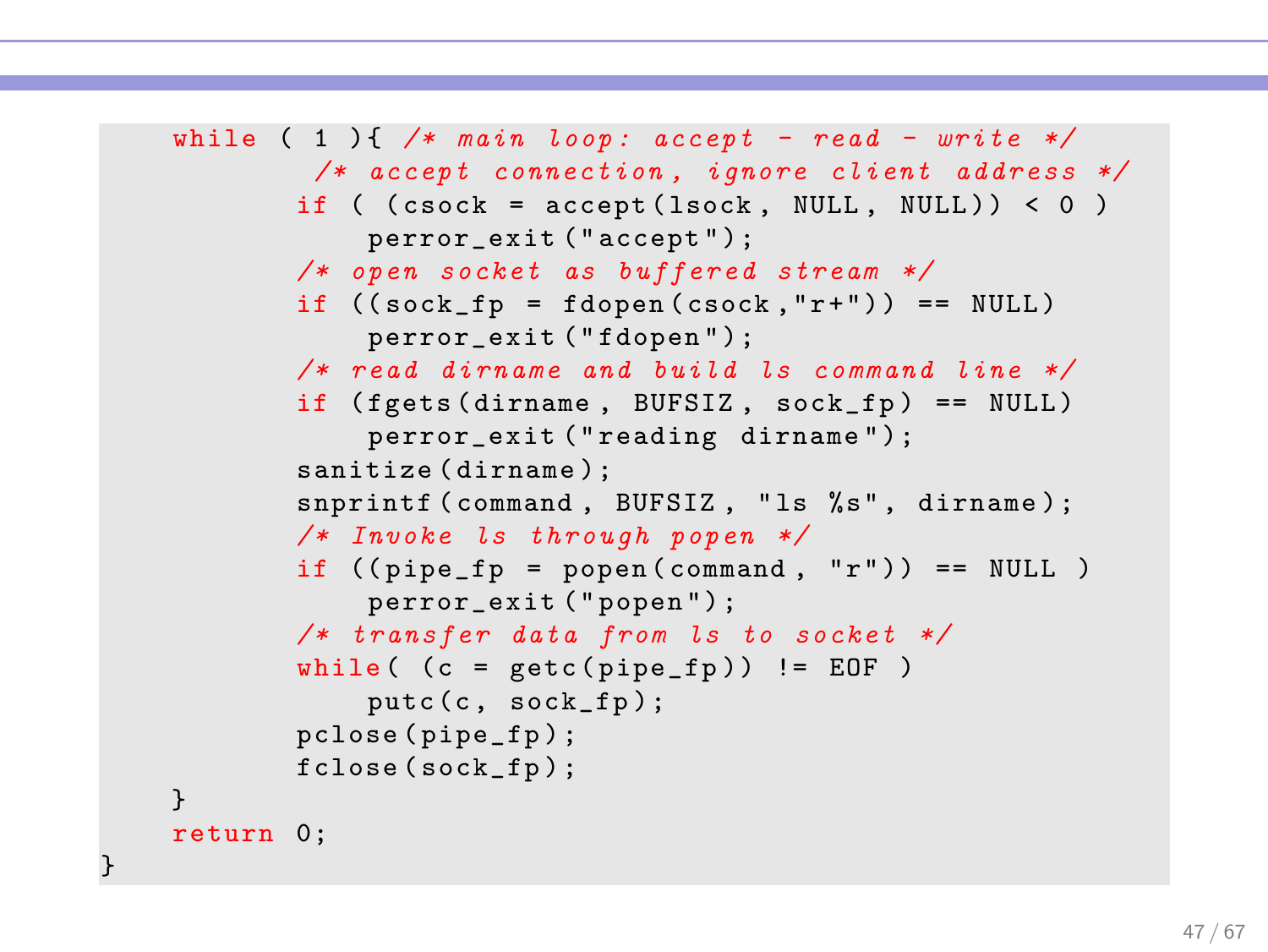```
/* it would be very bad if s o m e o n e passed us an d i r n a m e like
* "; rm *" and we n a i v e l y c r e a t e d a c o m m a n d " ls ; rm *".
 * So.. we remove every thing but slashes and alphanumerics.
 */
void sanitize (char * str)
{
    char *src, *dest;
    for (src = dest = str ; *src ; src++)if (*src == '/' || isalnum (*src) )
             *dest++ = *src:
    *dest = '\\0<sub>;</sub>
}
/* Print error m e s s a g e and exit */
void perror_exit ( char * message )
{
    perror ( message );
    exit (EXIT_FAILURE);
}
```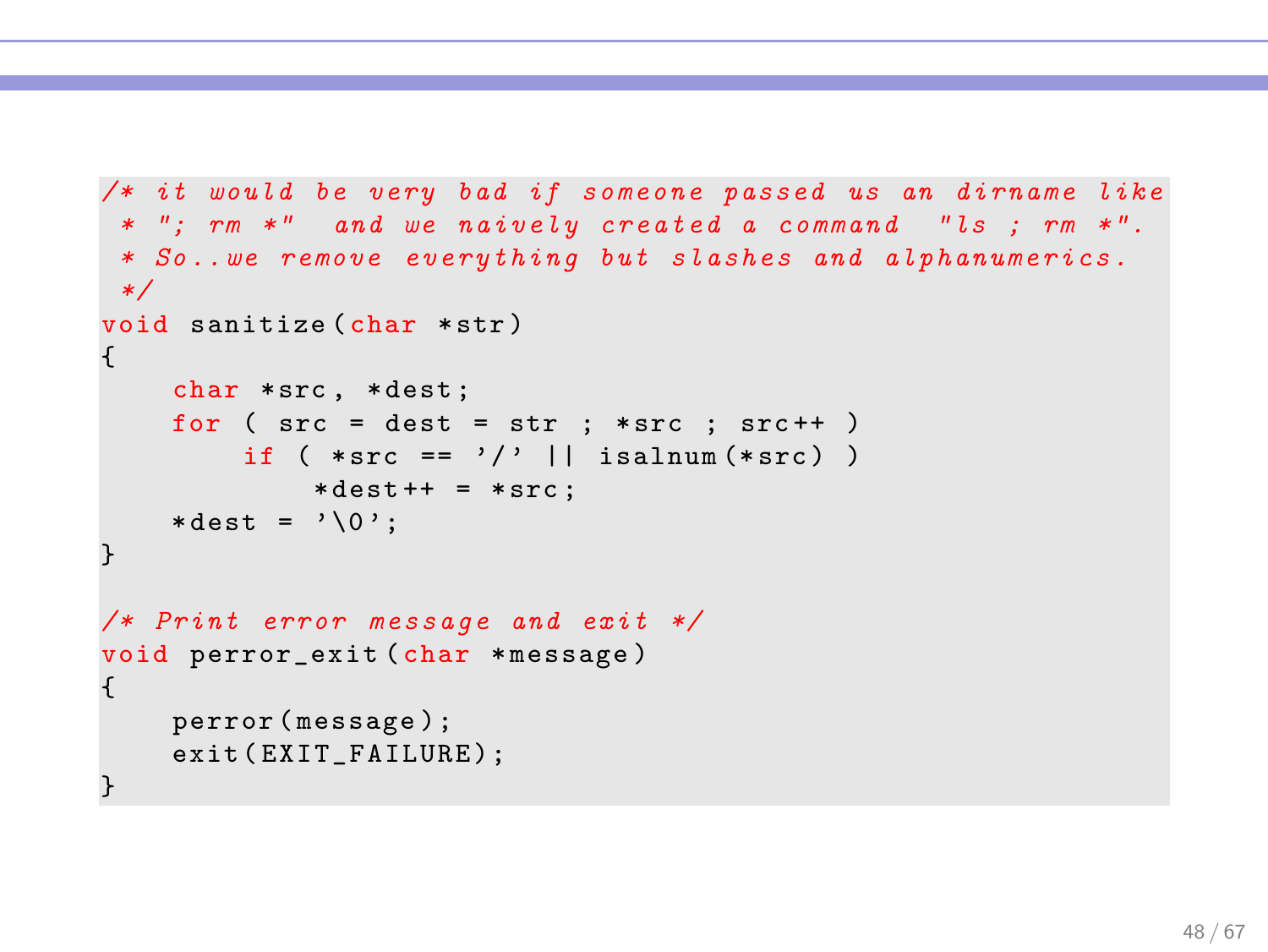rls.c sends a directory name to rlsd and reads back a directory listing (TCP) write all guarantees to send all the bytes requested, provided no error occurs, by repeatedly calling write()

```
# include < sys / types .h > /* s o c k e t s */
# include < sys / socket .h > /* s o c k e t s */
#include <netinet/in.h> /* internet sockets */
#include <netdb.h> \rightarrow /* gethostbyname */
# define PORTNUM 15000
# define BUFFSIZE 256
void perror_exit (char *msg);
/* Write () r e p e a t e d l y until ' size ' bytes are w r i t t e n */
int write_all (int fd, void *buff, size_t size) {
   int sent, n;
   for (sent = 0; sent < size; sent +=n) {
       if ((n = write (fd, buffer) = x)) == -1)return -1; /* error */
   }
   return sent ;
}
```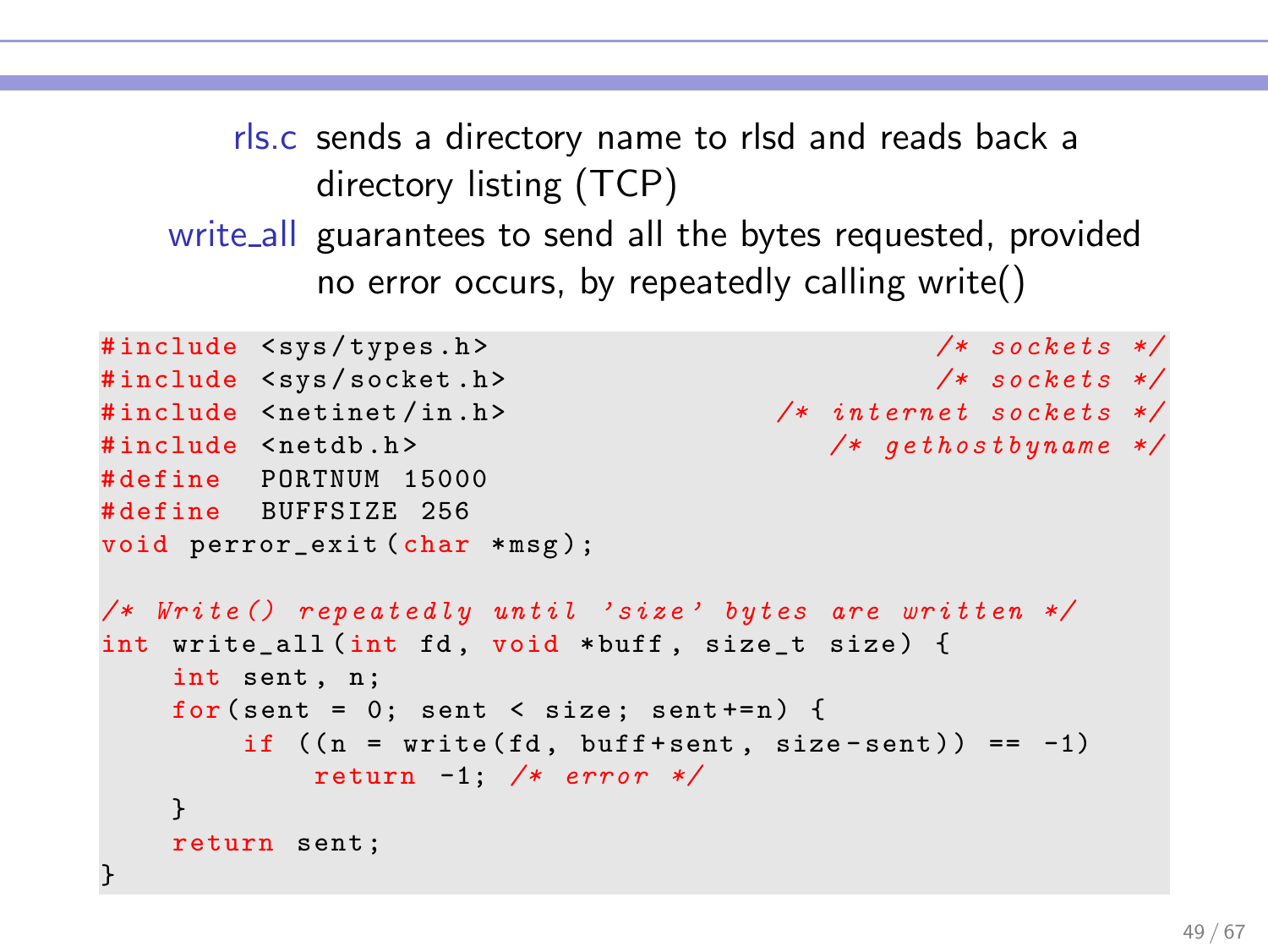```
int main (int argc , char * argv []) {
    struct sockaddr_in servadd; /* The address of server */
   struct hostent *hp; /* to resolve server ip */
   int sock, n_read; /* socket and message length */
   char buffer [BUFFSIZE]; /* to receive message */
   if ( argc != 3 ) {
        puts ("Usage: rls <hostname> <directory>"); exit(1); }
   /* Step 1: Get a socket */
   if ((\text{sock} = \text{socket}(\text{AF\_INET}, \text{SOC\_STREAM}, 0)) == -1)perror_exit ( "socket" );
   /* Step 2: lookup server's address and connect there */
    if ((hp = gethostbyname(argv[1])) == NULL) {
        herror ("gethostbyname"); exit(1); }
   memcpy (& servadd.sin_addr, hp->h_addr, hp->h_length);
    servadd . sin_port = htons ( PORTNUM ); /* set port number */
    servadd . sin_family = AF_INET ; /* set socket type */
    if ( connect ( sock, ( struct sockaddr *) & servadd,
                sizeof (served)) !=0)perror_exit ( "connect" );
```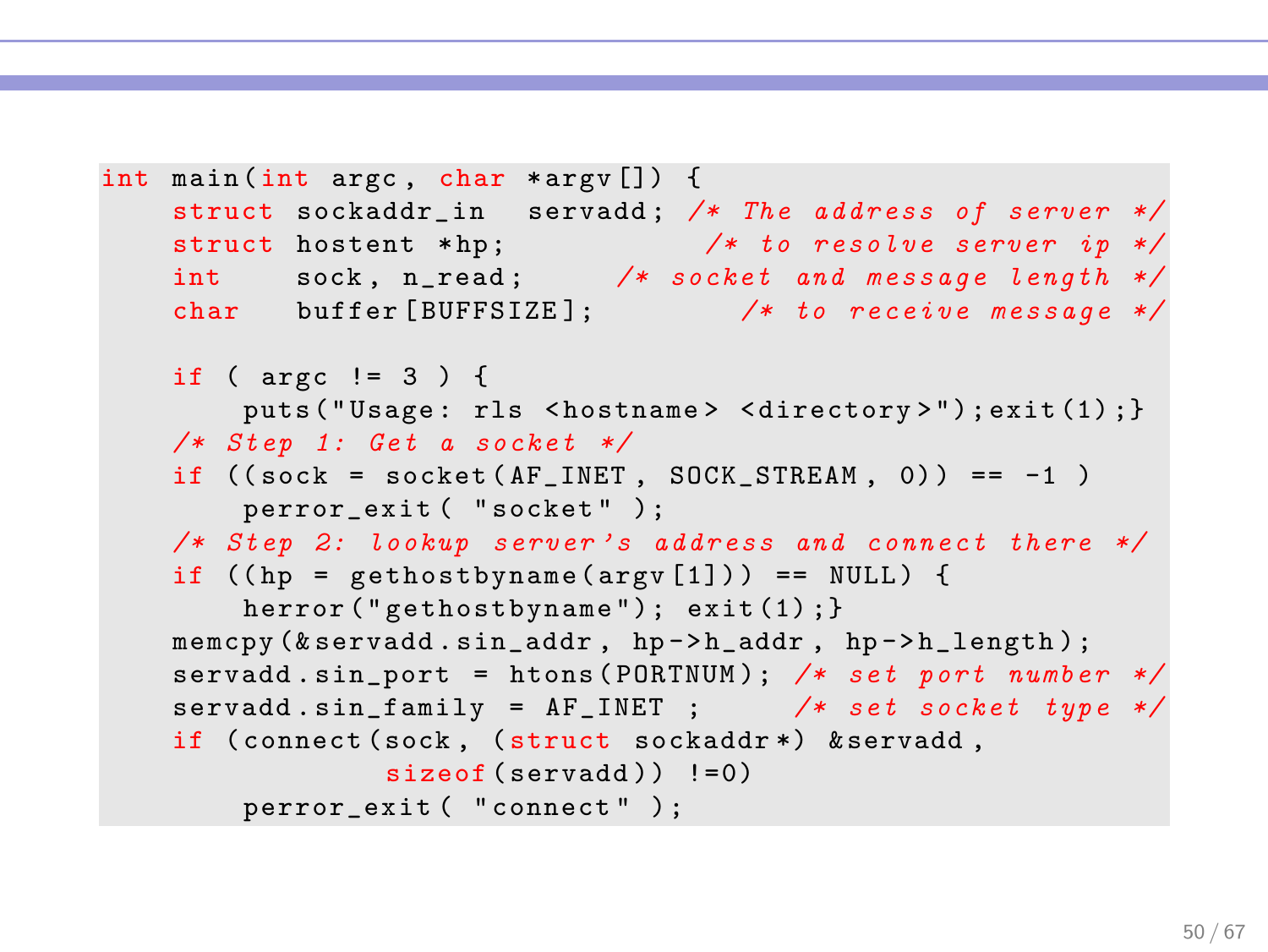```
/* Step 3: send directory name + newline */
if ( write\_all (sock, argv[2], strlen(argv[2])) == -1)perror_exit ( " write ");
if ( write\_all (sock, "\n", 1) == -1 )
    perror_exit ( " write ");
/* Step 4: read back results and send them to stdout */
while ( (n_{\text{read}} = \text{read}(\text{sock}, \text{buffer}, \text{BUFFSIZE}) ) > 0 )
    if ( write_all ( STDOUT_FILENO, buffer, n_read ) < n_read )
         perror_exit ("fwrite");
close ( sock );
return 0;
```
}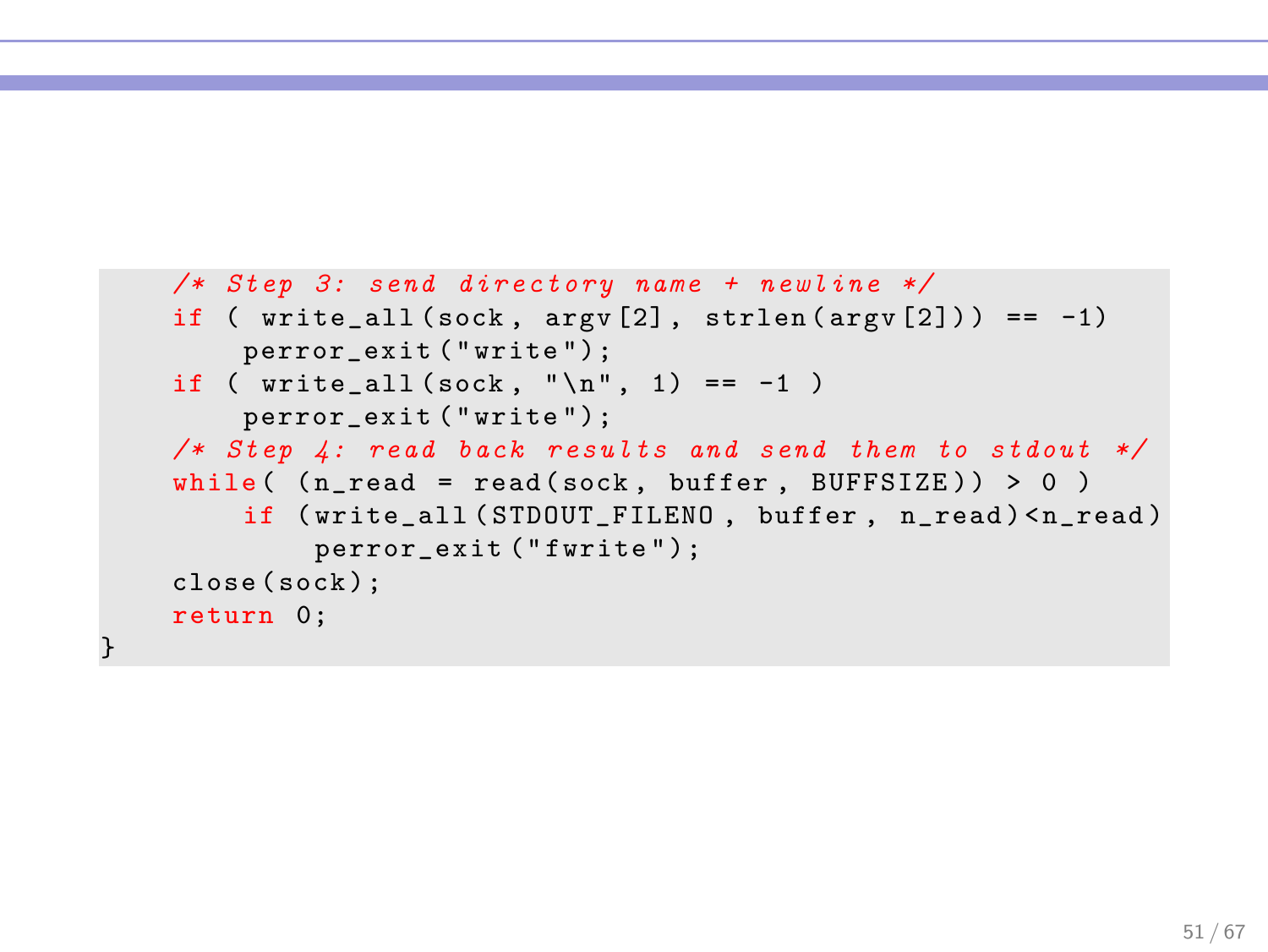The ROCK PAPER SCISSORS game

- $\triangleright$  One referee process.
- ▶ Two players: a local process (playing random), a remote process (accepting input)
- $\triangleright$  Referee talks to the local process through pipes
- $\triangleright$  Referee talks to the remote process through sockets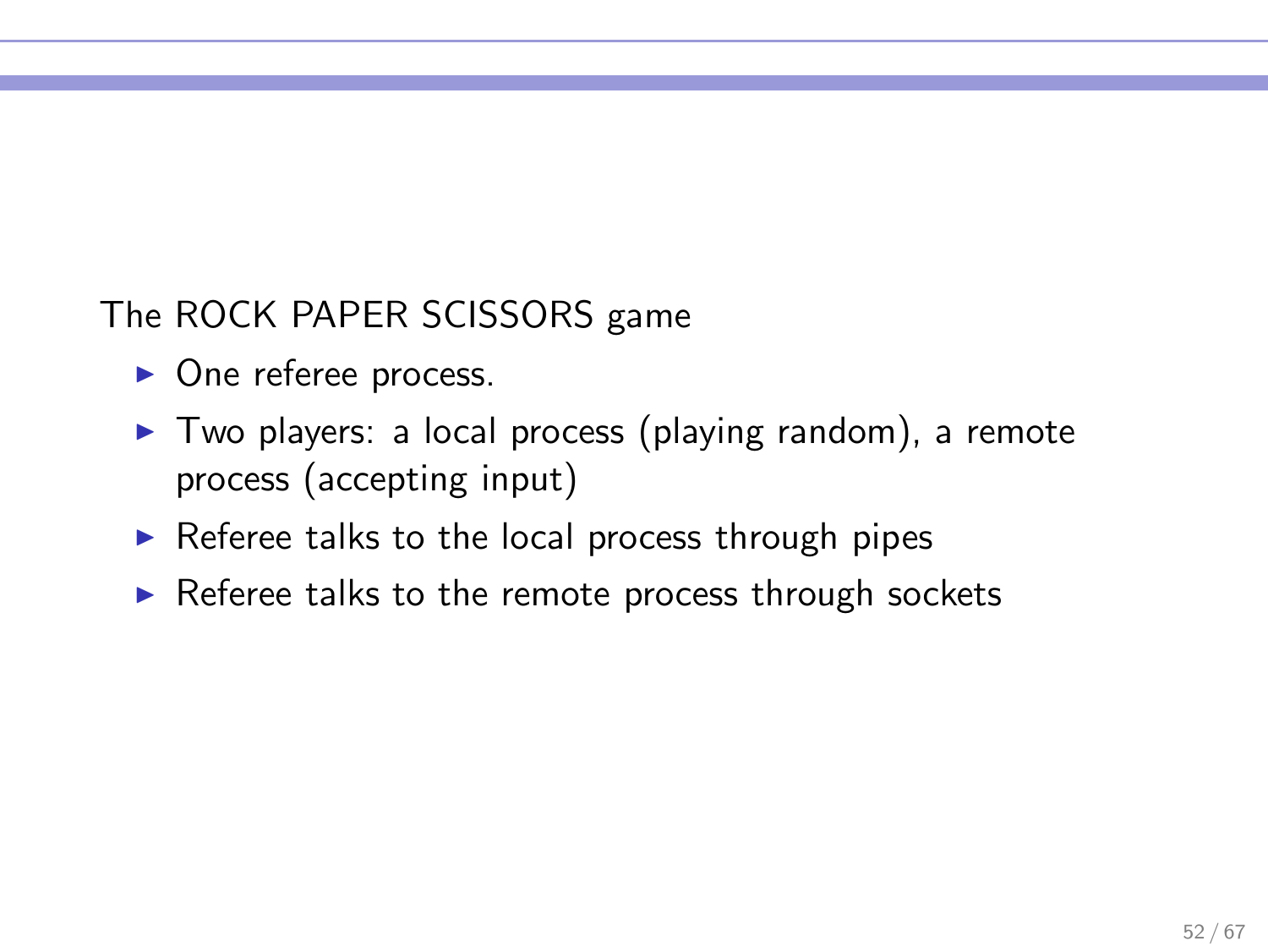#### Server

```
# include < stdio .h >
# include < stdlib .h >
#include <string.h>
#include <unistd .h>
# include < sys / wait .h > /* For wait */
# include < sys / types .h > /* For s o c k e t s */
# include < sys / socket .h > /* For s o c k e t s */
                           \sqrt{\frac{k}{m}} internet sockets */
#include <netdb.h> /* For gethostbyname */
# define READ 0
# define WRITE 1
int read_data (int fd, char *buffer);
int write_data (int fd, char* message);
void prs (int *score1, int *score2, int len1, int len2);
```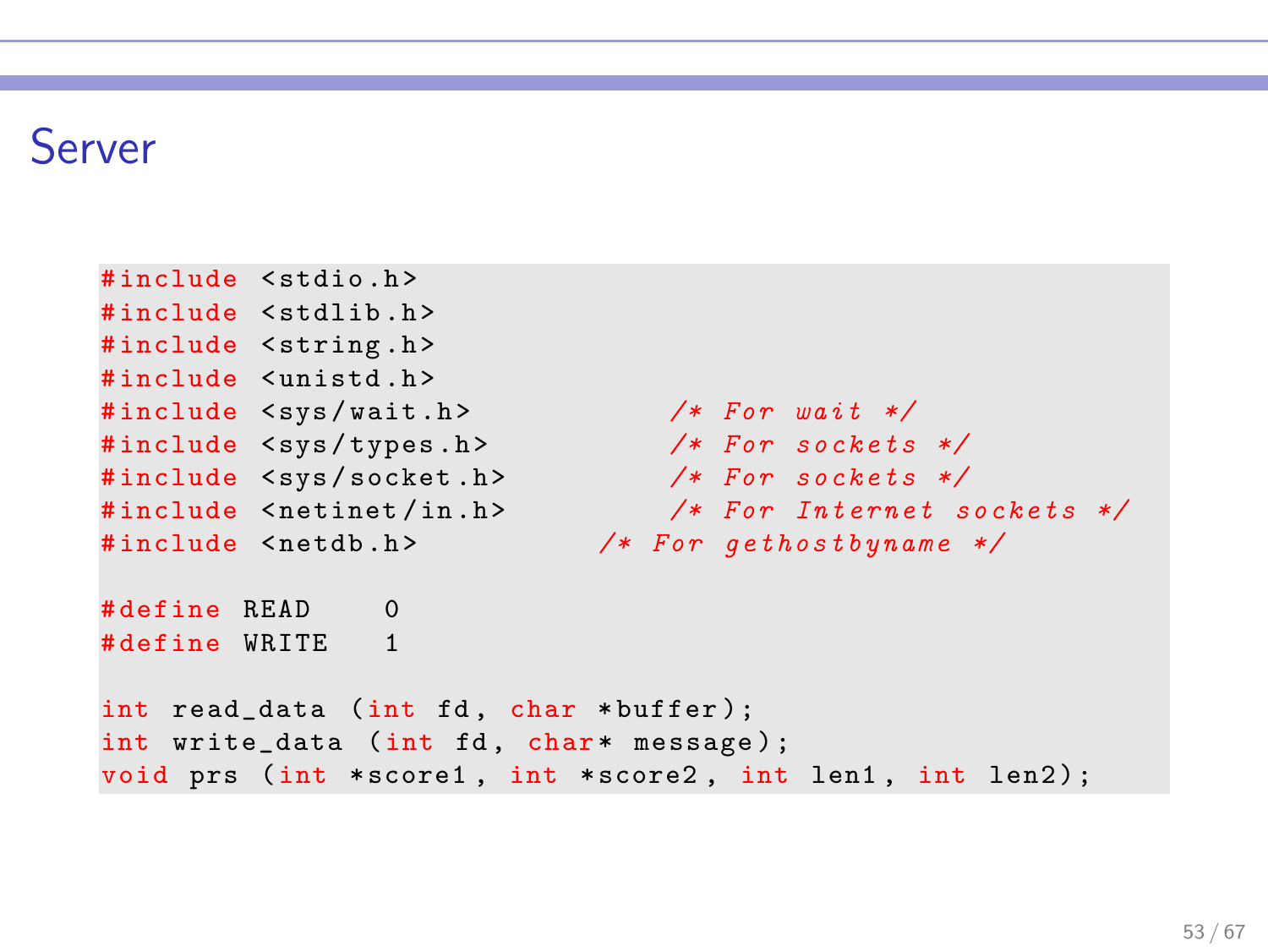```
int main (int argc , char * argv [])
{
   int n, port, sock, newsock;
   int i, pid, fd1[2], fd2[2], option, status;
   int score1=0, score2=0; /* Score variables */
   char buf [60], buf2[60], buf3[60]; /* Buffers */
   char * message [] = { " ROCK " , " PAPER " , " SCISSORS " }; /*
       prs o p t i o n s */
   unsigned int serverlen , clientlen ; /* Server - client
       v a r i a b l e s */
    struct sockaddr_in server , client ;
    struct sockaddr * serverptr, * clientptr;
   struct hostent *rem:
   if ( argc < 3 ){ /* At least 2 arguments */
       fprintf (stderr, "usage: %s <n> <port>\n", argv[0]);
       exit (0) ;
    }
   n = atoi ( argv [1]) ; /* Number of games */
   port = atoi ( argv [2]) ; /* Port */
```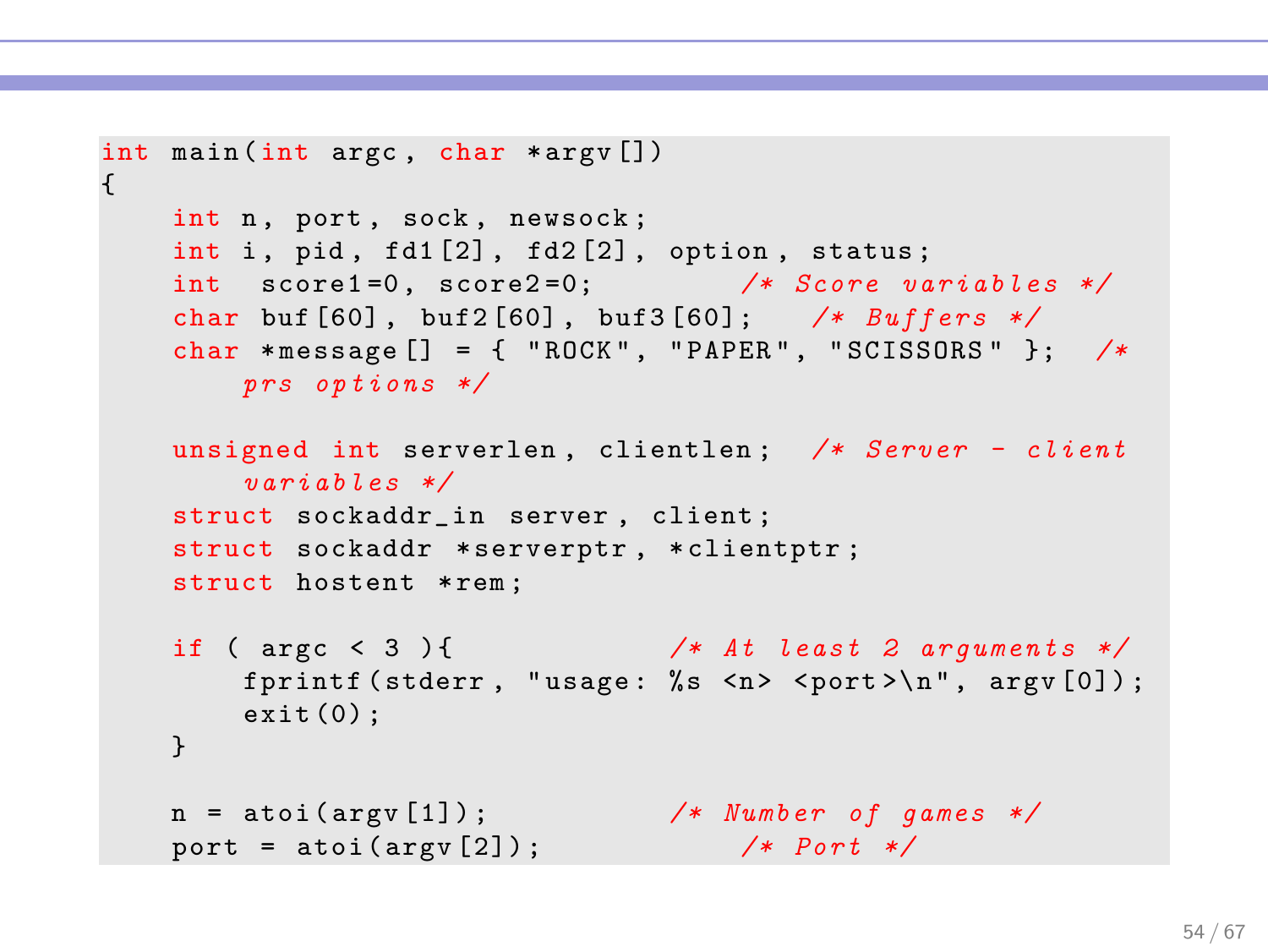```
if ((\text{sock} = \text{socket}(\text{AF\_INET}, \text{SOCK\_STREM}, 0)) == -1)/* Create socket */
   perror ("socket");
   ext(-1);}
server.sin_family = AF_INET; /* Internet domain */
server.sin_addr.s_addr = htonl(INADDR_ANY);
server . sin_port = htons ( port ); /* The given port */
serverptr = (struct sockaddr *) & server;
serverlen = sizeof server ;
if (bind(sock, serverptr, serverlen) < 0){
    perror("bind"); exist(-1);}
if (listen (sock, 5) < 0){
   perror('listen'); exit(-1);}
printf ( "I am the referee with PID %d waiting for game
    request at port \lambda d \nightharpoonup, (int) getpid(), port);
```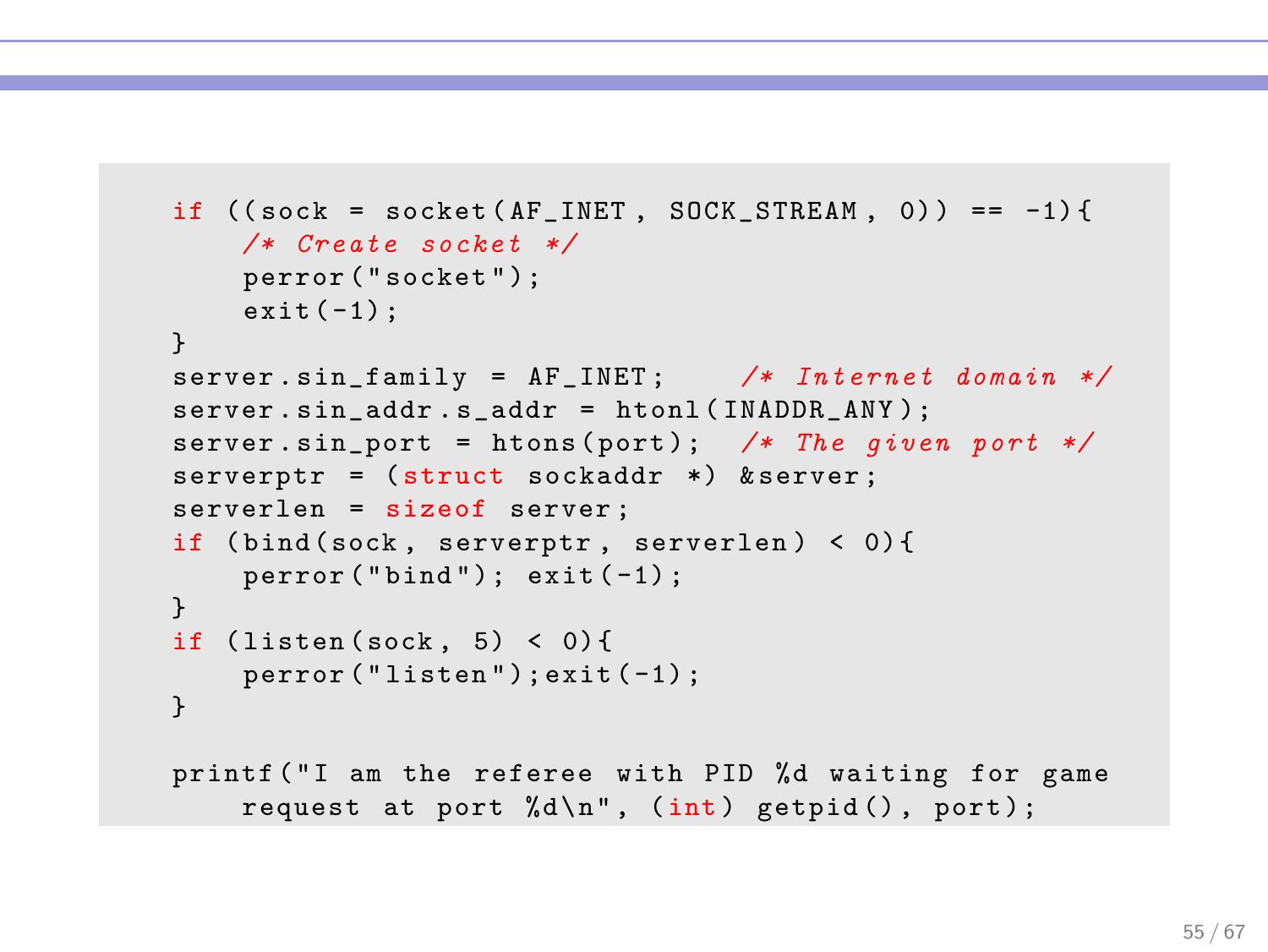```
if ( pipe ( fd1 ) == -1) { /* First pipe : parent -> child
    */
    perror("pipe"); exit (-1);}
if ( pipe ( fd2 ) == -1) { /* Second pipe : child -> parent
    */
    perror("pipe"); exit (-1);}
if ((pid = fork()) == -1) /* Create child for player
    1 */
{
   perror('fork'); exit(-1);}
```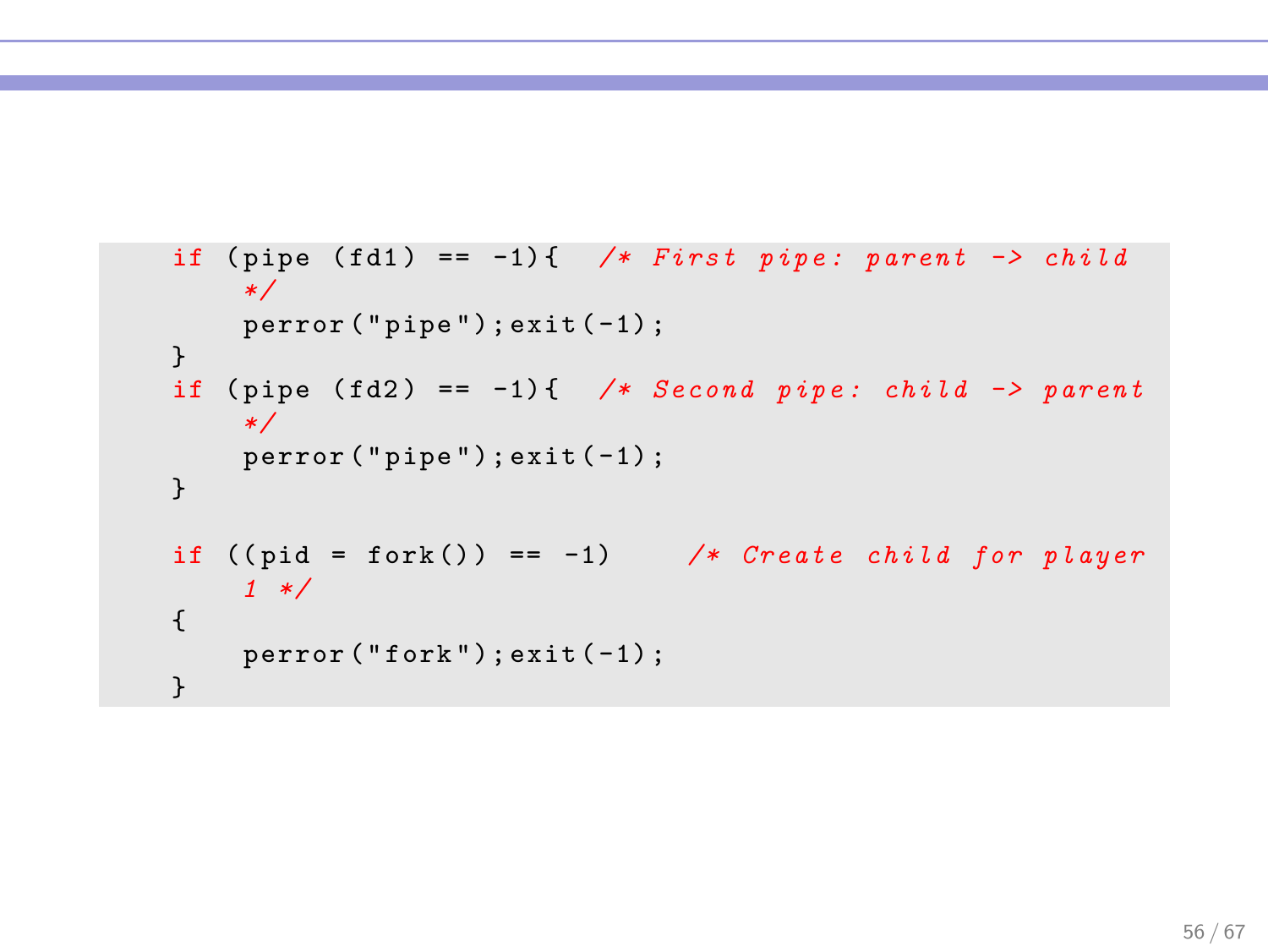```
if ( !pid ){ /* Child process */close ( fd1 [ WRITE ]) ; close ( fd2 [ READ ]) ; /* Close unused
        */
    srand (getppid());
    printf ("I am player 1 with PID %d\n", (int) getpid ()
       );
    for (;;) /* While read " READY " */
    {
        read_data ( fd1 [ READ ], buf ) ; /* Read " READY " or "
            STOP " */
        option = rand() %3;if ( strcmp ("STOP", buf)){ /* If != "STOP" */
            write_data (fd2 [WRITE], message [option]);
                /* Send random option */
            read_data ( fd1 [ READ ], buf ); /* Read result
                 of this game */
            printf ("% s" , buf ); /* Print result */
        } else
            break ;
    }
    read_data ( fd1 [ READ ], buf ); /* Read final result */
    printf ("% s" , buf ); /* Print final result */
    close (fd1 [READ]); close (fd2 [WRITE]);
}
```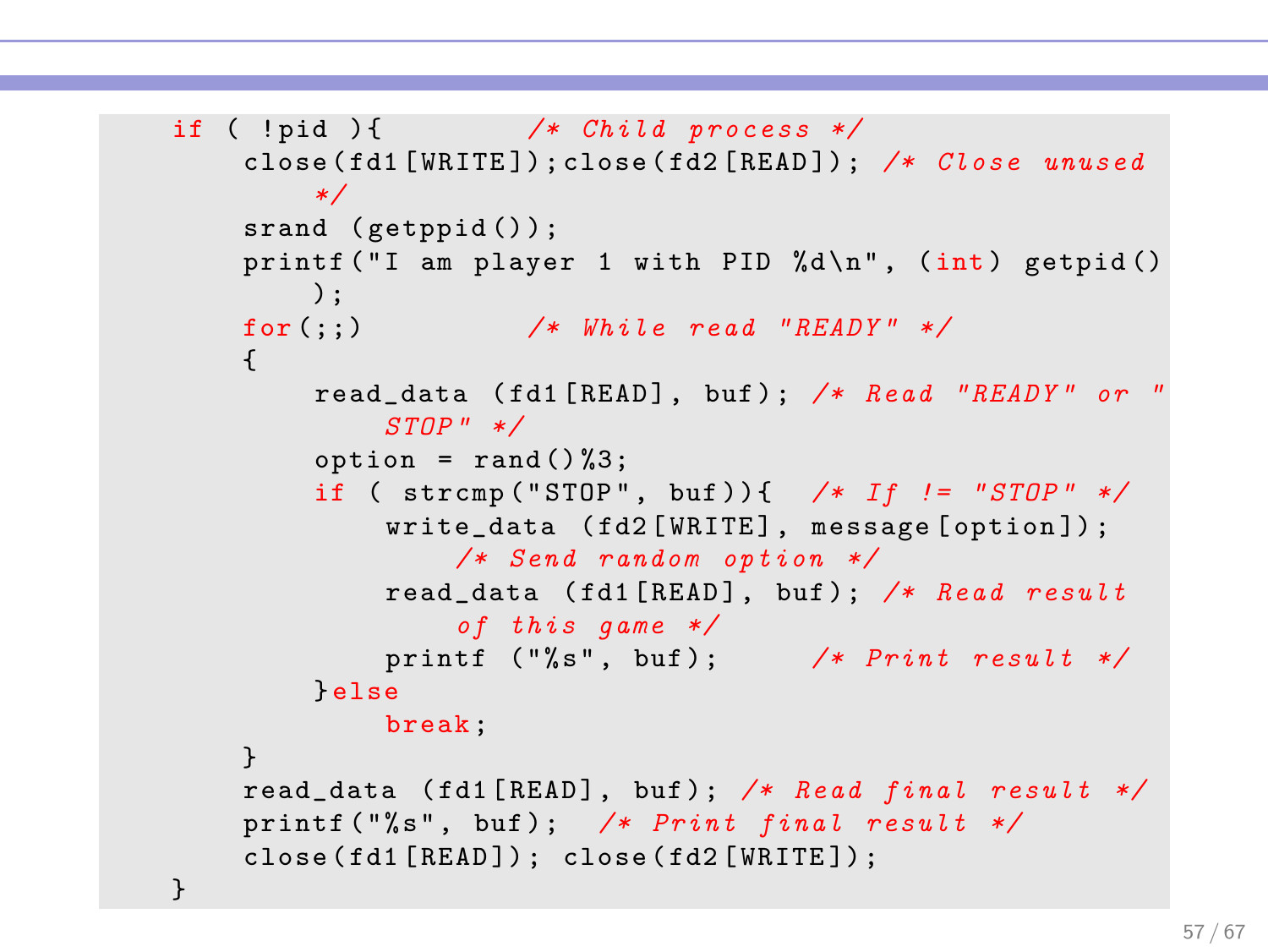```
else{ /* Parent process */
    clientptr = (struct sockaddr *) & client;clientlen = sizeof client ;
    close (fd1 [READ]); close (fd2 [WRITE]);
    printf ("Player 1 is child of the referee\langle n" \rangle;
    if (( newsock = accept ( sock , clientptr , & clientlen ) )
        (0, 5)perror("accept"); exit (-1);}
    if ((rem = gethostbyaddr ((char *) & client.sin_data).s_addr , sizeof client . sin_addr . s_addr , client .
        sin_f amily ) == NULL ) {
        perror ("gethostbyaddr"); exit (-1);
    }
```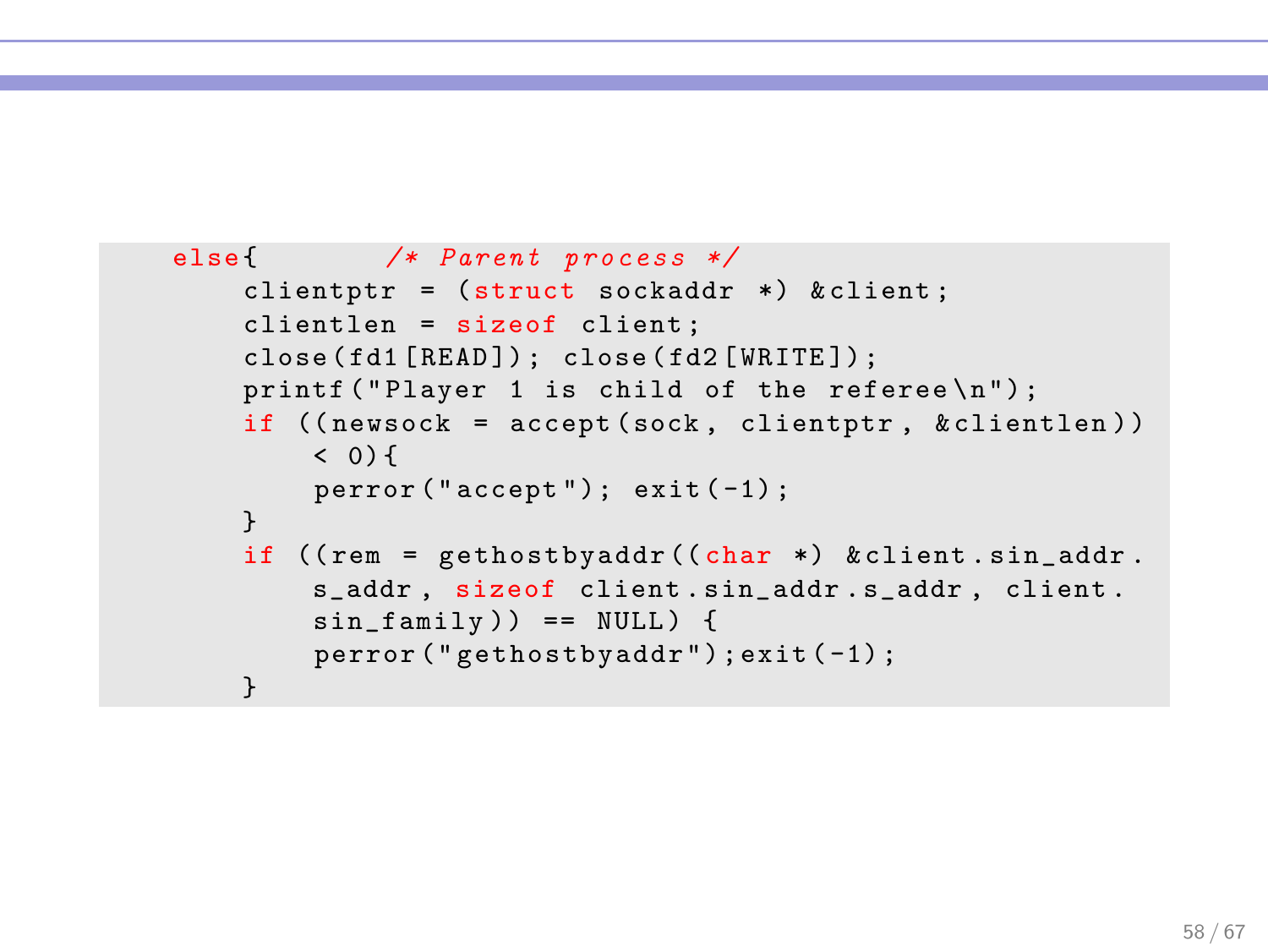```
printf ("Player 2 connected %s\n", rem ->h_name);
write_data ( newsock , "2" ); /* Send player 's ID (2)
    */
for (i = 1; i \le m; i++)write_data (fd1 [WRITE], "READY");
    write_data ( newsock , " READY ") ;
    read_data (fd2 [READ], buf);
    read data ( newsock, buf2);
    /* Create result string */
    sprintf (buf3, "Player 1:\times10s\tr\t\tPlayer 2:\times10s\n'',
         buf. buf2):
    write_data (fd1[WRITE], buf3);
    write_data ( newsock, buf3);
    prs (& score1 ,& score2 , strlen ( buf ) , strlen ( buf2 ));
}
```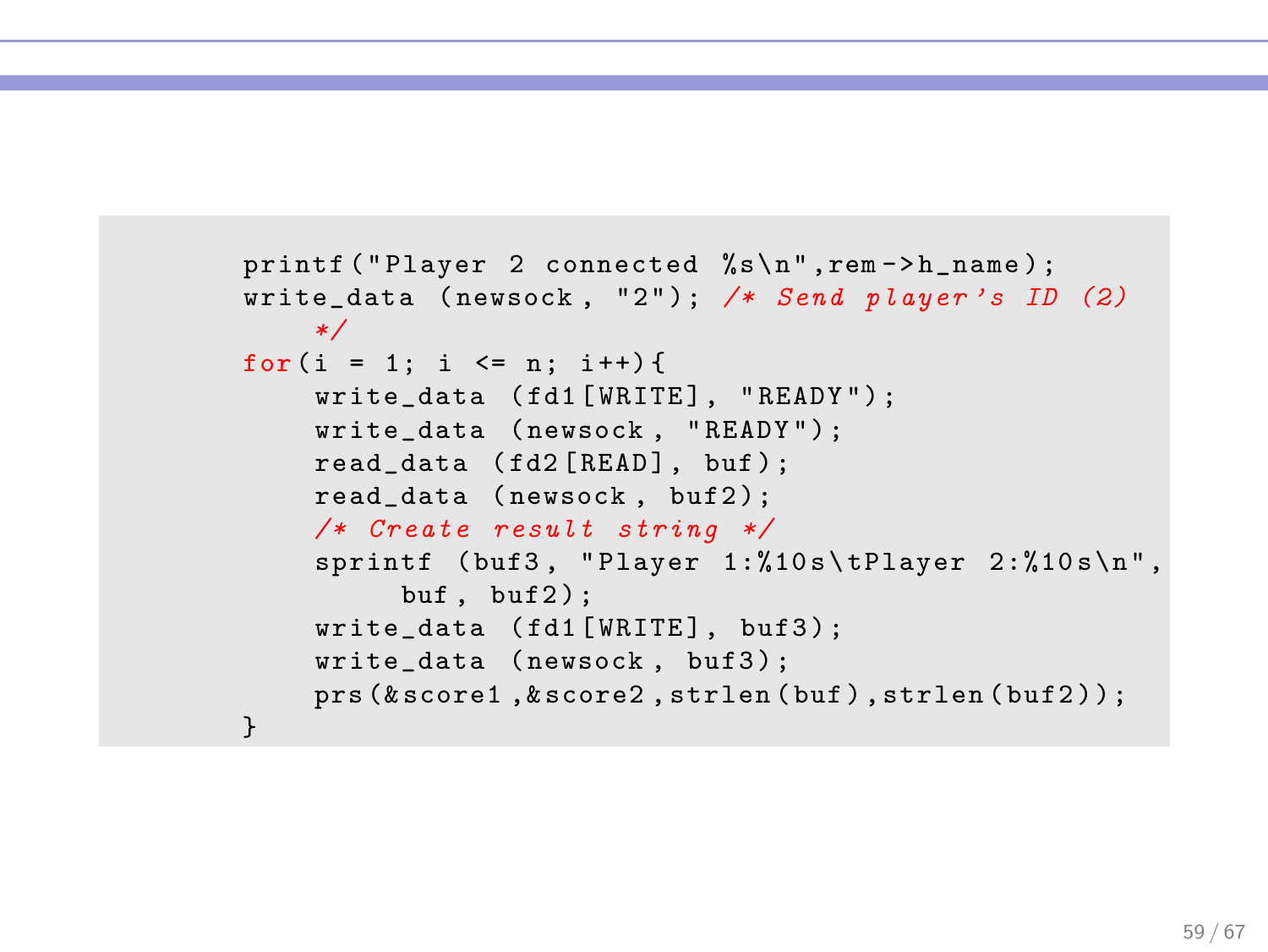```
/* C a l c u l a t e final r e s u l t s for each player */
if ( score1 == score2 ) {
    sprintf (buf, "Score = \&d - \&d (draw) \n", score1,
          score2):
    sprintf (buf2, "Score = \lambda d - \lambda d (draw) \n", score1
         score2:
} else if ( score1 > score2 ) {
    sprintf (buf, "Score = %d - %d (you won) \n",
         score1, score2):
    sprintf (buf2, "Score = %d - %d (player 1 won) \n"
         , score1, score2);
} else {
    sprintf (buf, "Score = \lambda d - \lambda d (player 2 won) \n",
          score1, score2):
    sprintf (buf2, "Score = \%d - \%d (you won) \n",
         score1, score2);
}
write_data (fd1 [WRITE], "STOP");
write_data ( fd1 [ WRITE ], buf );
close (fd1 [WRITE]); close (fd2 [READ]);
wait (& status ); /* Wait child */
write_data ( newsock , " STOP " );
write data ( newsock, buf2);
close ( newsock ); /* Close socket */
```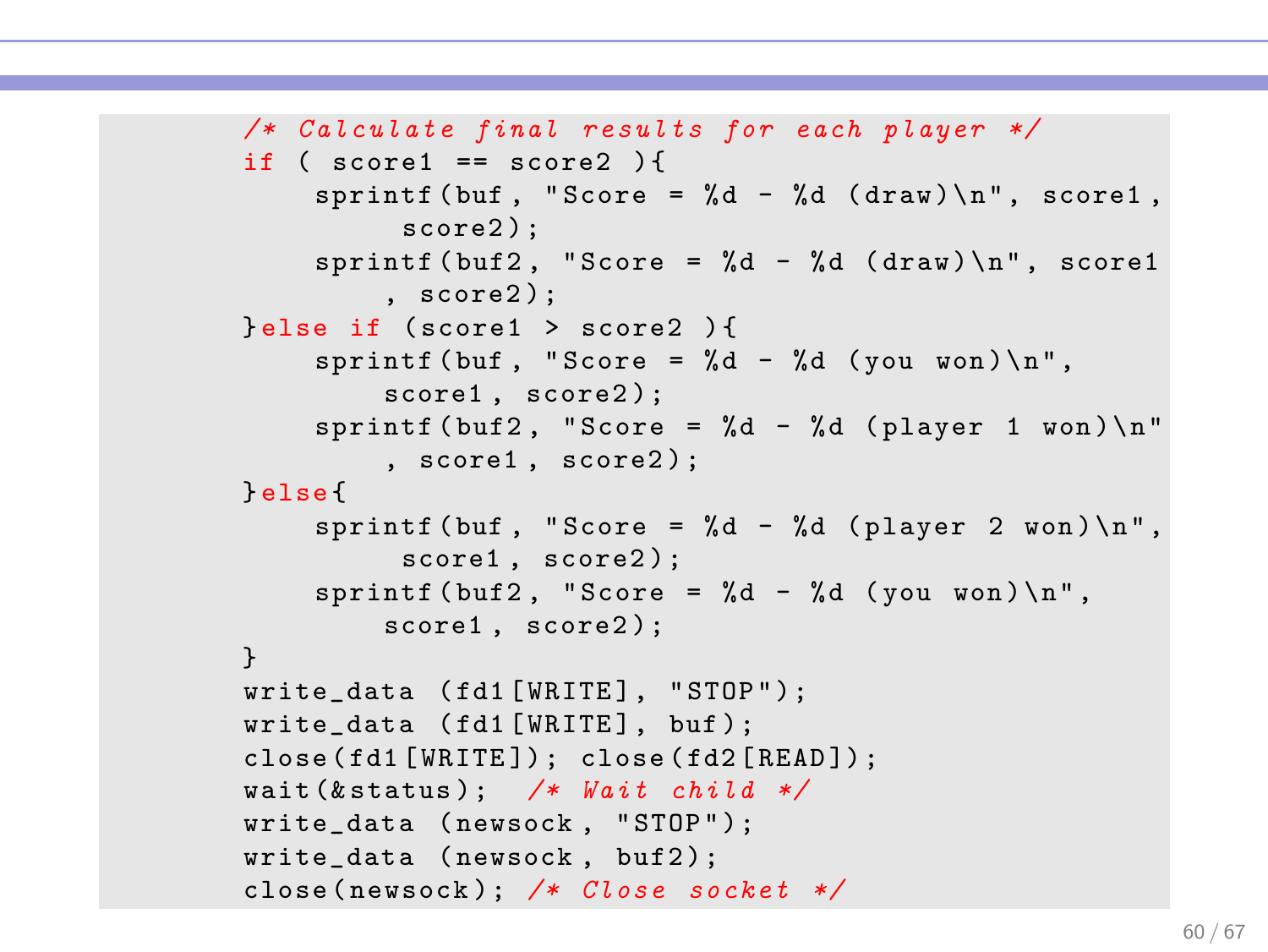```
int read_data (int fd, char *buffer){/* Read formated data
    */
    char temp; int i = 0, length = 0;
    if ( read ( fd, \& temp, 1 ) < 0 ) /* Get length of
        string */
        exit (-3);
    length = temp;while ( i < length ) /* Read $length chars */
        if ( i \leq ( i += read (fd, & buffer[i], length - i)))
           exit (-3):
    return i; /* Return size of string */
}
int write_data ( int fd, char* message ){/* Write formated
    data */
    char temp; int length = 0;
    length = strlen ( message ) + 1; /* Find length of string
         */
    temp = length ;
    if ( write (fd, \&temp, 1) < 0 ) /* Send length first */
      exit (-2):
    if ( write (fd, message, length) < 0 ) /* Send string
        */
      exit (-2);
    return length ; /* Return size of string */
\} 61/67 \, 61/67 \, 61/67 \, 61/67 \, 61/67 \, 61/67 \, 61/67 \, 61/67 \, 61/67 \, 61/67 \, 61/67 \, 61/67 \, 61/67 \, 61/67 \, 61/67 \, 61/67 \, 61/67 \, 61/67 \, 61/67 \, 61/67
```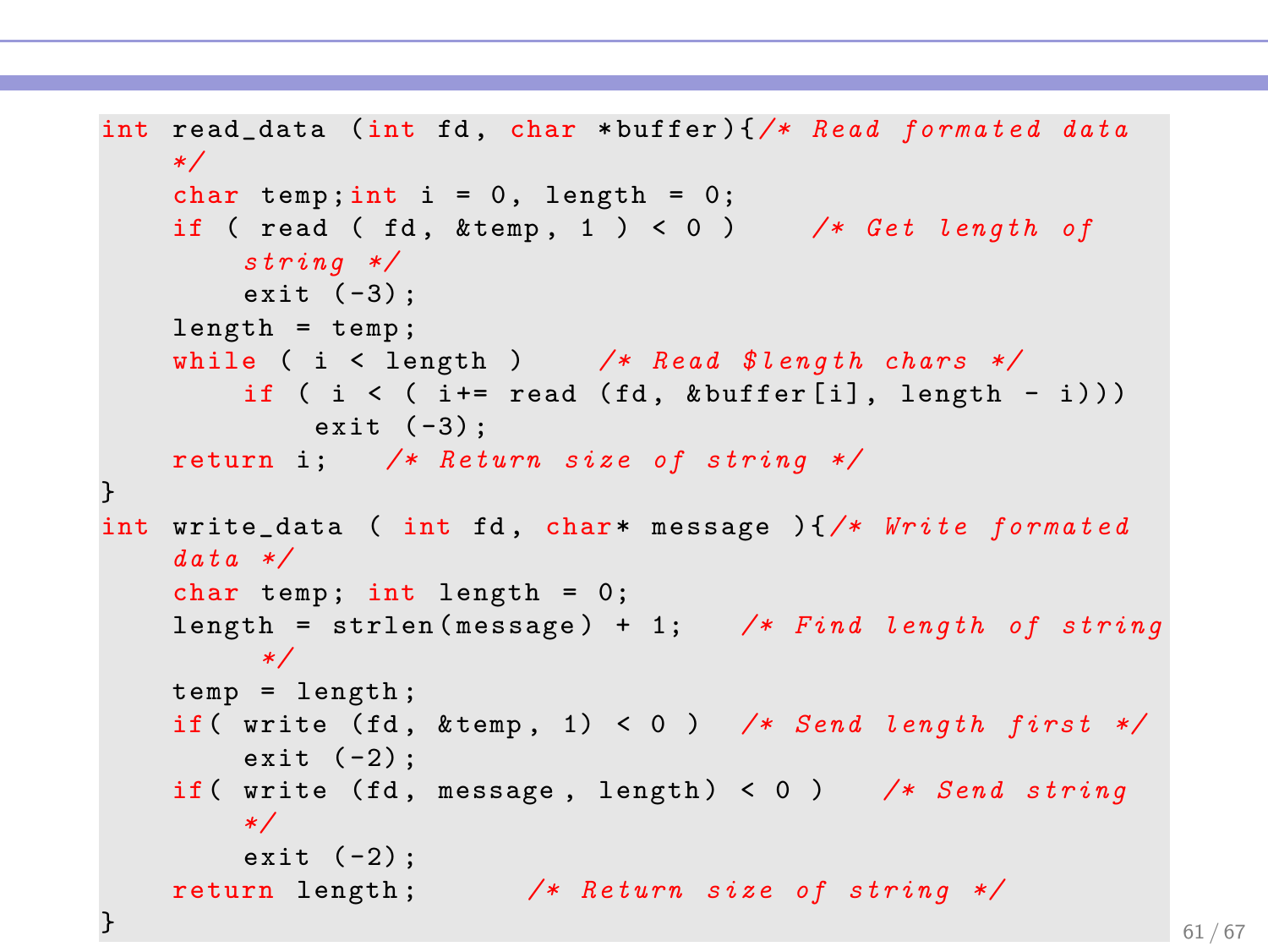```
void prs (int * score1 , int * score2 , int len1 , int len2 ) /*
   Calculate score */
{
   int result = len1 - len2 ; /* len1 = buf1 length , len2 =
       buf2 length */
    if ( result == 3 || result == 1 || result == -4) /* 1 st
       player wins */
       (*score1)++;else if (result) /* 2nd player wins */
       (*score2)++;return ;
}
```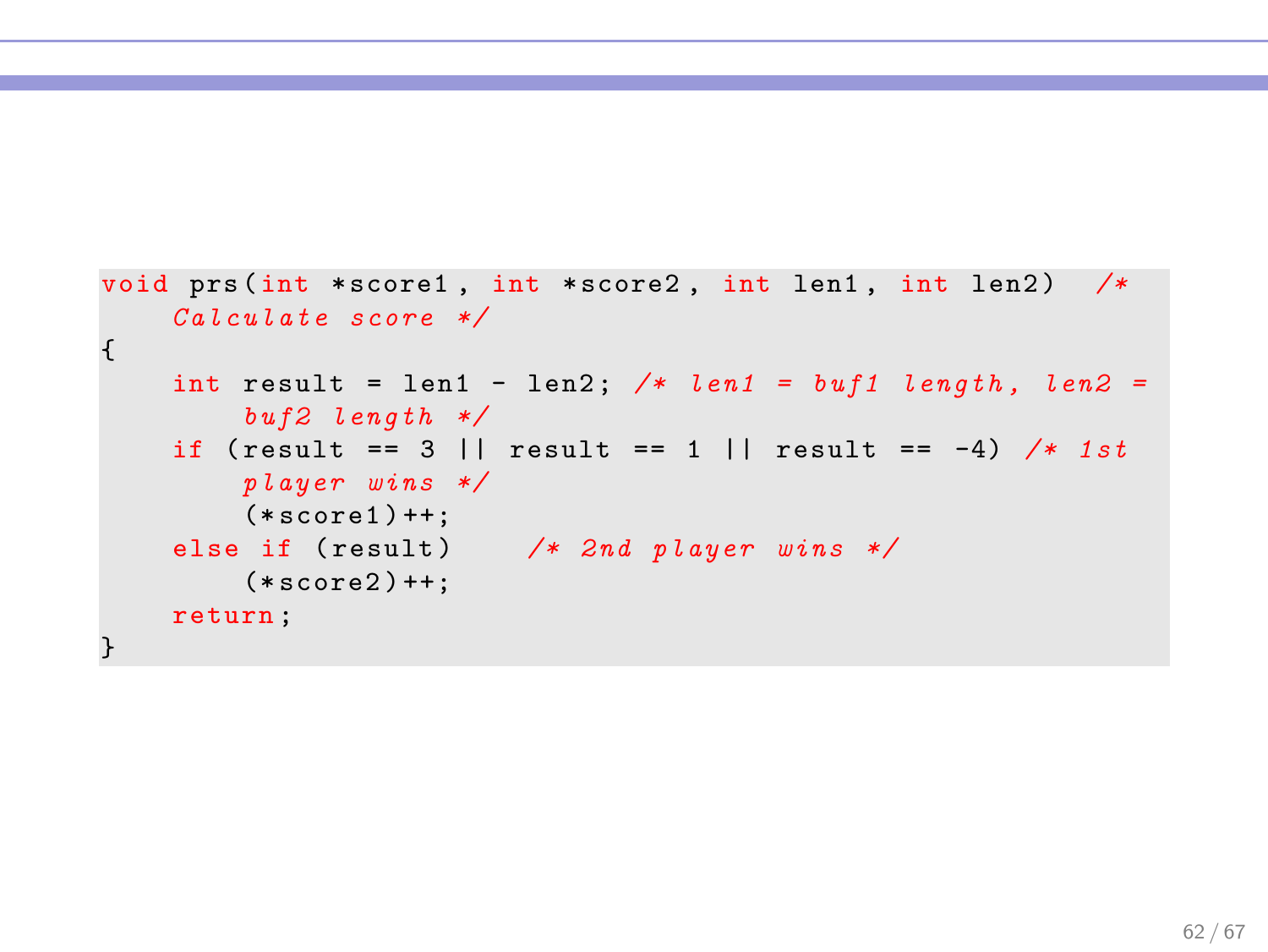#### Client

```
# include < stdio .h >
# include < stdlib .h >
#include <string.h>
# include < strings .h > /* For bcopy */
# include < unistd .h >
# include < sys / wait .h > /* For wait */
#include <sys/types.h> /* For sockets */
#include <sys/socket.h> /* For sockets */
#include <netinet/in.h> /* For Internet sockets */
#include <netdb.h> /* For gethostbyname */
```
int read\_data (int fd, char \*buffer); int write\_data (int fd, char\* message);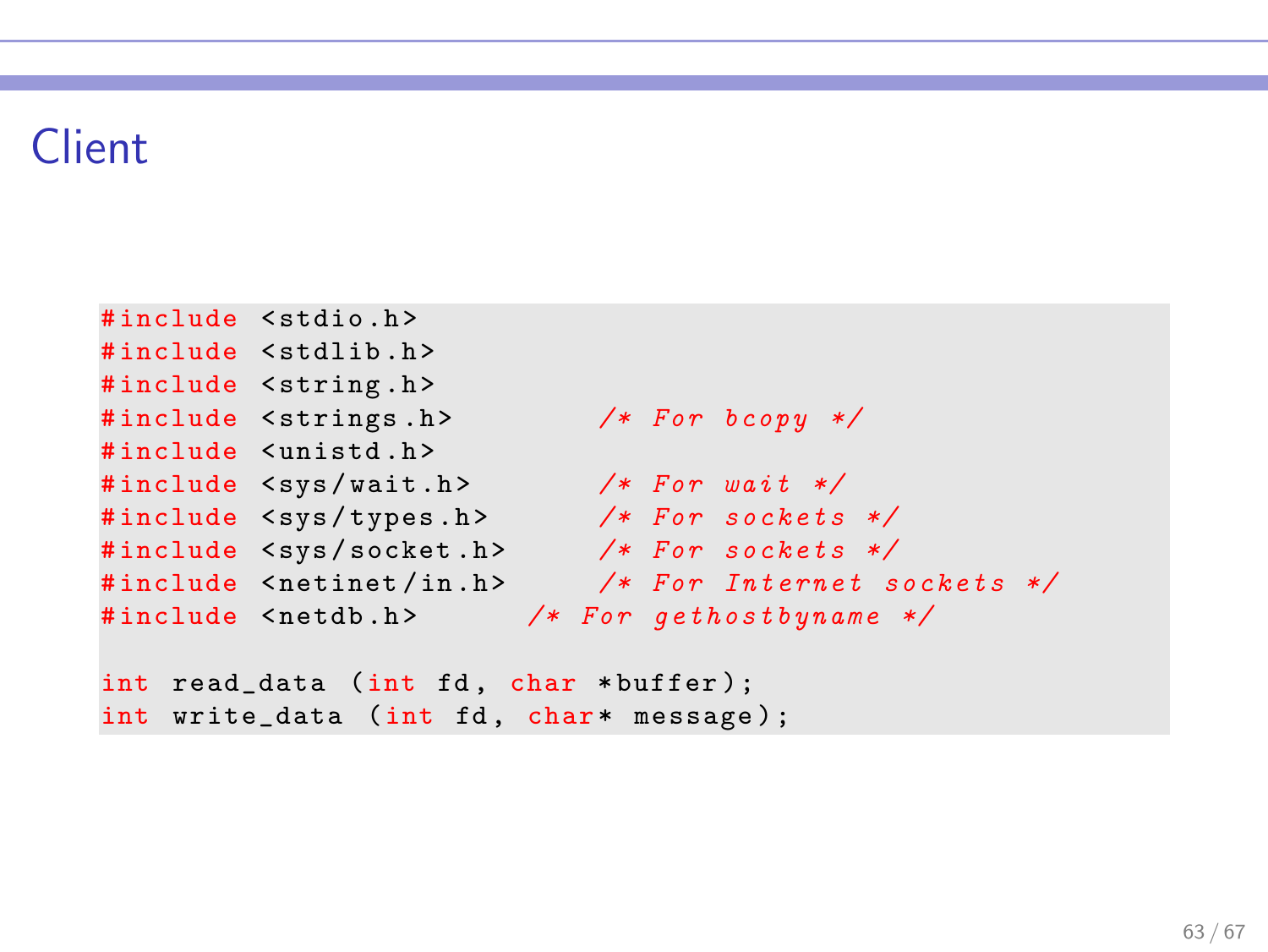```
int main (int argc, char * argv [])
{
    int i, port, sock, option;
    char opt [3], buf [60], *message [] = { "PAPER", "ROCK", "
        SCISSORS " }:
    unsigned int serverlen ;
    struct sockaddr in server:
    struct sockaddr * serverptr;
    struct hostent *rem:
    if (\text{argc} < 3){ /* At least 2 arguments */
         fprintf (stderr, "usage: %s <domain> <port>\n", argv
             [0] :
        ext(-1):
    }
    if ((\text{sock} = \text{socket}(\text{AF\_INET}, \text{SOCK\_STREAM}, 0)) < 0) {
        perror ("socket");
        exit(-1):
    }
    if ((rem = gethostbyname(argv[1])) == NULL) { /* Find
         server a d d r e s s */
        perror (" gethostbyname ");
        ext(-1):
    }
```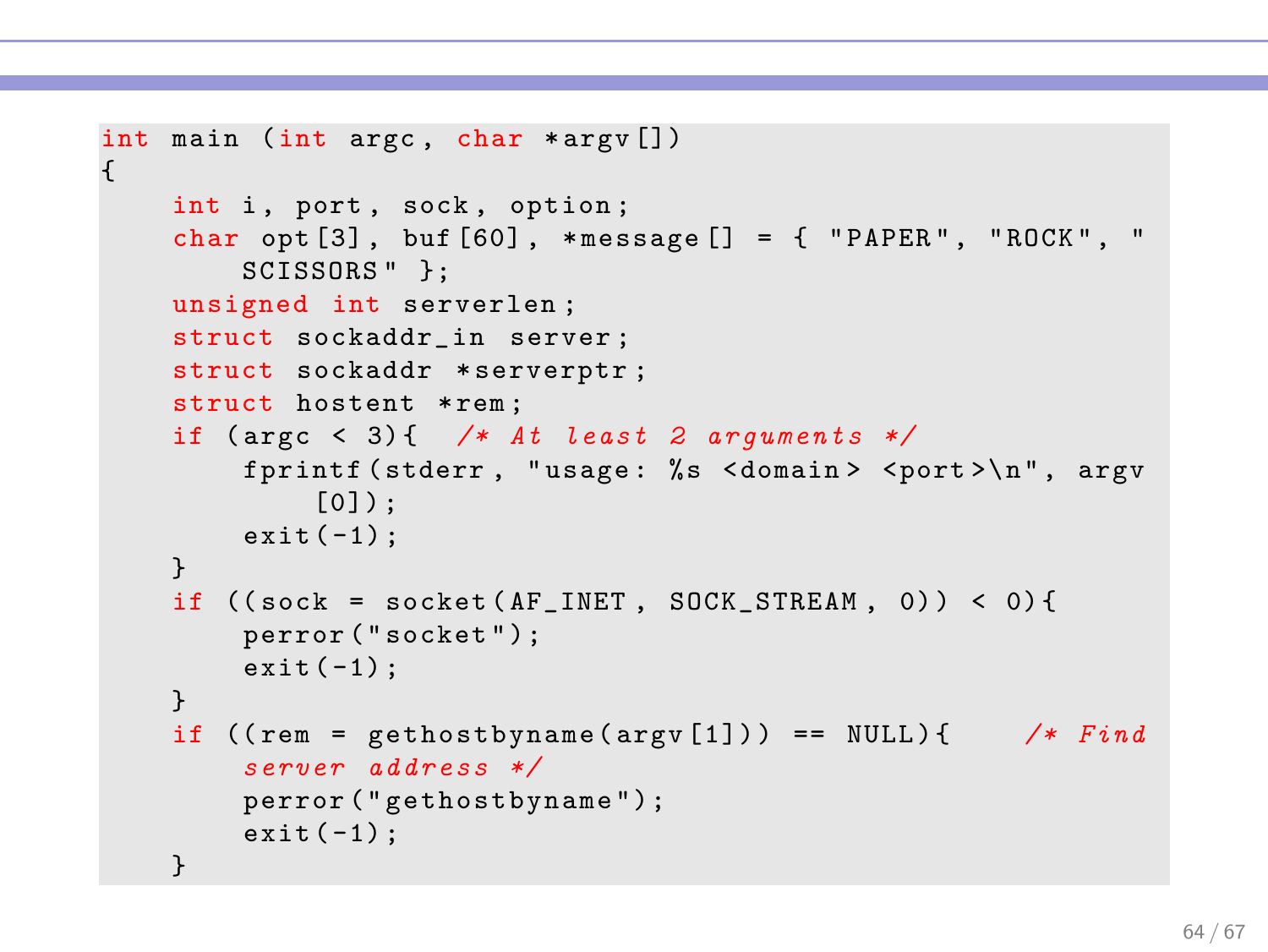```
port = atoi (argv [2]);server . sin_family = AF_INET ;
bcopy ((char *) rem -> h_aaddr, (char *) kserver.sin_addr,rem -> h_length );
server.sin_port = htons(port);
serverptr = (struct sockaddr *) & server;
serverlen = sizeof server ;
if (connect (sock, serverptr, serverlen) < 0) {
    perror ("connect"); exit (-1);
}
read_data (sock, buf); /* Read player's ID (1 or 2) */
printf ("I am player %d with PID %d\n", buf [0] - '0', (int)
     getpid () ) ;
```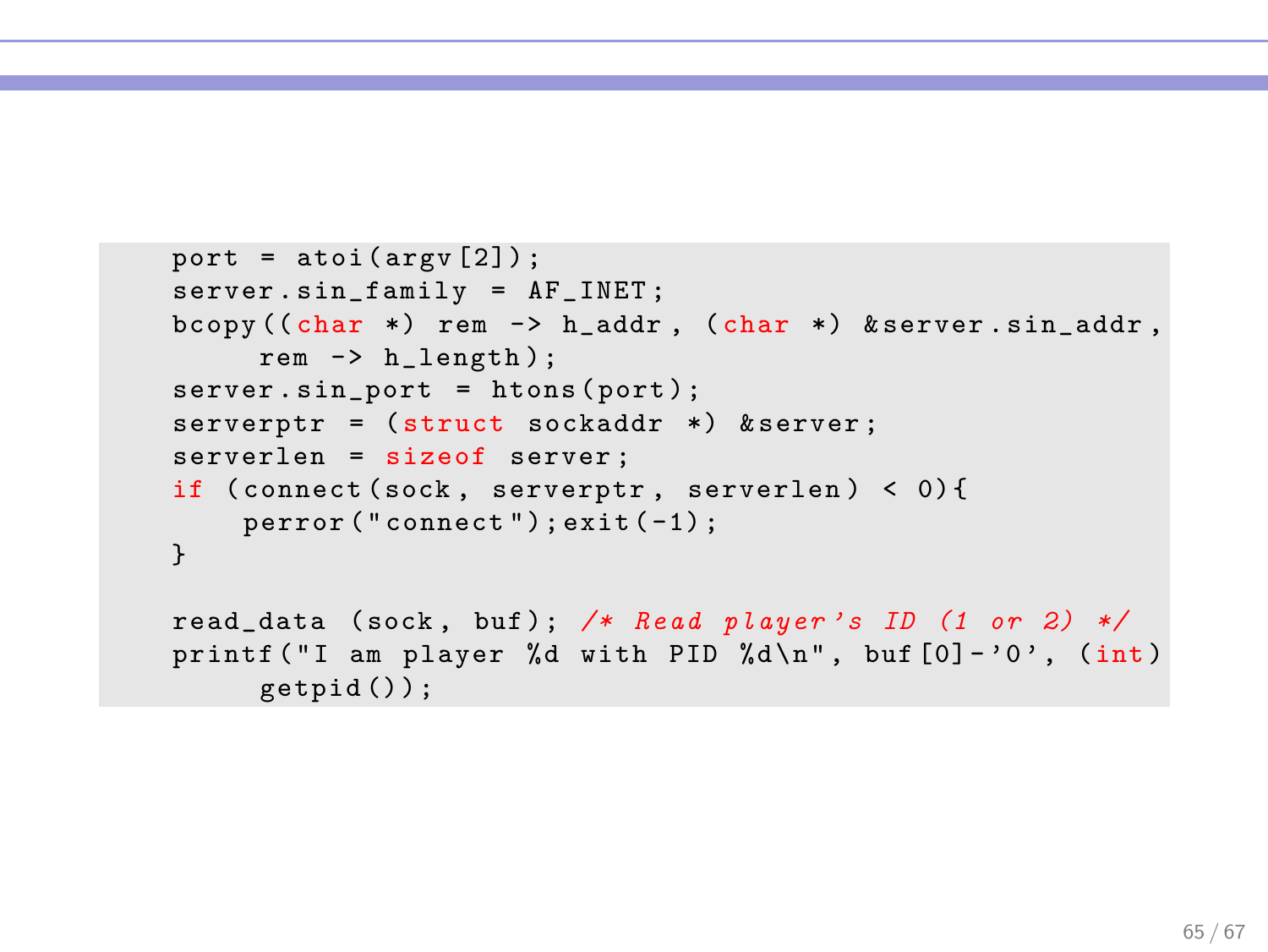```
for (i = 1; j ++) {/* While read "READY" */
    read_data ( sock , buf ) ; /* Read " READY " or " STOP " */
    if ( strcmp ( " STOP " , buf ) ){ /* If != " STOP " */
        printf ("Give round %d play: ", i);
        scan f ("%s", opt);
        switch (*opt){ /* First letter of opt */
        /* Note: The other 2 are \ln and \sqrt{0} */
             case 'p': option = 0; break;
             case 'r': option = 1; break;
             case 's ': option = 2; break;
             default: fprintf (stderr, "Wrong option %c\n"
                 , *opt ) ;
                 option = ((int)*opt)\%3; break;
        }
        write_data ( sock , message [ option ]) ;
        read_data ( sock , buf );
        printf ("%s", but);} else break ;
}
read_data ( sock , buf ); /* Read final score */
printf('%s", but);close ( sock );
return 0;
```
}